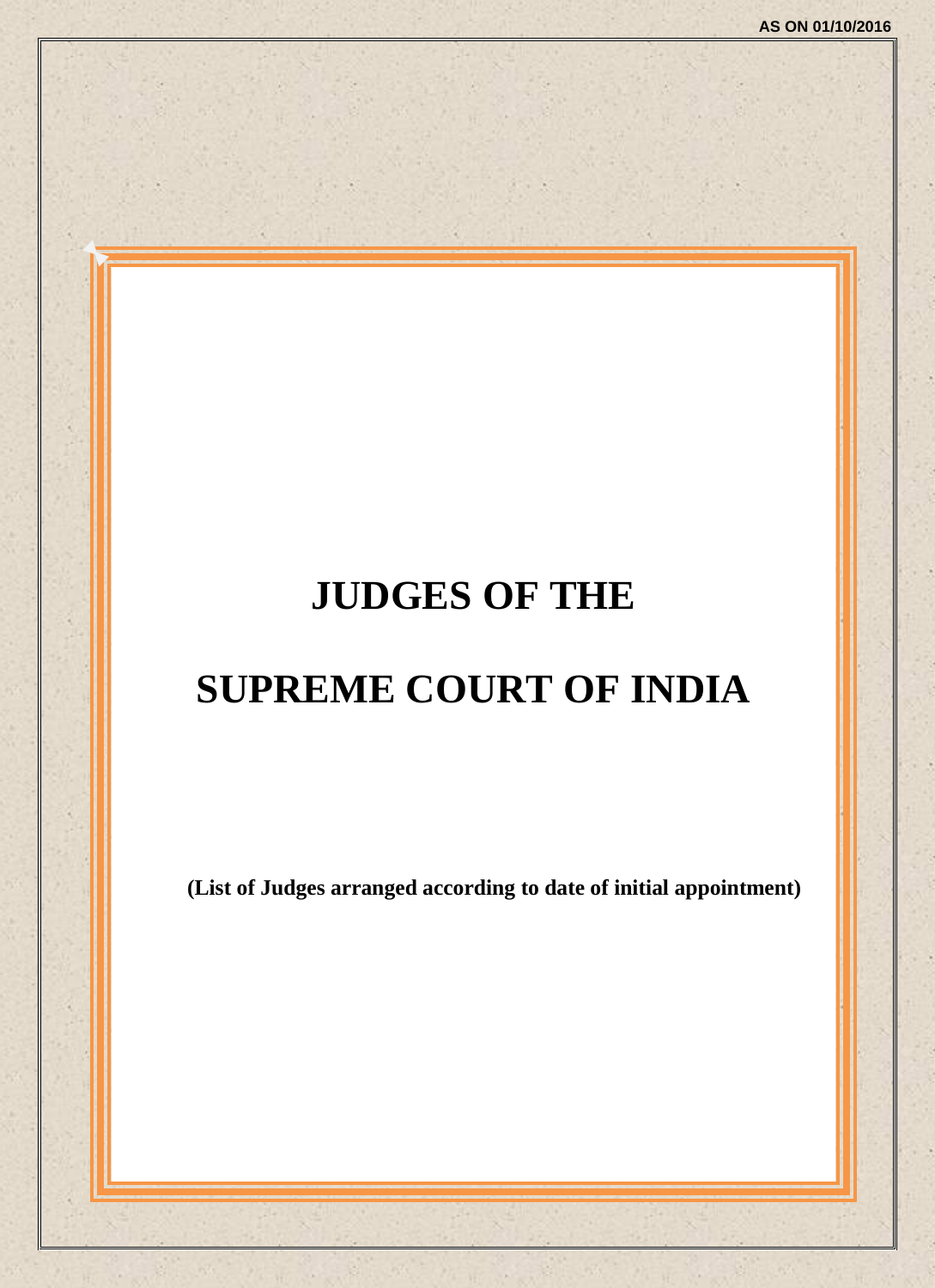## **SUPREME COURT OF INDIA Sanctioned Judge Strength: 31 (List of Judges arranged according to date of appointment)**

| Sl.             | Name of the Judge                        | Date of                | Date of    | <b>REMARKS</b>              |
|-----------------|------------------------------------------|------------------------|------------|-----------------------------|
| No.             | <b>S/Shri Justice</b>                    | appointment Retirement |            | [Parent High Court]         |
|                 |                                          |                        |            |                             |
| $\mathbf{1}$    | TIRATH SINGH THAKUR                      | 17/11/2009             | 03/01/2017 | CJI w.e.f. 03/12/2015       |
|                 |                                          |                        |            | [JAMMU & KASHMIR]           |
| $\overline{2}$  | <b>ANIL RAMESH DAVE</b>                  | 30/04/2010             | 18/11/2016 | <b>GUJARAT</b>              |
| $\overline{3}$  | <b>JAGDISH SINGH KHEHAR</b>              | 13/09/2011             | 27/08/2017 | <b>PUNJAB &amp; HARYANA</b> |
| $\overline{4}$  | <b>DIPAK MISRA</b>                       | 10/10/2011             | 02/10/2018 | <b>ORISSA</b>               |
| $\overline{5}$  | <b>JASTI CHELAMESWAR</b>                 | 10/10/2011             | 22/06/2018 | <b>ANDHRA PRADESH</b>       |
| $\overline{6}$  | <b>RANJAN GOGOI</b>                      | 23/04/2012             | 17/11/2019 | <b>GAUHATI</b>              |
| $\overline{7}$  | <b>MADAN BHIMARAO LOKUR</b>              | 04/06/2012             | 30/12/2018 | <b>DELHI</b>                |
| $\overline{8}$  | V. GOPALAGOWDA                           | 24/12/2012             | 05/10/2016 | <b>KARNATAKA</b>            |
| $\overline{9}$  | PINAKI CHANDRA GHOSE                     | 08/03/2013             | 27/05/2017 | <b>CALCUTTA</b>             |
| $\overline{10}$ | <b>KURIAN JOSEPH</b>                     | 08/03/2013             | 29/11/2018 | <b>KERALA</b>               |
| 11              | <b>ARJAN KUMAR SIKRI</b>                 | 12/04/2013             | 06/03/2019 | <b>DELHI</b>                |
| 12              | <b>SHARAD ARVIND BOBDE</b>               | 12/04/2013             | 23/04/2021 | <b>BOMBAY</b>               |
| $1\overline{3}$ | <b>SHIVA KIRTI SINGH</b>                 | 19/09/2013             | 12/11/2016 | <b>PATNA</b>                |
| 14              | <b>CHOCKALINGAM NAGAPPAN</b>             | 19/09/2013             | 03/10/2016 | <b>MADRAS</b>               |
| 15              | RAJESH KUMAR AGRAWAL                     | 17/02/2014             | 04/05/2018 | <b>ALLAHABAD</b>            |
| 16              | NUTHALAPATI VENKATA RAMANA               | 17/02/2014             | 26/08/2022 | <b>ANDHRA PRADESH</b>       |
| 17              | <b>ARUN KUMAR MISHRA</b>                 | 07/07/2014             | 02/09/2020 | <b>MADHYA PRADESH</b>       |
| 18              | <b>ADARSH KUMAR GOEL</b>                 | 07/07/2014             | 06/07/2018 | <b>PUNJAB &amp; HARYANA</b> |
| 19              | ROHINTON FALI NARIMAN                    | 07/07/2014             | 12/08/2021 | <b>BAR</b>                  |
| 20              | ABHAY MANOHAR SAPRE                      | 13/08/2014             | 27/08/2019 | <b>MADHYA PRADESH</b>       |
| 21              | <b>SMT. R. BANUMATHI</b>                 | 13/08/2014             | 19/07/2020 | <b>MADRAS</b>               |
| $\overline{22}$ | PRAFULLA CHANDRA PANT                    | 13/08/2014             | 29/08/2017 | <b>UTTARAKHAND</b>          |
| $\overline{23}$ | <b>UDAY UMESH LALIT</b>                  | 13/08/2014             | 08/11/2022 | <b>BAR</b>                  |
| $\overline{24}$ | <b>AMITAVA ROY</b>                       | 27/02/2015             | 28/02/2018 | <b>GAUHATI</b>              |
| 25              | AJAY MANIKRAO KHANWILKAR                 | 13/05/2016             | 29/07/2022 | <b>BOMBAY</b>               |
| 26              | DR. DHANANJAYA Y. CHANDRACHUL 13/05/2016 |                        | 10/11/2024 | <b>BOMBAY</b>               |
| 27              | <b>ASHOK BHUSHAN</b>                     | 13/05/2016             | 04/07/2021 | <b>ALLAHABAD</b>            |
| 28              | <b>LAVU NAGESWARA RAO</b>                | 13/05/2016             | 07/06/2022 | <b>BAR</b>                  |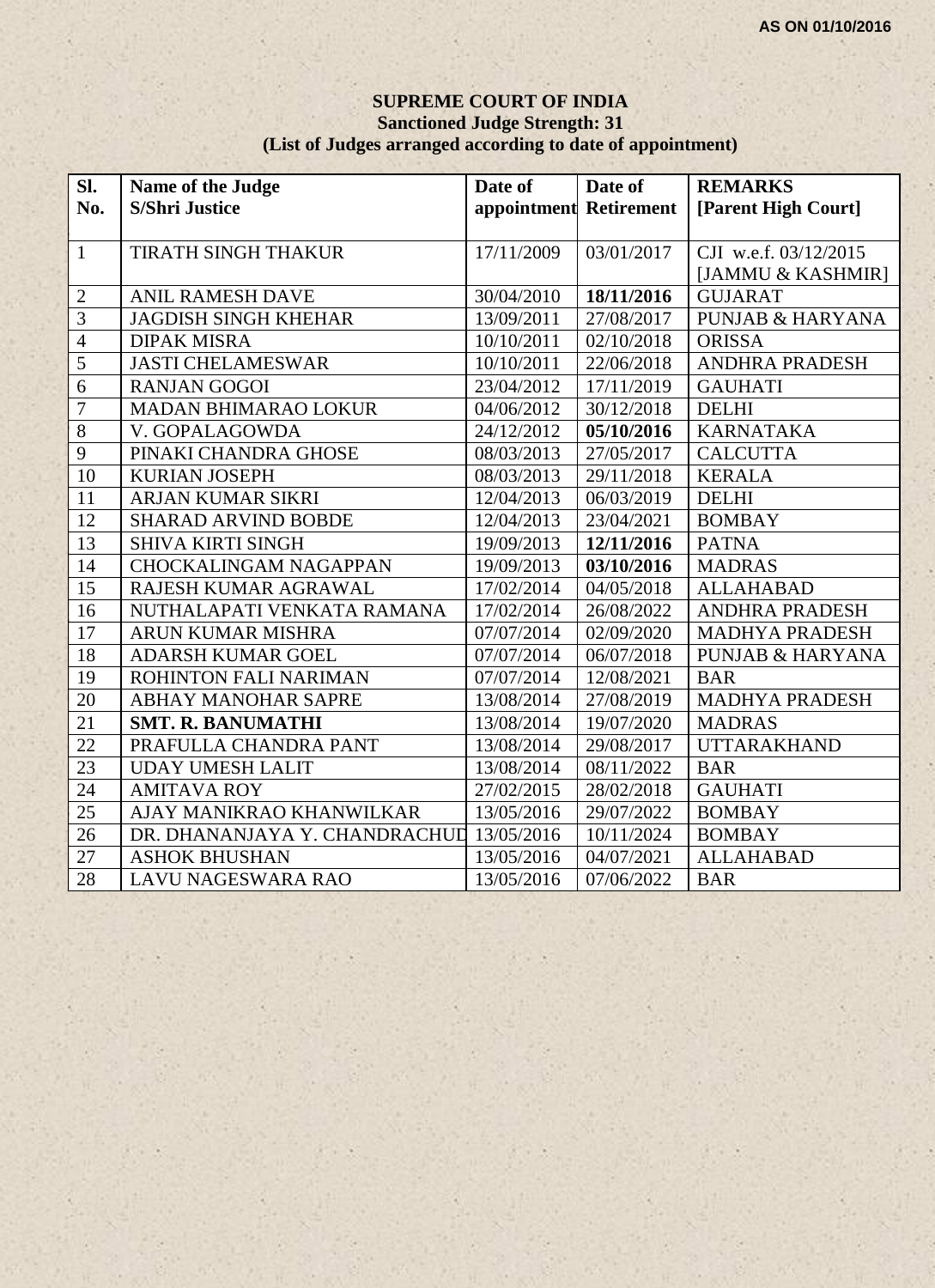# **JUDGES OF**

# **THE HIGH COURTS**

**(List of Judges arranged according to date of initial appointment)**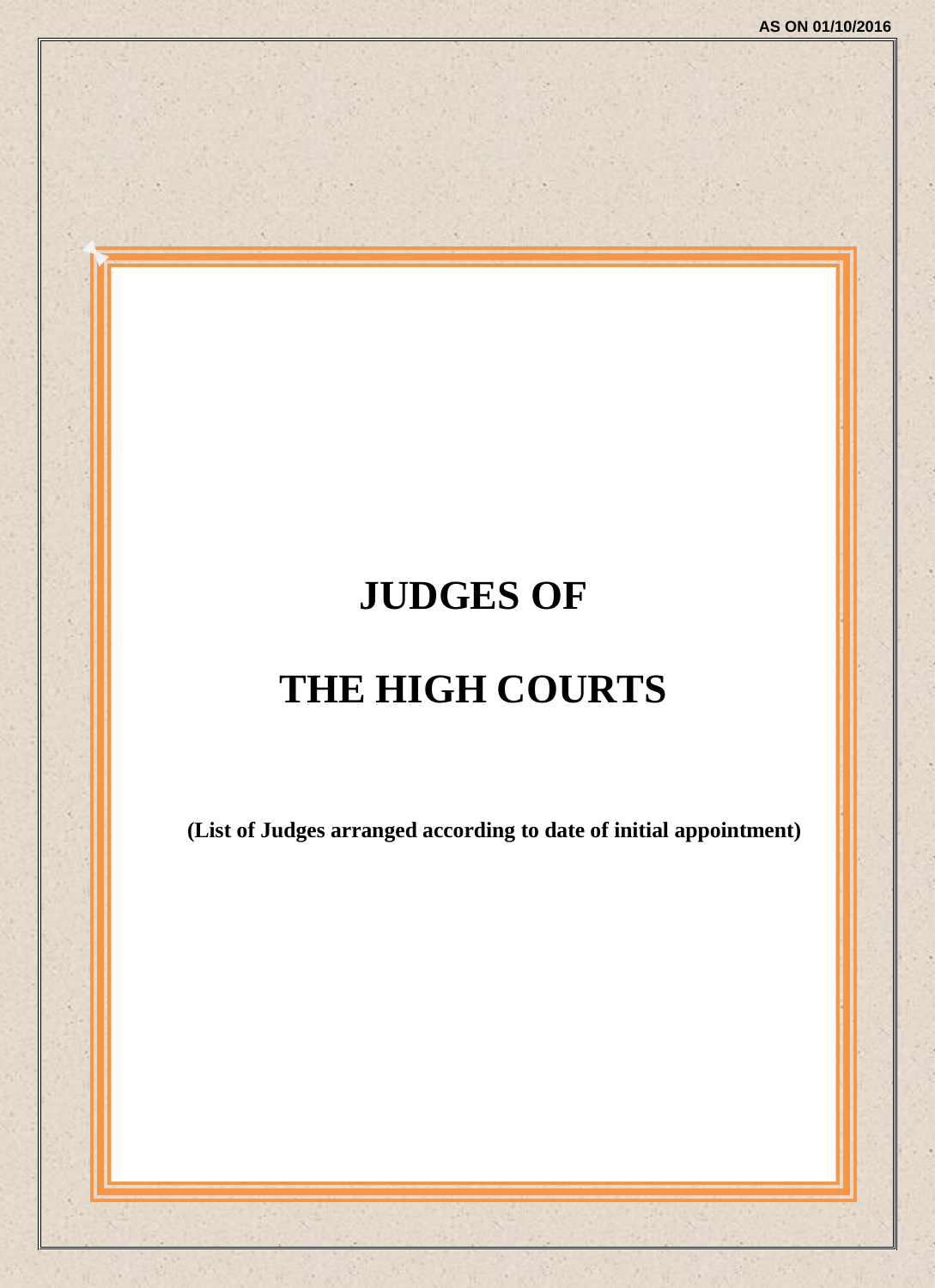## ALLAHABAD HIGH COURT

Approved Judge Strength: 160 [Pmt. 76 Addl. 84] (List of Judges arranged according to date of initial appointment)

| <b>SI</b><br>N <sub>o</sub> | <b>Name of the Judge</b>        | <b>Source of</b><br><b>Recruitment</b> | Date of<br><b>Appointment</b> | Date of<br><b>Appointment</b> | Date of<br><b>Retirement</b> | <b>Remarks</b>                               |
|-----------------------------|---------------------------------|----------------------------------------|-------------------------------|-------------------------------|------------------------------|----------------------------------------------|
|                             |                                 |                                        | as Addl. Judge                | as Pmt.                       |                              |                                              |
|                             |                                 |                                        |                               | Judge                         |                              |                                              |
| $\mathbf{1}$                | <b>D.B.BHOSALE</b>              | <b>BAR</b>                             | 22/01/2001                    | 21/01/2003                    | 23/10/2018                   | CJ w.e.f. 30/07/2016<br>[PHC: Bombay]        |
| $\mathbf 2$                 | VIMLESH KUMAR SHUKLA            | <b>BAR</b>                             | $\overline{\phantom{a}}$      | 21/12/2002                    | 02/06/2017                   |                                              |
| 3                           | <b>ARUN TANDON</b>              | <b>BAR</b>                             | 07/01/2004                    | 18/08/2005                    | 29/12/2017                   |                                              |
| $\overline{4}$              | <b>TARUN AGARWALA</b>           | Bar                                    | 07/01/2004                    | 18/08/2005                    | 02/03/2018                   |                                              |
| 5                           | <b>DILIP GUPTA</b>              | <b>BAR</b>                             | 07/01/2004                    | 18/08/2005                    | 06/06/2018                   |                                              |
| $\overline{6}$              | <b>KRISHNA MURARI</b>           | <b>BAR</b>                             | 07/01/2004                    | 18/08/2005                    | 08/07/2020                   |                                              |
| $\overline{7}$              | AMRESHWAR PRATAP SAHI           | <b>BAR</b>                             | 24/09/2004                    | 18/08/2005                    | 31/12/2020                   |                                              |
| $\,8\,$                     | <b>VIKRAM NATH</b>              | <b>BAR</b>                             | 24/09/2004                    | 27/02/2006                    | 23/09/2024                   |                                              |
| 9                           | STAYENDRA SINGH CHAUHAN         | <b>BAR</b>                             | 05/10/2005                    | 26/02/2007                    | 04/07/2018                   |                                              |
| 10                          | <b>SUDHIR AGARWAL</b>           | <b>BAR</b>                             | 05/10/2005                    | 10/08/2007                    | 23/04/2020                   |                                              |
| 11                          | <b>KUMARI BHARATI SAPRU</b>     | <b>BAR</b>                             | 05/10/2005                    | 10/08/2007                    | 28/07/2020                   |                                              |
| 12                          | <b>SHRI NARAYAN SHUKLA</b>      | <b>BAR</b>                             | 05/10/2005                    | 10/08/2007                    | 17/07/2020                   |                                              |
| 13                          | <b>AJAI LAMBA [H]</b>           | <b>BAR</b>                             | $\qquad \qquad -$             | 22/03/2006                    | 20/09/2020                   | <b>Joined on 09/12/2011</b><br>[PHC: P & H]  |
| 14                          | <b>RAN VIJAI SINGH</b>          | <b>BAR</b>                             | 07/07/2006                    | 15/01/2008                    | 27/04/2018                   |                                              |
| 15                          | PANKAJ MITHAL                   | <b>BAR</b>                             | 07/07/2006                    | 02/07/2008                    | 16/06/2023                   |                                              |
| 16                          | ARVIND KUMAR TRIPATHI           | <b>BAR</b>                             | 05/05/2008                    | 19/04/2010                    | 09/03/2018                   |                                              |
| 17                          | <b>SHASHI KANT GUPTA</b>        | <b>BAR</b>                             | 05/05/2008                    | 19/04/2010                    | 13/11/2020                   |                                              |
| 18                          | <b>BALA KRISHNA NARAYANA</b>    | <b>BAR</b>                             | 05/05/2008                    | 19/04/2010                    | 26/07/2020                   |                                              |
| 19                          | <b>RAJESH DAYAL KHARE</b>       | <b>BAR</b>                             | 05/05/2008                    | 19/04/2010                    | 31/08/2018                   |                                              |
| 20                          | <b>SHABIHUL HASNAIN</b>         | <b>BAR</b>                             | 05/05/2008                    | 19/04/2010                    | 09/01/2020                   |                                              |
| 21                          | <b>ABHINAVA UPADHYA</b>         | <b>BAR</b>                             | 05/05/2008                    | 19/04/2010                    | 02/11/2020                   |                                              |
| 22                          | PRASHANT KUMAR                  | <b>SERVICE</b>                         | 21/01/2009                    | 17/01/2013                    | 30/06/2020                   | <b>Joined 19/05/2016</b><br>[PHC: Jharkhand] |
| 23                          | DEVENDRA KUMAR ARORA            | <b>BAR</b>                             | 13/04/2009                    | 24/12/2010                    | 19/06/2019                   |                                              |
| 24                          | <b>ANIL KUMAR</b>               | <b>BAR</b>                             | 13/04/2009                    | 24/12/2010                    | 08/08/2020                   |                                              |
| 25                          | <b>KUMARI NAHEED ARA MOONIS</b> | <b>BAR</b>                             | 13/04/2009                    | 24/12/2010                    | 07/12/2021                   |                                              |
| 26                          | <b>RITU RAJ AWASTHI</b>         | <b>BAR</b>                             | 13/04/2009                    | 24/12/2010                    | 02/07/2022                   |                                              |
| 27                          | ABHAY MAHADEO THIPSAY           | <b>SERVICE</b>                         | 17/03/2011                    | 16/12/2013                    | 09/03/2017                   | <b>Joined on 02/05/2016</b><br>[PHC: Bombay] |
| 28                          | PRADEEP KUMAR SINGH BAGHEL      | <b>BAR</b>                             | 21/11/2011<br>×               | 06/08/2013                    | 19/11/2019                   |                                              |
| 29                          | <b>RAM SURAT RAM (MAURYA)</b>   | <b>BAR</b>                             | 21/11/2011                    | 06/08/2013                    | 14/10/2019                   |                                              |
| 30                          | <b>B. AMIT STHALEKAR</b>        | <b>BAR</b>                             | 21/11/2011                    | 06/08/2013                    | 24/12/2020                   |                                              |
| 31                          | PANKAJ NAQVI                    | <b>BAR</b>                             | 21/11/2011                    | 06/08/2013                    | 21/08/2021                   |                                              |
| 32                          | <b>MANOJ MISRA</b>              | <b>BAR</b>                             | 21/11/2011                    | 06/08/2013                    | 01/06/2027                   |                                              |
| 33                          | <b>RAMESH SINHA</b>             | <b>BAR</b>                             | 21/11/2011                    | 06/08/2013                    | 04/09/2026                   |                                              |
| 34                          | <b>SMT. SUNITA AGARWAL</b>      | <b>BAR</b>                             | 21/11/2011                    | 06/08/2013                    | 29/04/2028                   |                                              |
| 35                          | DEVENDRA KUMAR UPADHYAY         | <b>BAR</b>                             | 21/11/2011                    | 06/08/2013                    | 15/06/2027                   |                                              |
| 36                          | <b>MOHAMMAD TAHIR</b>           | <b>SERVICE</b>                         | 17/04/2012                    | 06/08/2013                    | 05/12/2016                   |                                              |
| 37                          | ADITYA NATH MITTAL              | <b>SERVICE</b>                         | 17/04/2012                    | 05/09/2013                    | 04/12/2016                   |                                              |
| 38                          | <b>MAHENDRA DAYAL</b>           | <b>SERVICE</b>                         | 17/04/2012                    | 05/09/2013                    | 26/10/2018                   |                                              |
| 39                          | <b>BHARAT BHUSHAN</b>           | <b>SERVICE</b>                         | 03/01/2013                    | 02/08/2014                    | 03/10/2017                   |                                              |
| 40                          | <b>BACHCHOO LAL</b>             | <b>SERVICE</b>                         | 22/01/2013                    | 02/08/2014                    | 02/07/2021                   |                                              |
| 41                          | RAKESH SRIVASTAVA               | <b>BAR</b>                             | 12/04/2013                    | 02/08/2014                    | 28/09/2022                   | $\mathbf{q}_i$                               |
| 42                          | SURYA PRAKASH KESARWANI         | <b>BAR</b>                             | 12/04/2013                    | 02/08/2014                    | 14/07/2024                   |                                              |
| 43                          | <b>VIPIN SINHA</b>              | <b>BAR</b>                             | 12/04/2013                    | 02/08/2014                    | 11/01/2020                   |                                              |
| 44                          | KARUNA NAND BAJPAYEE            | <b>BAR</b>                             | 12/04/2013                    | 10/04/2015                    | 14/12/2019                   |                                              |
| 45                          | <b>MANOJ KUMAR GUPTA</b>        | <b>BAR</b>                             | 12/04/2013                    | 10/04/2015                    | 08/10/2026                   |                                              |
| 46                          | <b>ANJANI KUMAR MISHRA</b>      | <b>BAR</b>                             | 12/04/2013                    | 10/04/2015                    | 16/05/2025                   |                                              |
| 47                          | <b>MAHESH CHANDRA TRIPATHI</b>  | <b>BAR</b>                             | 27/09/2013                    | 10/04/2015                    | 20/06/2028                   |                                              |
| 48                          | <b>SUNEET KUMAR</b>             | <b>BAR</b>                             | 27/09/2013                    | 10/04/2015                    | 28/05/2023                   |                                              |
| 49                          | <b>VIVEK KUMAR BIRLA</b>        | <b>BAR</b>                             | 03/02/2014                    | 01/02/2016                    | 17/09/2025                   |                                              |
| 50                          | <b>ATTAU RAHMAN MASOODI</b>     | <b>BAR</b>                             | 03/02/2014                    | 01/02/2016                    | 02/08/2025                   |                                              |
| 51                          | ASHWANI KUMAR MISHRA            | <b>BAR</b>                             | 03/02/2014                    | 01/02/2016                    | 15/11/2030                   | $\mathbf{a}_i$                               |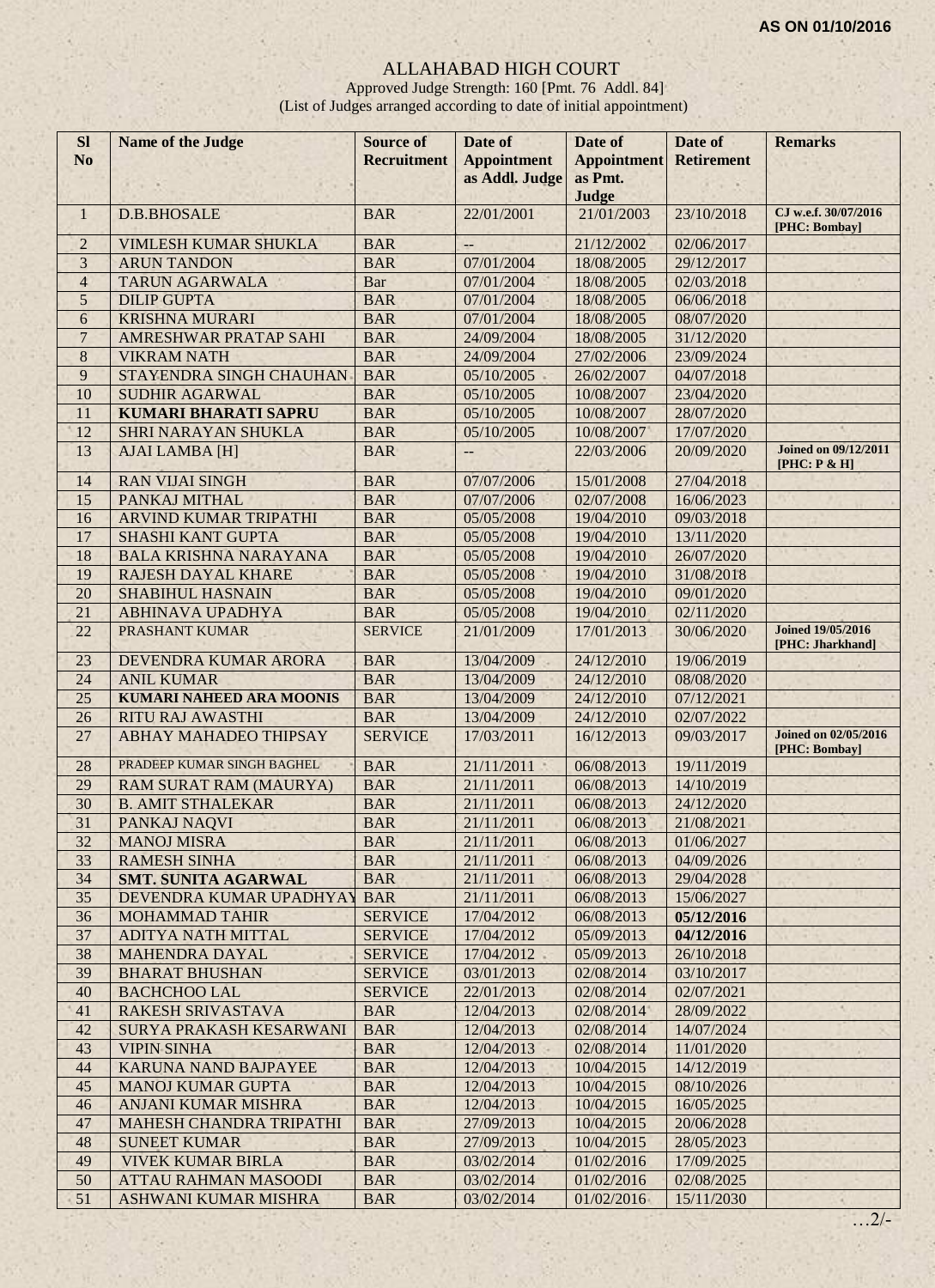| <b>SI</b>      | <b>Name of the Judge</b>   | <b>Source</b>  | Date of               | Date of           | Date of           | <b>Remarks</b> |
|----------------|----------------------------|----------------|-----------------------|-------------------|-------------------|----------------|
| N <sub>0</sub> |                            |                | <b>Appointment as</b> | Appointment as    | <b>Retirement</b> |                |
|                |                            |                | <b>Addl. Judge</b>    | <b>Pmt. Judge</b> |                   |                |
| 52             | <b>RAJAN ROY</b>           | <b>BAR</b>     | 03/02/2014            | 01/02/2016        | 14/08/2027        |                |
| 53             | <b>SMT. RANJANA PANDYA</b> | <b>SERVICE</b> | 03/02/2014            | 01/02/2016        | 19/11/2016        |                |
| 54             | <b>SMT. VIJAY LAKSHMI</b>  | <b>SERVICE</b> | 03/02/2014            | 01/02/2016        | 28/10/2018        |                |
| 55             | ARVIND KUMAR MISHRA-I      | <b>SERVICE</b> | 03/02/2014            | 01/02/2016        | 01/07/1961        |                |
| 56             | <b>ANANT KUMAR</b>         | <b>SERVICE</b> | 03/02/2014            | 01/02/2016        | 06/06/2020        |                |
| 57             | <b>HARSH KUMAR</b>         | <b>SERVICE</b> | 03/02/2014            | 01/02/2016        | 29/03/2020        |                |
| 58             | <b>SHASHI KANT</b>         | <b>SERVICE</b> | 03/02/2014            | 01/02/2016        | 31/07/2019        |                |
| 59             | <b>OM PRAKASH-VII</b>      | <b>SERVICE</b> | 03/02/2014            | 01/02/2016        | 09/09/2022        |                |
| 60             | YASHWANT VARMA             | <b>BAR</b>     | 13/10/2014            | 01/02/2016        | 05/01/2031        |                |

# **Additional Judges**

|                | Name of Additional Judge      | Date of      | Source of      | Date of initial | Date of    | <b>Remarks</b>   |
|----------------|-------------------------------|--------------|----------------|-----------------|------------|------------------|
| SI.            |                               | <b>Birth</b> | Recruitment    | appointment     | expiry of  |                  |
| No.            |                               |              |                |                 | present    |                  |
|                |                               |              |                |                 | term       |                  |
|                | KAUSHAL JAYENDRA THAKER       | 04/09/1961   | <b>SERVICE</b> | 04/05/2013      | 03/05/2018 | <b>Joined on</b> |
|                |                               |              |                |                 |            | 11/04/2016       |
|                |                               |              |                |                 |            | [PHC: Gujarat]   |
| $\overline{2}$ | <b>MUKHTAR AHMAD</b>          | 04/10/1956   | <b>SERVICE</b> | 18/02/2015      | 17/02/2017 |                  |
| 3.             | <b>AMAR SINGH CHAUHAN</b>     | 03/06/1956   | <b>SERVICE</b> | 18/02/2015      | 17/02/2017 |                  |
| 4.             | <b>SHAMSHER BAHADUR SINGH</b> | 15/02/1955   | <b>SERVICE</b> | 18/02/2015      | 14/02/2017 |                  |
| 5              | <b>VINOD KUMAR MISRA</b>      | 03/01/1956   | <b>SERVICE</b> | 18/02/2015      | 17/02/2017 |                  |
| 6              | PRAMOD KUMAR SRIVASTAVA       | 29/01/1955   | <b>SERVICE</b> | 18/02/2015      | 28/01/2017 |                  |
|                | <b>RAGHVENDRA KUMAR</b>       | 01/04/1956   | <b>SERVICE</b> | 18/02/2015      | 17/02/2017 |                  |
| 8              | <b>PRATYUSH KUMAR</b>         | 21/01/1956   | <b>SERVICE</b> | 18/02/2015      | 17/02/2017 |                  |
| 9              | <b>ABHAI KUMAR</b>            | 07/10/1956   | <b>SERVICE</b> | 07/04/2016      | 06/04/2018 |                  |
| 10             | <b>ALOK KUMAR MUKHERJEE</b>   | 18/01/1955   | <b>SERVICE</b> | 07/04/2016      | 17/01/2017 |                  |
| 11             | ANIL KUMAR SRIVASTAVA-II      | 21/09/1956   | <b>SERVICE</b> | 07/04/2016      | 06/04/2018 |                  |
| 12             | RAVINDRA NATH KAKKAR          | 05/12/1956   | <b>SERVICE</b> | 07/04/2016      | 06/04/2018 |                  |
| 13             | <b>DR. VIJAY LAXMI</b>        | 01/07/1955   | <b>SERVICE</b> | 07/04/2016      | 30/06/2017 |                  |
| 14             | UMESH CHANDRA SRIVASTAVA      | 25/07/1956   | <b>SERVICE</b> | 07/04/2016      | 06/04/2018 |                  |
| 15             | RAVINDRA NATH MISHRA-II       | 06/11/1955   | <b>SERVICE</b> | 07/04/2016      | 05/11/2017 |                  |
| 16             | PRABHAT CHANDRA TRIPATHI      | 26/01/1956   | <b>SERVICE</b> | 07/04/2016      | 25/01/2018 |                  |
| 17             | VINOD KUMAR SRIVASTAVA-III    | 25/03/1956   | <b>SERVICE</b> | 07/04/2016      | 24/03/2018 |                  |

# **Judges transferred from the Allahabad High Court**

| Sl. | Name of the Judge    | Source     | Date of        | Date of       | Date of    | Remarks                        |
|-----|----------------------|------------|----------------|---------------|------------|--------------------------------|
| No. |                      |            | Appointment as | Appointment   | Retirement |                                |
|     |                      |            | Addl. Judge    | As Pmt. Judge |            |                                |
|     | <b>VINEET SARAN</b>  | <b>BAR</b> | --             | 14/02/2002    | 10/05/2019 | CJ. Orissa                     |
|     | <b>RAKESH TIWARI</b> | <b>BAR</b> | --             | 14/02/2002    | 24/10/2017 | <b>Transferred to Calcutta</b> |
|     | <b>RAJIV SHARMA</b>  | <b>BAR</b> | 24/09/2004     | 18/08/2005    | 24/09/2017 | <b>Transferred to Calcutta</b> |
|     | <b>VINOD PRASAD</b>  | <b>BAR</b> | 05/10/2005     | 10/08/2007    | 27/11/2016 | <b>Transferred to Orissa</b>   |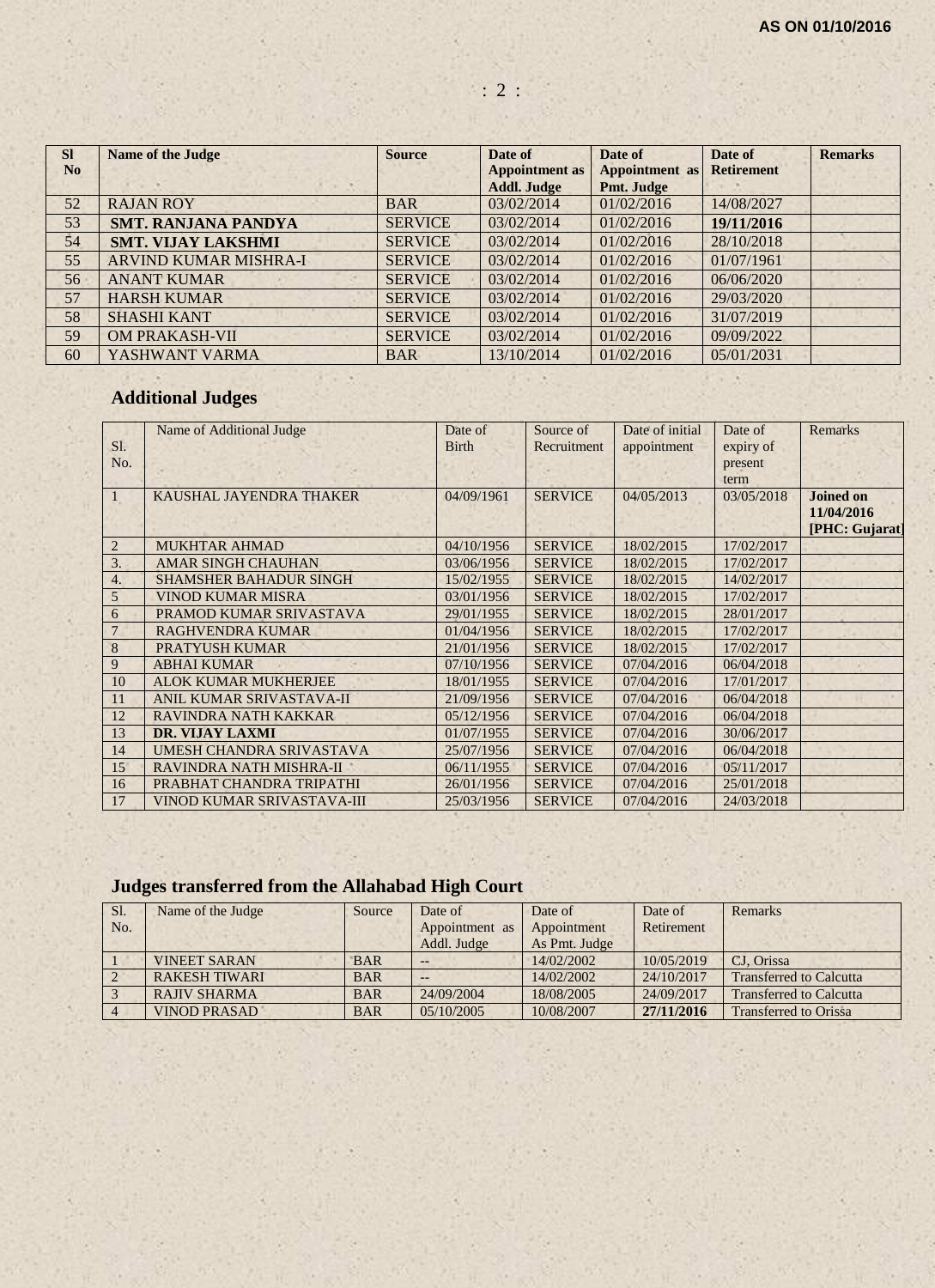#### **HIGH COURT OF JUDICATURE AT HYDERABAD**

**Approved Judge Strength: 61 [Pmt.: 46 Addl.: 15 ] (List of Judges arranged according to date of initial appointment)**

| Sl.<br>No.     | <b>Name of the Judge</b>                    | <b>Source of</b><br>Recruit-<br>ment | Date of<br><b>Appointment</b><br>as Addl. Judge | Date of<br><b>Appointment</b><br>as Pmt. Judge | Date of<br><b>Retirement</b> | <b>Remarks</b>                               |
|----------------|---------------------------------------------|--------------------------------------|-------------------------------------------------|------------------------------------------------|------------------------------|----------------------------------------------|
| 1              | <b>RAMESH RANGANATHAN</b>                   | <b>BAR</b>                           | 26/05/2005                                      | 20/02/2006                                     | 27/07/2020                   | ACJ w.e.f. 30/07/2016                        |
| $\overline{2}$ | V. RAMASUBRAMANIAN                          | <b>BAR</b>                           | 31/07/2006                                      | 09/11/2009                                     | 29/06/2020                   | <b>JOINED ON 27/04/2016</b><br>[PHC: MADRAS] |
| $\mathfrak{Z}$ | C. V. NAGARJUNA REDDY                       | <b>BAR</b>                           | 11/09/2006                                      | 10/04/2008                                     | 04/12/2018                   |                                              |
| $\overline{4}$ | P. V. SANJAY KUMAR                          | <b>BAR</b>                           | 08/08/2008                                      | 20/01/2010                                     | 13/08/2025                   |                                              |
| 5              | <b>SURESH KUMAR KAIT</b>                    | <b>BAR</b>                           | 05/09/2008                                      | 12/04/2013                                     | 23/05/2025                   | <b>Joined on 12/04/2016</b><br>[PHC: Delhi]  |
| 6              | <b>RAJA ELANGO</b>                          | <b>BAR</b>                           | 31/03/2009                                      | 30/03/2011                                     | 22/09/2017                   | <b>JOINED ON 25/3/2010</b><br>[PHC: MADRAS]  |
| $\overline{7}$ | <b>CHAGARI PRAVEEN KUMAR</b>                | <b>BAR</b>                           | 29/06/2012                                      | 04/12/2013                                     | 25/02/2023                   |                                              |
| $8\,$          | <b>M.S.SRI RAMACHANDRA RAO</b>              | <b>BAR</b>                           | 29/06/2012                                      | 04/12/2013                                     | 06/08/2028                   |                                              |
| 9              | ADAVALLI RAJASHEKER REDDY                   | <b>BAR</b>                           | 12/04/2013                                      | 08/09/2014                                     | 03/05/2022                   |                                              |
| 10             | PONUGOTI NAVEEN RAO                         | <b>BAR</b>                           | 12/04/2013                                      | 08/09/2014                                     | 14/07/2023                   |                                              |
| 11             | SARASA VENKATANARAYANA<br><b>BHATTI</b>     | <b>BAR</b>                           | 12/04/2013                                      | 08/09/2014                                     | 05/05/2024                   |                                              |
| 12             | <b>AKULA VENKATA SESHA SAI</b>              | <b>BAR</b>                           | 12/04/2013                                      | 08/09/2014                                     | 02/06/2024                   |                                              |
| 13             | <b>CHALLA KODANDARAM</b><br><b>CHOWDARY</b> | <b>BAR</b>                           | 12/04/2013                                      | 08/09/2014                                     | 31/07/2021                   |                                              |
| 14             | ASAPU RAMALINGESWARA RAO                    | <b>BAR</b>                           | 21/09/2013                                      | 02/03/2016                                     | 20/05/2018                   |                                              |
| 15             | <b>BULUSU SIVA SANKARA RAO</b>              | <b>SERVICE</b>                       | 23/10/2013                                      | 02/03/2016                                     | 09/04/2019                   |                                              |
| 16             | MANDHATA SEETHARAMA MURTI                   | <b>SERVICE</b>                       | 23/10/2013                                      | 02/03/2016                                     | 15/01/2020                   |                                              |
| 17             | UPMAKA DURGA PRASAD RAO                     | <b>SERVICE</b>                       | 23/10/2013                                      | 02/03/2016                                     | 11/08/2024                   |                                              |
| 18             | TALLURI SUNIL CHOWDARY                      | <b>SERVICE</b>                       | 23/10/2013                                      | 02/03/2016                                     | 03/02/2019                   |                                              |
| 19             | MALLAVOLU SATYANARAYANA<br><b>MURTHY</b>    | <b>SERVICE</b>                       | 23/10/2013                                      | 02/03/2016                                     | 13/06/2022                   |                                              |
| 20             | MISRILAL SUNIL KISHORE JAISWAI              | <b>SERVICE</b>                       | 23/10/2013                                      | 02/03/2016                                     | 04/02/2018                   |                                              |
| 21             | AMBATI SHANKAR NARAYANA                     | <b>SERVICE</b>                       | 23/10/2013                                      | 02/03/2016                                     | 30/06/2018                   |                                              |
| 22             | <b>SMT. ANIS</b>                            | <b>SERVICE</b>                       | 23/10/2013                                      | 02/03/2016                                     | 20/10/2017                   |                                              |
| 23             | <b>GUDISEVA SHYAM PRASAD</b>                | <b>SERVICE</b>                       | $--$                                            | 20/05/2016                                     | 26/09/2020                   |                                              |

## **Additional Judges**

| No. | Name of Additional Judge | Date of<br><b>Birth</b> |        | Source of<br>Recruit-<br>ment | Date of initial<br>appointment | Date of expiry<br>of present term | Remarks |
|-----|--------------------------|-------------------------|--------|-------------------------------|--------------------------------|-----------------------------------|---------|
|     |                          |                         | $-NII$ |                               |                                |                                   |         |
|     |                          |                         |        |                               |                                |                                   |         |

#### **JUDGES TRANSFERRED FROM HIGH COURT OF TELANGANA & ANDHRA PRADESH**

| Sl.<br>No.     | Name of the Judge            | Source     | Date of<br>Appointmen<br>t as Addl.<br>Judge | Date of<br>Appointment<br>As Pmt. Judge | Date of<br>Retirement | Remarks                      |
|----------------|------------------------------|------------|----------------------------------------------|-----------------------------------------|-----------------------|------------------------------|
|                | <b>MS. GORLA ROHINI</b>      | <b>BAR</b> | 25/06/2001                                   | 31/07/2002                              | 13/04/2017            | CJ, Delhi HC                 |
| $\overline{2}$ | <b>R. SUBHASH REDDY</b>      | <b>BAR</b> | 02/12/2002                                   | 24/06/2004                              | 04/01/2019            | CJ, Gujarat HC               |
| 3              | <b>NOOTY RAMA MOHANA RAO</b> | <b>BAR</b> | 11/09/2006                                   | 10/04/2008                              | 13/08/2017            | <b>Transferred to Madras</b> |
| $\overline{4}$ | <b>DAMA SESHADRI NAIDU</b>   | <b>BAR</b> | 21/09/2013                                   | 03/03/2016                              | 17/06/2024            | Transferred to Kerala HC     |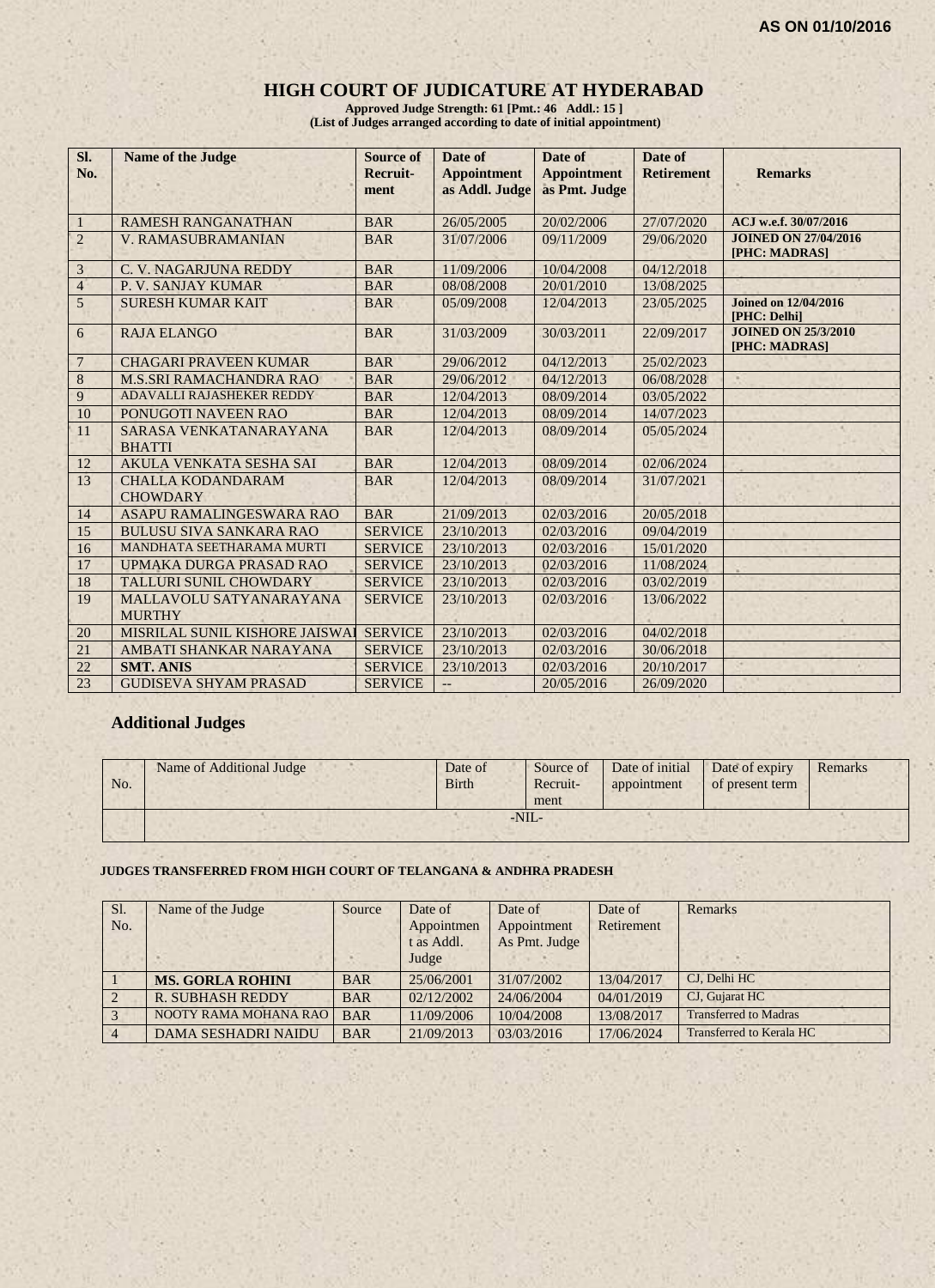## **BOMBAY HIGH COURT Approved Judge Strength: 94 [Pmt.: 71 Addl.: 23] (List of Judges arranged according to date of initial appointment)**

| SI.<br>No.     | Name of the Judge                       | <b>Source</b>           | Date of<br><b>Appointment</b><br>as Addl.<br>Judge | Date of<br><b>Appointment</b> as<br>Pmt. Judge | Date of<br><b>Retirement</b> | <b>Remarks</b>                          |
|----------------|-----------------------------------------|-------------------------|----------------------------------------------------|------------------------------------------------|------------------------------|-----------------------------------------|
| $\mathbf{1}$   | <b>SMT.MANJULA CHELLUR</b>              | <b>SERVICE</b>          | 21/02/2000                                         | 17/08/2000                                     | 04/12/2017                   | CJ w.e.f.22/08/2016<br>[PHC: Karnataka] |
| $\overline{2}$ | <b>SMT.V.K.TAHILRAMANI</b>              | <b>BAR</b>              | 26/06/2001                                         | 03/10/2004                                     | 02/10/2020                   |                                         |
| $\mathfrak{Z}$ | V.M. KANADE                             | <b>BAR</b>              | 12/10/2001                                         | 03/10/2004                                     | 21/06/2017                   |                                         |
| $\overline{4}$ | N.H.PATIL                               | <b>BAR</b>              | 12/10/2001                                         | 03/10/2004                                     | 06/04/2019                   |                                         |
| 5              | <b>SHANTANU S. KEMKAR</b>               | <b>BAR</b>              | 21/03/2003                                         | 19/01/2004                                     | 22/10/2018                   | <b>Joined 16/04/2016</b><br>[PHC: M.P.] |
| 6              | ABHAY SHREENIWAS OKA                    | <b>BAR</b>              | 29/08/2003                                         | 12/11/2005                                     | 24/05/2022                   |                                         |
| $\overline{7}$ | <b>ANOOP V.MOHTA</b>                    | <b>BAR</b>              | 14/11/2003                                         | 12/11/2005                                     | 03/12/2017                   |                                         |
| 8              | S.C.DHARMADHIKARI                       | <b>BAR</b>              | 14/11/2003                                         | 12/11/2005                                     | 25/01/2022                   |                                         |
| 9              | <b>B.R.GAVAI</b>                        | <b>BAR</b>              | 14/11/2003                                         | 12/11/2005                                     | 23/11/2022                   |                                         |
| 10             | <b>B.P.DHARMADHIKARI</b>                | <b>BAR</b>              | 15/03/2004                                         | 12/03/2006                                     | 27/04/2020                   |                                         |
| 11             | <b>SMT. VASANTI ANIL NAIK</b>           | <b>BAR</b>              | 22/06/2005                                         | 29/04/2007                                     | 02/05/2018                   |                                         |
| 12             | RAVINDRA MANOHAR BORDE                  | <b>BAR</b>              | 08/09/2006                                         | 05/09/2008                                     | 09/08/2019                   |                                         |
| 13             | <b>RANJIT VASANTRAO MORE</b>            | <b>BAR</b>              | 08/09/2006                                         | 05/09/2008                                     | 02/11/2021                   |                                         |
| 14             | RAJENDRA MANOHAR SAVANT                 | <b>BAR</b>              | 08/09/2006                                         | 05/09/2008                                     | 05/12/2018                   |                                         |
| 15             | <b>AMJAD AHTESHAM SAYED</b>             | <b>BAR</b>              | 11/04/2007                                         | 09/04/2009                                     | 20/01/2023                   |                                         |
| 16             | SHINDE SAMBHAJI SHIWAJI                 | <b>BAR</b>              | 11/03/2008                                         | 13/03/2010                                     | 01/08/2022                   |                                         |
| 17             | <b>SMT.RAKHA P. SONDURBALDOTA</b>       | <b>SERVICE</b>          | 16/04/2008                                         | 15/04/2011                                     | 09/03/2017                   |                                         |
| 18             | KAMALKISHOR K. TATED                    | <b>BAR</b>              | 18/07/2008                                         | 15/07/2011                                     | 18/09/2021                   |                                         |
| 19             | PRASANNA B. VARALE                      | <b>BAR</b>              | 18/07/2008                                         | 15/07/2011                                     | 22/06/2024                   |                                         |
| 20             | SHAHRUKH JIMI KATHAWALLA                | <b>BAR</b>              | 18/07/2008                                         | 15/07/2011                                     | 23/03/2022                   |                                         |
| 21             | <b>SMT. MRIDULA R. BHATKAR</b>          | <b>SERVICE</b>          | 10/02/2009                                         | 23/12/2011                                     | 27/05/2019                   |                                         |
| 22             | F. M. S. ROSARIO DOS REIS               | <b>BAR</b>              | 26/03/2009                                         | 23/01/2013                                     | 09/08/2017                   |                                         |
| 23             | <b>RAJESH GOVING KETKAR</b>             | <b>BAR</b>              | 26/03/2009                                         | 23/01/2013                                     | 26/08/2019                   |                                         |
| 24             | RAVI KRISHNARAO DESHPANDE               | <b>BAR</b>              | 26/03/2009                                         | 23/01/2013                                     | 05/11/2020                   |                                         |
| 25             | SANJAY V. GANGAPURWALA                  | <b>BAR</b>              | 13/03/2010                                         | 23/01/2013                                     | 23/05/2024                   |                                         |
| 26             | TANAJI VISHWAS NALAWADE                 | <b>SERVICE</b>          | 17/03/2011                                         | 23/01/2013                                     | 06/03/2021                   |                                         |
| 27             | MANOJ SHIVLAL SANKLECHA                 | <b>BAR</b>              | 23/01/2012                                         | 16/12/2013                                     | 11/12/2019                   |                                         |
| 28             | RAMESH DEOKINANDAN DHANUKA              | <b>BAR</b>              | 23/01/2012                                         | 16/12/2013                                     | 30/05/2023                   |                                         |
| 29             | SUNIL PRABHAKARRAO DESHMUKH             | <b>BAR</b>              | 23/01/2012                                         | 16/12/2013                                     | 27/09/2021                   |                                         |
| 30             | NITIN MADHUKAR JAMDAR                   | <b>BAR</b>              | 23/01/2012                                         | 16/12/2013                                     | 09/01/2026                   |                                         |
| 31             | <b>SMT. SADHANA SANJAY JADHAV</b>       | <b>BAR</b>              | 23/01/2012                                         | 16/12/2013                                     | 13/06/2022                   |                                         |
| 32             | PRADEEP NARHARI DESHMUKH                | <b>SERVICE</b>          | 13/05/2013                                         | 09/04/2015                                     | 10/02/2020                   |                                         |
| 33             | SUNIL BALKRISHNA SHUKRE                 | <b>SERVICE</b>          | 13/05/2013                                         | 09/04/2015                                     | 24/10/2023                   |                                         |
| 34             | SURESH CHANDRAKANT GUPTE                | <b>BAR</b>              | 21/06/2013                                         | 09/04/2015                                     | 29/06/2021                   |                                         |
| 35             | ZAKA AZIZUL HAO                         | <b>BAR</b>              | 21/06/2013                                         | 02/03/2016                                     | 16/05/2021                   |                                         |
| 36             | SHRIRAM KALPATHI RAJENDRAN              | <b>BAR</b>              | 21/06/2013                                         | 02/03/2016                                     | 27/09/2025                   |                                         |
| 37             | <b>GAUTAM SHIRISH PATEL</b>             | <b>BAR</b>              | 21/06/2013                                         | 02/03/2016                                     | 25/04/2024                   |                                         |
| 38             | ATUL SHARACHCHANDRA CHANDURKAR          | <b>BAR</b>              | 21/06/2013                                         | 02/03/2016                                     | 06/04/2027                   |                                         |
| 39             | <b>Smt. REVATI PRASHANT MOHITE DERE</b> | <b>BAR</b>              | 21/06/2013                                         | 02/03/2016                                     | 16/04/2027                   |                                         |
| 40             | MAHESH SHARADCHANDRA SONAK              | <b>BAR</b>              | 21/06/2013                                         | 02/03/2016                                     | 27/11/2026                   |                                         |
| 41             | RAVINDRA VITHALRAO GHUGE                | <b>BAR</b>              | 21/06/2013                                         | 02/03/2016                                     | 08/06/2028                   |                                         |
| 42             | VIJAY LAKHICHAND ACHLIYA                | <b>SERVICE</b>          | 21/10/2013                                         | 02/03/2016                                     | 12/02/2021                   |                                         |
| 43             | <b>VINAY MANOHAR DESHPANDE</b>          | <b>BAR</b>              | 06/01/2014                                         | 02/03/2016                                     | 09/05/2022                   |                                         |
| 44             | AJEY SHRIKANT GADKARI                   | <b>BAR</b>              | 06/01/2014                                         | 02/03/2016                                     | 13/06/2027                   |                                         |
| 45             | NITIN WASUDEO SAMBRE                    | <b>BAR</b>              | 06/01/2014                                         | 02/03/2016                                     | 18/12/2029                   |                                         |
| 46             | <b>GIRISH SHARADCHANDRA KULKARNI</b>    | <b>BAR</b>              | 06/01/2014                                         | 02/03/2016                                     | 23/06/2030                   |                                         |
| 47             | BURGESS PESI COLABAWALLA                | <b>BAR</b>              | 06/01/2014                                         | 02/03/2016                                     | 15/12/2029                   |                                         |
| 48             | <b>ANIL KUMAR MENON</b>                 | <b>BAR</b>              | 03/03/2014                                         | 02/03/2016                                     | 11/07/2022                   |                                         |
| 49             | CHANDRAKANT VASANT BHADANG              | <b>SERVICE</b>          | 03/03/2014                                         | 02/03/2016                                     | 04/11/2022                   |                                         |
| 50             | VISHWAS KASHINATHRAO JADHAV             | <b>SERVICE</b>          | 03/03/2014                                         | 02/03/2016                                     | 16/05/2022                   |                                         |
| 51             | ANANTA MANOHAR BADAR                    | <b>SERVICE</b>          | 03/03/2014                                         | 02/03/2016                                     | 09/08/2023                   |                                         |
| 52             | PUKHRAJ RAJMAL BORA                     | <b>SERVICE</b>          | 03/03/2014                                         | 02/03/2016                                     | 21/10/2019                   |                                         |
| 53             | <b>SMT. ANUJA PRABHUDESSAI</b>          | <b>SERVICE</b><br>[GOA] | 03/03/2014                                         | 02/03/2016                                     | 07/02/2024                   |                                         |

…..2/-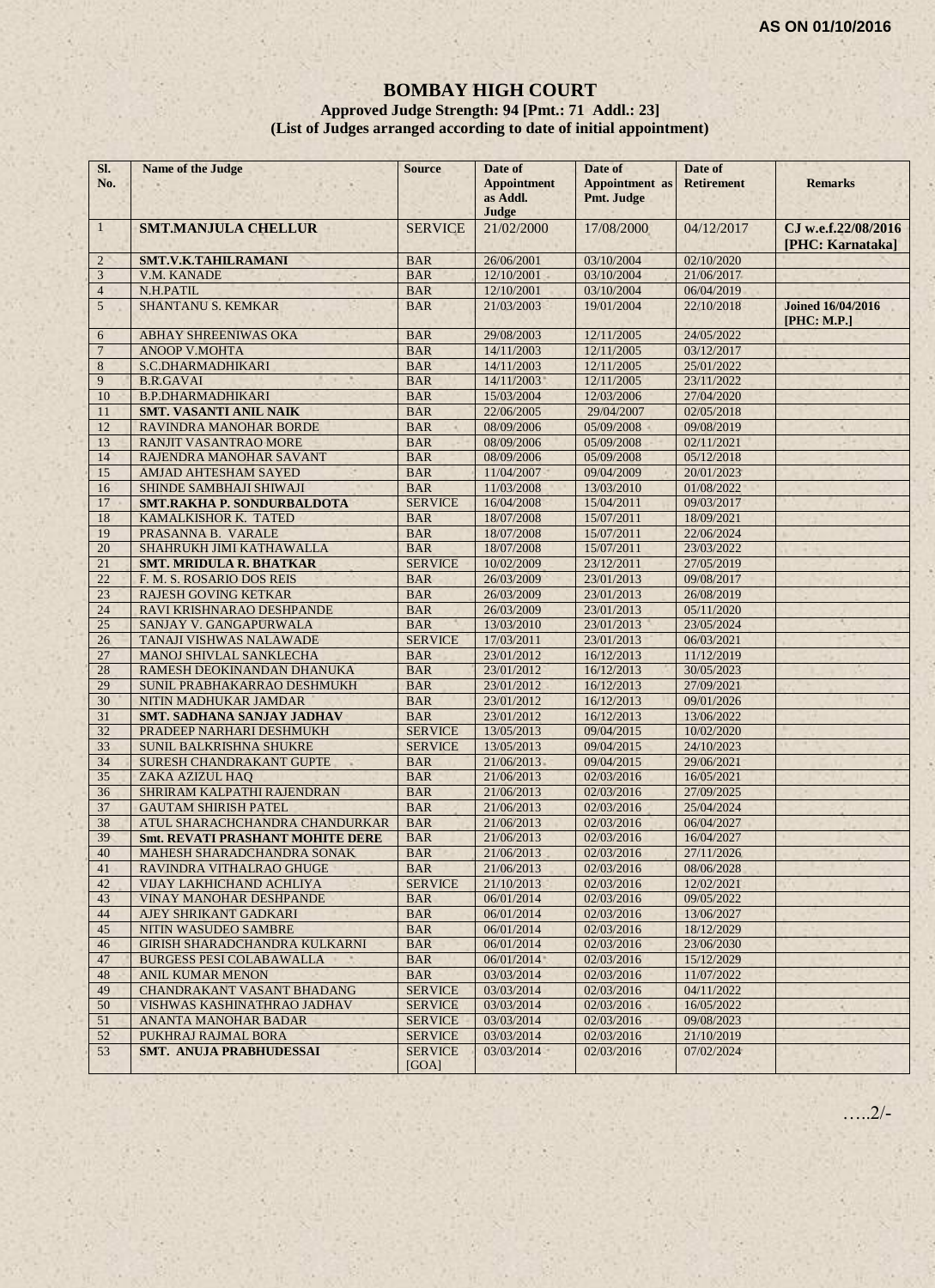## **: 2 :**

## **BOMBAY HIGH COURT…contd.**

# **Additional Judges**

| SI.            | Name of Additional Judge                      | Date of      | Source         | Date of initial | Date of expiry  |
|----------------|-----------------------------------------------|--------------|----------------|-----------------|-----------------|
| No.            |                                               | <b>Birth</b> |                | appointment     | of present term |
|                | KALIDAS LAXMANRAO WADANE                      | 12/01/1957   | <b>SERVICE</b> | 01/01/2015      | 31/12/2016      |
| $\mathcal{L}$  | KUMARI INDIRA KANAHAIYALAL JAIN               | 20/12/1955   | <b>SERVICE</b> | 01/01/2015      | 31/12/2016      |
| $\mathcal{R}$  | DR. (SMT.) SHALINI SHASHANK PHANSALKAR -JOSHI | 06/02/1957   | <b>SERVICE</b> | 01/01/2015      | 31/12/2016      |
| $\overline{4}$ | PRAKASH DEU NAIK                              | 30/04/1962   | <b>BAR</b>     | 17/03/2016      | 16/03/2018      |
| $\overline{5}$ | <b>MAKARAND SUBHASH KARNIK</b>                | 10/02/1969   | <b>BAR</b>     | 17/03/2016      | 16/03/2018      |
| 6              | <b>SMT. SWAPNA SANJIV JOSHI</b>               | 26/08/1959   | <b>SERVICE</b> | 28/03/2016      | 27/03/2018      |
|                | KISHOR KALESH SONAWANE                        | 11/06/1958   | <b>SERVICE</b> | 28/03/2016      | 27/03/2018      |
| $\mathbf{8}$   | SANITRAO SHAMRAO PATIL                        | 16/10/1956   | <b>SERVICE</b> | 28/03/2016      | 27/03/2018      |
| 9              | <b>KUMARI NUTAN D. SARDESSAI</b>              | 19/08/1958   | <b>SERVICE</b> | 28/03/2016      | 27/03/2018      |
|                |                                               |              | [GOA]          |                 |                 |

# **Judges transferred from the Bombay High Court**

| SI. | Name of the Judge            | Source         | Apptt.as Addl. | Apptt. as Pmt. | <b>DOR</b> | Remarks                      |
|-----|------------------------------|----------------|----------------|----------------|------------|------------------------------|
| No. |                              |                | Judge          | Judge          |            |                              |
|     | D.B.BHOSALE                  | <b>BAR</b>     | 22/01/2001     | 21/01/2003     | 23/10/2018 | CJ, Allahabad                |
|     | <b>S.J.VAZIFDAR</b>          | <b>BAR</b>     | 22/01/2001     | 21/01/2003     | 03/05/2018 | CI. P&H                      |
|     | <b>SMT. N.N.MHATRE</b>       | <b>BAR</b>     | 28/03/2001     | 21/03/2003     | 19/09/2017 | <b>Transfer to Calcutta</b>  |
|     | ARUN BHAURAO CHAUDHARI       | <b>BAR</b>     | 08/09/2006     | 05/09/2008     | 31/03/2019 | Transfer to P & H            |
|     | <b>ABHAY MAHADEO THIPSAY</b> | <b>SERVICE</b> | 17/03/2011     | 16/12/2013     | 09/03/2017 | <b>Transfer to Allahabad</b> |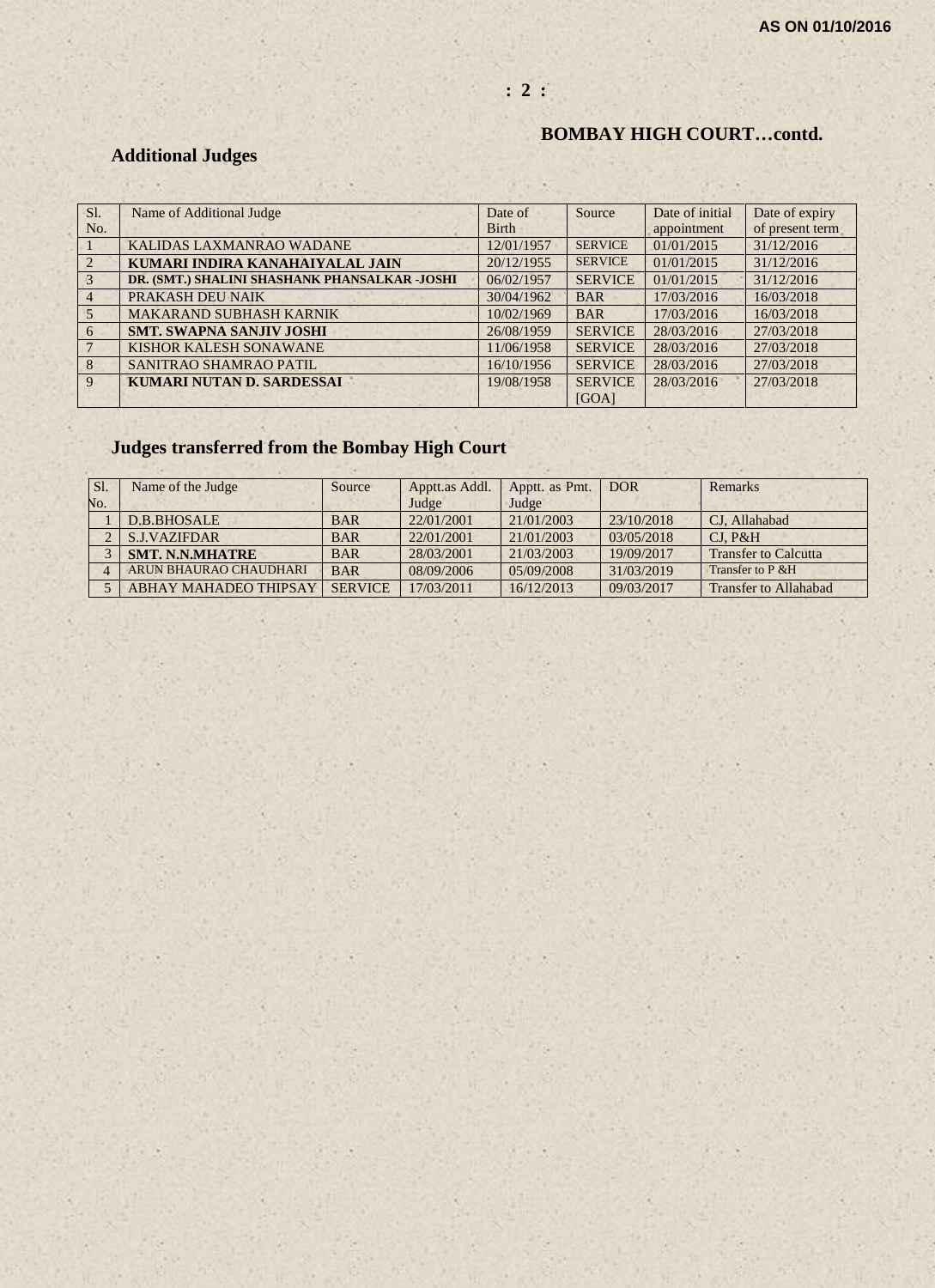## **CALCUTTA HIGH COURT**

**Approved Judge Strength: 72 [Pmt.: 54 Addl: 18]** *(List of Judges arranged according to date of initial appointment)*

| SI.<br>No.       | <b>Name of the Judge</b>       | <b>Source of</b><br>Recruit-<br>ment | Date of<br><b>Appointment</b><br><b>as</b><br><b>Addl. Judge</b> | Date of<br><b>Appointment</b><br>as Pmt.Judge | Date of<br><b>Retirement</b> | <b>Remarks</b>                                  |
|------------------|--------------------------------|--------------------------------------|------------------------------------------------------------------|-----------------------------------------------|------------------------------|-------------------------------------------------|
| 1                | <b>GIRISH CHANDRA GUPTA</b>    | <b>BAR</b>                           |                                                                  | 15/09/2000                                    | 30/11/2016                   | CJ w.e.f. 21/09/2016                            |
| $\overline{2}$   | <b>SMT. N.N.MHATRE</b>         | <b>BAR</b>                           | 28/03/2001                                                       | 21/03/2003                                    | 19/09/2017                   | <b>Joined 06/01/2012</b><br>[PHC: Bombay]       |
| 3                | <b>RAKESH TIWARI</b>           | <b>BAR</b>                           | $-$                                                              | 14/02/2002                                    | 24/10/2017                   | <b>Joined on 21/03/2016</b><br>[PHC: Allahabad] |
| $\overline{4}$   | JYOTIRMAY BHATTACHARYA         | <b>BAR</b>                           | ÷-.                                                              | 03/12/2003                                    | 24/09/2018                   |                                                 |
| 5                | <b>ANIRUDDHA BOSE</b>          | <b>BAR</b>                           |                                                                  | 19/01/2004                                    | 10/04/2021                   |                                                 |
| $6 \overline{6}$ | <b>RAJIV SHARMA</b>            | <b>BAR</b>                           | 24/09/2004                                                       | 18/08/2005                                    | 24/09/2017                   | <b>Joined on 27/04/15</b><br>[PHC: Allahabad]   |
| $\overline{7}$   | <b>DEBASISH KA R GUPTA</b>     | <b>BAR</b>                           | $- -$                                                            | 22/06/2006                                    | 31/12/2018                   |                                                 |
| $\,8\,$          | <b>SMT. NADIRA PATHERYA</b>    | <b>BAR</b>                           | --                                                               | 22/06/2006                                    | 18/11/2018                   |                                                 |
| 9                | <b>ASHIM KUMAR ROY</b>         | <b>BAR</b>                           | --                                                               | 22/06/2006                                    | 29/08/2017                   |                                                 |
| 10               | <b>BISWANATH SOMADDER</b>      | <b>BAR</b>                           | --                                                               | 22/06/2006                                    | 14/12/2025                   |                                                 |
| 11               | <b>DIPANKAR DATTA</b>          | <b>BAR</b>                           | $--$                                                             | 22/06/2006                                    | 08/02/2027                   |                                                 |
| 12               | <b>SANJIB BANERJEE</b>         | <b>BAR</b>                           | 44                                                               | 22/06/2006                                    | 01/11/2023                   |                                                 |
| 13               | C. S. KARNAN                   | <b>BAR</b>                           | 31/03/2009                                                       | 29/03/2011                                    | 11/06/2017                   | <b>JOINED ON 10/03/2016</b><br>[PHC: MADRAS]    |
| 14               | <b>INDRA PRASANNA MUKERJI</b>  | <b>BAR</b>                           |                                                                  | 18/05/2009                                    | 05/09/2025                   |                                                 |
| 15               | <b>HARISH TANDON</b>           | <b>BAR</b>                           |                                                                  | 13/04/2010                                    | 05/11/2026                   |                                                 |
| 16               | DR. SAMBUDDHA CHAKRABARTI      | <b>BAR</b>                           | $-$                                                              | 13/09/2010                                    | 10/05/2020                   |                                                 |
| 17               | <b>SOUMEN SEN</b>              | <b>BAR</b>                           | --                                                               | 13/04/2011                                    | 26/07/2027                   |                                                 |
| 18               | <b>JOYMALYA BAGCHI</b>         | <b>BAR</b>                           | $\overline{\phantom{0}}$                                         | 27/06/2011                                    | 02/10/2028                   |                                                 |
| 19               | <b>INDRAJIT CHATTERJEE</b>     | <b>SERVICE</b>                       | 01/10/2013                                                       | 14/03/2016                                    | 02/02/2017                   |                                                 |
| 20               | <b>TAPASH MOOKHERJEE</b>       | <b>SERVICE</b>                       | 01/10/2013                                                       | 14/03/2016                                    | 15/07/2017                   |                                                 |
| 21               | <b>RANJIT KUMAR BAG</b>        | <b>SERVICE</b>                       | 01/10/2013                                                       | 14/03/2016                                    | 08/11/2017                   |                                                 |
| 22               | <b>ISHAN CHANDRA DAS</b>       | <b>SERVICE</b>                       | 01/10/2013                                                       | 14/03/2016                                    | 01/03/2017                   |                                                 |
| 23               | <b>SMT. SAMAPTI CHATTERJEE</b> | <b>BAR</b>                           | 30/10/2013                                                       | 14/03/2016                                    | 13/12/2020                   |                                                 |
| 24               | SAHIDULLAH MUNSHI              | <b>BAR</b>                           | 30/10/2013                                                       | 14/03/2016                                    | 29/09/2020                   |                                                 |
| 25               | <b>SUBRATA TALUKDAR</b>        | <b>BAR</b>                           | 30/10/2013                                                       | 14/03/2016                                    | 04/07/2023                   |                                                 |
| 26               | <b>TAPABRATA CHAKRABORTY</b>   | <b>BAR</b>                           | 30/10/2013                                                       | 14/03/2016                                    | 27/11/2028                   |                                                 |
| 27               | <b>ARINDAM SINHA</b>           | <b>BAR</b>                           | 30/10/2013                                                       | 14/03/2016                                    | 22/09/2027                   |                                                 |
| 28               | <b>ARIJIT BANERJEE</b>         | <b>BAR</b>                           | 30/10/2013                                                       | 14/03/2016                                    | 07/03/2029                   |                                                 |
| 29               | <b>DEBANGSU BASAK</b>          | <b>BAR</b>                           | 30/10/2013                                                       | 14/03/2016                                    | 19/06/2028                   |                                                 |

# **Additional Judges**

| Sl.            | Name of Additional Judge    | Date of Birth | Source         | Date of initial | Date of expiry  |
|----------------|-----------------------------|---------------|----------------|-----------------|-----------------|
| No.            |                             |               |                | appointment     | of present term |
|                | ASHIS KUMAR CHAKRABORTY     | 12/12/1965    | <b>BAR</b>     | 22/10/2014      | 21/10/2016      |
|                | <b>MALAY MARUT BANERJEE</b> | 01/04/1955    | <b>SERVICE</b> | 30/03/2015      | 29/03/2017      |
| $3 -$          | <b>MD. MUMTAZ KHAN</b>      | 15/08/1957    | <b>SERVICE</b> | 30/03/2015      | 29/03/2017      |
| $\overline{4}$ | SANKAR ACHARYYA             | 24/08/1955    | <b>SERVICE</b> | 30/03/2015      | 29/03/2017      |
|                | <b>MIR DARA SHEKO</b>       | 11/02/1956    | <b>SERVICE</b> | 30/03/2015      | 29/03/2017      |
| 6              | <b>DEBI PROSAD DEY</b>      | 16/02/1956    | <b>SERVICE</b> | 30/03/2015      | 29/03/2017      |
|                | <b>MISS ASHA ARORA</b>      | 02/10/1957    | <b>SERVICE</b> | 30/03/2015      | 29/03/2017      |
| 8              | SIDDHARTHA CHATTOPADHYAY    | 08/02/1956    | <b>SERVICE</b> | 30/03/2015      | 29/03/2017      |
| 9              | <b>SHIVAKANT PRASAD</b>     | 06/12/1959    | <b>SERVICE</b> | 30/03/2015      | 29/03/2017      |

## **Judges transferred from the Calcutta High Court**

| <b>S1.</b> | Name of the Judge             | Source         | Date of        | Date of       | Date of    | Remarks                     |
|------------|-------------------------------|----------------|----------------|---------------|------------|-----------------------------|
| No.        |                               |                | Appointment as | Appointment   | retirement |                             |
|            |                               |                | Addl. Judge    | As Pmt. Judge |            |                             |
|            | S.K.MUKHERJEE                 | <b>BAR</b>     |                | 15/09/2000    | 09/10/2017 | CJ. Karnataka               |
|            | <b>KUMARI INDIRA BANERJEE</b> | <b>BAR</b>     |                | 0.5/02/2002   | 23/09/2019 | <b>Transferred to Delhi</b> |
|            | <b>SUDIP AHLUWALIA</b>        | <b>SERVICE</b> | 01/10/2013     | 14/03/2016    | 30/12/2021 | Transferred to P&H          |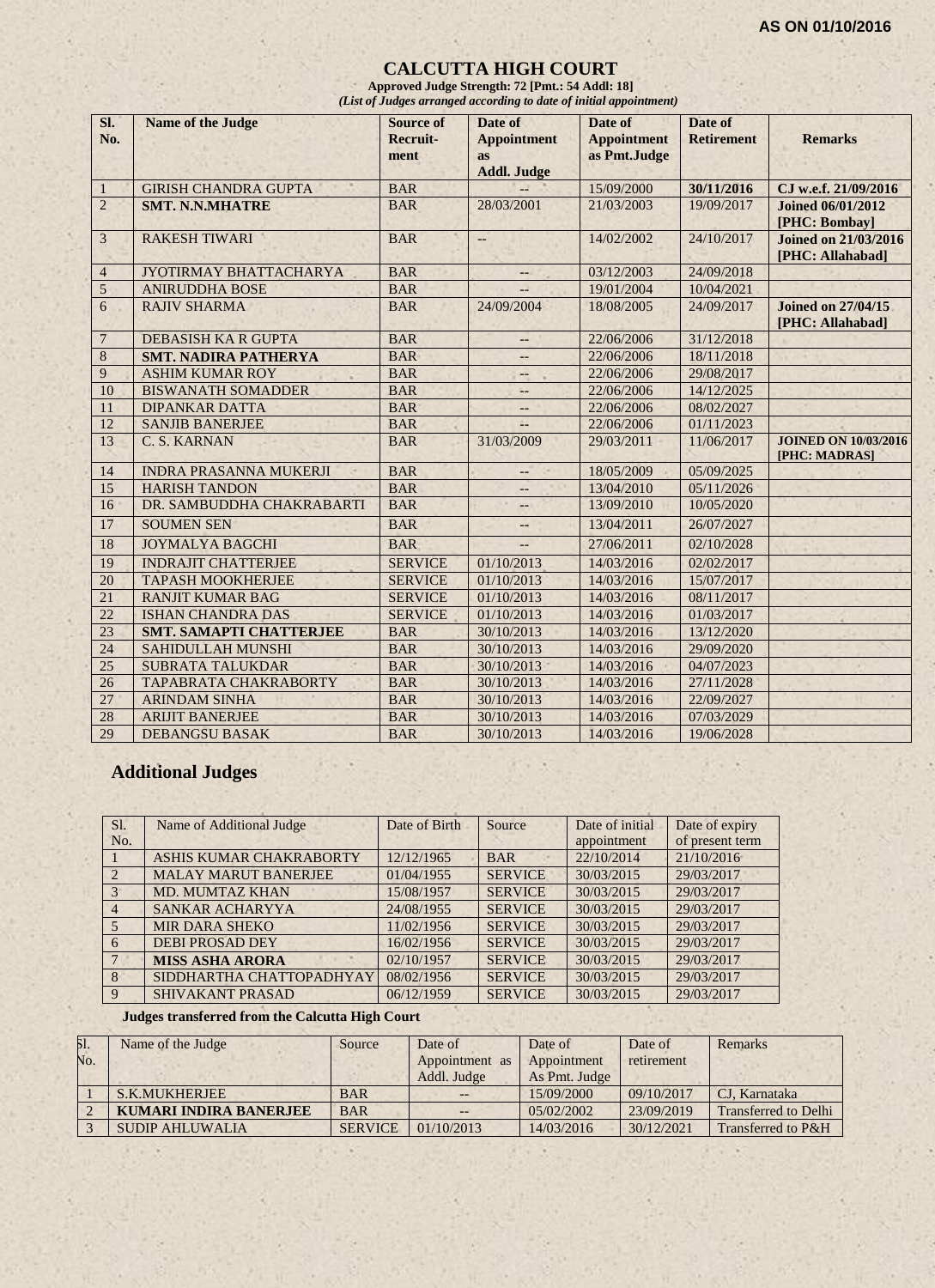## **CHHATTISGARH HIGH COURT**

**Approved Judge Strength: 22 [Pmt.: 17 Addl.: 05] (List of Judges arranged according to date of initial appointment)**

| SI.<br>No.     | <b>Name of the Judge</b>                    | <b>Source of</b><br>Recruit-<br>ment | Date of<br><b>Appointment</b><br>as Addl.<br>Judge | Date of<br><b>Appointment</b><br>as Pmt. Judge | Date of<br><b>Retirement</b> | <b>Remarks</b>                      |
|----------------|---------------------------------------------|--------------------------------------|----------------------------------------------------|------------------------------------------------|------------------------------|-------------------------------------|
|                | <b>DEEPAK GUPTA</b>                         | <b>BAR</b>                           |                                                    | 04/10/2004                                     | 06/05/2017                   | C.I w.e.f.16/05/2016<br>[PHC: H.P.] |
| $\mathfrak{D}$ | PRITINKER DIWAKER                           | <b>BAR</b>                           | 31/03/2009                                         | 10/09/2013                                     | 21/11/2023                   |                                     |
| 3              | PRASHANT KUMAR MISHRA                       | <b>BAR</b>                           | 10/12/2009                                         | 28/11/2014                                     | 28/08/2026                   |                                     |
| $\overline{4}$ | <b>MANINDRA MOHAN</b><br><b>SHRIVASTAVA</b> | <b>BAR</b>                           | 10/12/2009                                         | 08/03/2016                                     | 05/03/2026                   |                                     |
| $\overline{5}$ | <b>GOUTAM BHADURI</b>                       | <b>BAR</b>                           | 16/09/2013                                         | 08/03/2016                                     | 09/11/2024                   |                                     |
| 6              | SANJAY KUMAR AGRAWAL                        | <b>BAR</b>                           | 16/09/2013                                         | 08/03/2016                                     | 14/07/2017                   |                                     |
| 7              | PUTHICHIRA SAM KOSHY                        | <b>BAR</b>                           | 16/09/2013                                         | 08/03/2016                                     | 29/04/2019                   |                                     |
| 8              | <b>CHANDRA BHUSHAN BAJPAI</b>               | <b>SERVICE</b>                       | 27/01/2014                                         | 08/03/2016                                     | 13/10/2017                   |                                     |

## **Additional Judges**

| Sl. | Name of Additional Judge      | Date of      | Source of      | Date of initial | Date of expiry  |
|-----|-------------------------------|--------------|----------------|-----------------|-----------------|
| No. |                               | <b>Birth</b> | Recruitment    | appointment     | of present term |
|     | SANJAY AGRAWAL                | 21/08/1964   | <b>BAR</b>     | 00/09/2016      | 00/09/2018      |
|     | RAJENDRA CHANDRA SINGH SAMANT | 01/07/1960   | <b>SERVICE</b> | 00/09/2016      | 00/09/2018      |
|     | ANIL KUMAR SHUKLA             | 02/07/1955   | <b>SERVICE</b> | 00/09/2016      | 01/07/2017      |

#### **Judges transferred from the Chhattisgarh High Court**

| S1. | Name of the Judge      | Source     | Date of              | Date of       | Date of    | Remarks                      |
|-----|------------------------|------------|----------------------|---------------|------------|------------------------------|
| No. |                        |            | Appointment as Addl. | Appointment   | retirement |                              |
|     |                        |            | Judge                | As Pmt. Judge |            |                              |
|     | SATISH KUMAR AGNIHOTRI | <b>BAR</b> | 05/05/2005           | 03/05/2007    | 30/07/2018 | <b>Transferred to Sikkim</b> |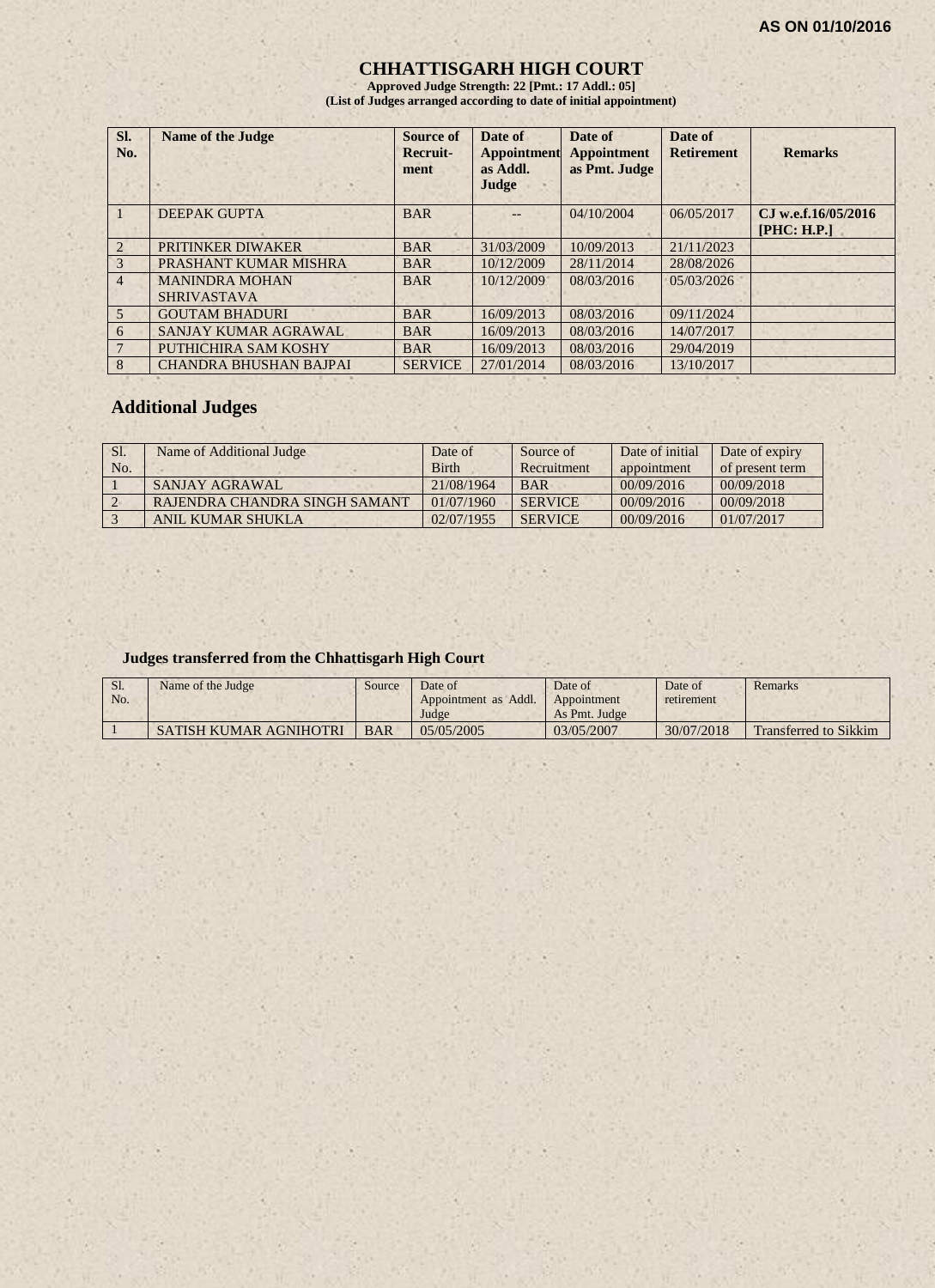## **DELHI HIGH COURT**

**Approved Judge Strength: 60 [Pmt.: 45 Addl.: 15] (List of Judges arranged according to date of initial appointment)**

| SI.             | <b>Name of the Judge</b>          | <b>Source of</b>        | Date of                                   | Date of                             | Date of           |                                             |
|-----------------|-----------------------------------|-------------------------|-------------------------------------------|-------------------------------------|-------------------|---------------------------------------------|
| No.             |                                   | <b>Recruit-</b><br>ment | Appoint-<br>ment as<br><b>Addl. Judge</b> | <b>Appointment</b> as<br>Pmt. Judge | <b>Retirement</b> | <b>Remarks</b>                              |
| $\mathbf{1}$    | <b>MS. GORLA ROHINI</b>           | <b>BAR</b>              | 25/06/2001                                | 31/07/2002                          | 13/04/2017        | CJ w.e.f.21/04/2014<br>[PHC: Andhra Pd.]    |
| $\overline{2}$  | <b>KUMARI INDIRA BANERJEE</b>     | <b>BAR</b>              | $-$                                       | 05/02/2002                          | 23/09/2019        | <b>Joined 08/08/2016</b><br>[PHC: Calcutta] |
| $\mathfrak{Z}$  | <b>BADAR DURREZ AHMED</b>         | <b>BAR</b>              | 20/12/2002                                | 21/01/2004                          | 15/03/2018        |                                             |
| $\overline{4}$  | <b>PRADEEP NANDRAJOG</b>          | <b>BAR</b>              | 20/12/2002                                | 16/04/2004                          | 23/02/2020        |                                             |
| 5               | <b>KUMARI GITA MITTAL</b>         | <b>BAR</b>              | 16/07/2004                                | 20/02/2006                          | 08/12/2020        |                                             |
| 6               | SHRIPATHI RAVINDRA BHAT           | <b>BAR</b>              | 16/07/2004                                | 20/02/2006                          | 20/10/2020        |                                             |
| $\overline{7}$  | <b>SANJIV KHANNA</b>              | <b>BAR</b>              | 24/06/2005                                | 20/02/2006                          | 13/05/2022        |                                             |
| 8               | <b>GURINDER SINGH SISTANI</b>     | <b>BAR</b>              | 29/05/2006                                | 29/08/2007                          | 10/03/2020        |                                             |
| $\mathbf{Q}$    | <b>S.MURALIDHAR</b>               | <b>BAR</b>              | 29/05/2006                                | 29/08/2007                          | 07/08/2023        |                                             |
| 10              | <b>KUMARI HIMA KOHLI</b>          | <b>BAR</b>              | 29/05/2006                                | 29/08/2007                          | 01/09/2021        |                                             |
| 11              | <b>VIPIN SANGHI</b>               | <b>BAR</b>              | 29/05/2006                                | 11/02/2008                          | 26/10/2023        |                                             |
| 12              | SIDDHARTH MRIDUL                  | <b>BAR</b>              | 13/03/2008                                | 26/05/2009                          | 21/11/2024        |                                             |
| 13              | <b>MANMOHAN</b>                   | <b>BAR</b>              | 13/03/2008                                | 17/12/2009                          | 16/12/2024        |                                             |
| 14              | <b>RAJIV SAHAI ENDLAW</b>         | <b>BAR</b>              | 11/04/2008                                | 06/07/2011                          | 12/08/2021        |                                             |
| 15              | <b>JAG JIVAN RAM MIDHA</b>        | <b>BAR</b>              | 11/04/2008                                | 06/07/2011                          | 07/07/2021        |                                             |
| 16              | <b>SUNIL GAUR</b>                 | <b>SERVICE</b>          | 11/04/2008                                | 11/04/2012                          | 22/08/2019        |                                             |
| 17              | <b>VALMIKI J. MEHTA</b>           | <b>BAR</b>              | 15/04/2009                                | 12/04/2013                          | 05/06/2021        |                                             |
| 18              | <b>SMT.INDERMEET KAUR KOCHHAR</b> | <b>SERVICE</b>          | 14/05/2009                                | 12/04/2013                          | 21/03/2018        |                                             |
| 19              | <b>ANIL KUMAR PATHAK</b>          | <b>SERVICE</b>          | 14/05/2009                                | 05/09/2013                          | 10/07/2019        |                                             |
| 20              | <b>MS. MUKTA GUPTA</b>            | <b>BAR</b>              | 23/10/2009                                | 29/05/2014                          | 27/06/2023        |                                             |
| 21              | <b>SHRIMATI PRATIBHA RANI</b>     | <b>SERVICE</b>          | 17/10/2011                                | 16/10/2014                          | 24/08/2018        |                                             |
| 22              | <b>SAT PAUL GARG</b>              | <b>SERVICE</b>          | 17/10/2011                                | 16/10/2014                          | 14/06/2018        |                                             |
| 23              | <b>JAYANT NATH</b>                | <b>BAR</b>              | 17/04/2013                                | 18/03/2015                          | 09/11/2021        |                                             |
| 24              | NAJMUSSAHAR WAZIRI@NAJMI WAZIRI   | <b>BAR</b>              | 17/04/2013                                | 18/03/2015                          | 14/07/2023        |                                             |
| $\overline{25}$ | <b>SANJEEV SACHDVA</b>            | <b>BAR</b>              | 17/04/2013                                | 18/03/2015                          | 25/12/2026        |                                             |
| 26              | <b>VIBHU BAKHRU</b>               | <b>BAR</b>              | 17/04/2013                                | 18/03/2015                          | 01/11/2028        |                                             |
| $\overline{27}$ | <b>VALLURI KAMESWAR RAO</b>       | <b>BAR</b>              | 17/04/2013                                | 18/03/2015                          | 06/08/2027        |                                             |
| 28              | <b>SMT. SUNITA GUPTA</b>          | <b>SERVICE</b>          | 17/04/2013                                | 18/03/2015                          | 13/12/2016        |                                             |
| 29              | <b>SMT. DEEPA SHARMA</b>          | <b>SERVICE</b>          | 17/04/2013                                | 18/03/2015                          | 27/05/2018        |                                             |
| 30              | <b>ASHUTOSH KUMAR</b>             | <b>BAR</b>              | 15/05/2014                                | 21/04/2016                          | 30/09/2028        | <b>Joined on 7/1/2015</b><br>[PHC: Patna]   |
| 31              | PARKASH SINGH TEJI                | <b>SERVICE</b>          | 15/12/2014                                | 02/06/2016                          | 13/08/2018        |                                             |
| 32              | <b>INDER SINGH MEHTA</b>          | <b>SERVICE</b>          | 15/12/2014                                | 02/06/2016                          | 05/04/2020        |                                             |
| 33              | <b>RAVINDRA KUMAR GAUBA</b>       | <b>SERVICE</b>          | 15/12/2014                                | 02/06/2016                          | 03/12/2019        |                                             |
| 34              | SMT. SANGITA DHINGRA SEHGAL       | <b>SERVICE</b>          | 15/12/2014                                | 02/06/2016                          | 19/06/2020        |                                             |

## **Additional Judges**

| SI.<br>No. | <b>Name of Additional Judge</b> | Date of<br><b>Birth</b> | <b>Source of</b> | Date of initial<br>Recruitment appointment | Date of expiry<br>of present<br>term |  |
|------------|---------------------------------|-------------------------|------------------|--------------------------------------------|--------------------------------------|--|
|            |                                 | $\mathbf{NIL}$          |                  |                                            |                                      |  |

## **JUDGES TRANSFERRED FROM THE DELHI HIGH COURT**

| Sl. | Name of the Judge        | Source         | Date of        | Date of                   | Date of    | Remarks                         |
|-----|--------------------------|----------------|----------------|---------------------------|------------|---------------------------------|
| No. |                          |                | Appointment    | Retirement<br>Appointment |            |                                 |
|     |                          |                | as Addl. Judge | As Pmt. Judge             |            |                                 |
|     | SANJAY KISHAN KAUL       | <b>BAR</b>     | 03/05/2001     | 02/05/2003                | 25/12/2020 | CJ, Madras HC                   |
|     | <b>RAJIV SHAKDHER</b>    | <b>BAR</b>     | 11/04/2008     | 17/10/2011                | 18/10/2024 | <b>Transferred to Madras</b>    |
|     | <b>SURESH KUMAR KAIT</b> | <b>BAR</b>     | 05/09/2008     | 12/04/2013                | 23/05/2025 | Transferred to T &AP            |
|     | <b>VED PRAKASH VAISH</b> | <b>SERVICE</b> | 17/04/2013     | 18/03/2015                | 26/06/2021 | <b>Transferred to Meghalaya</b> |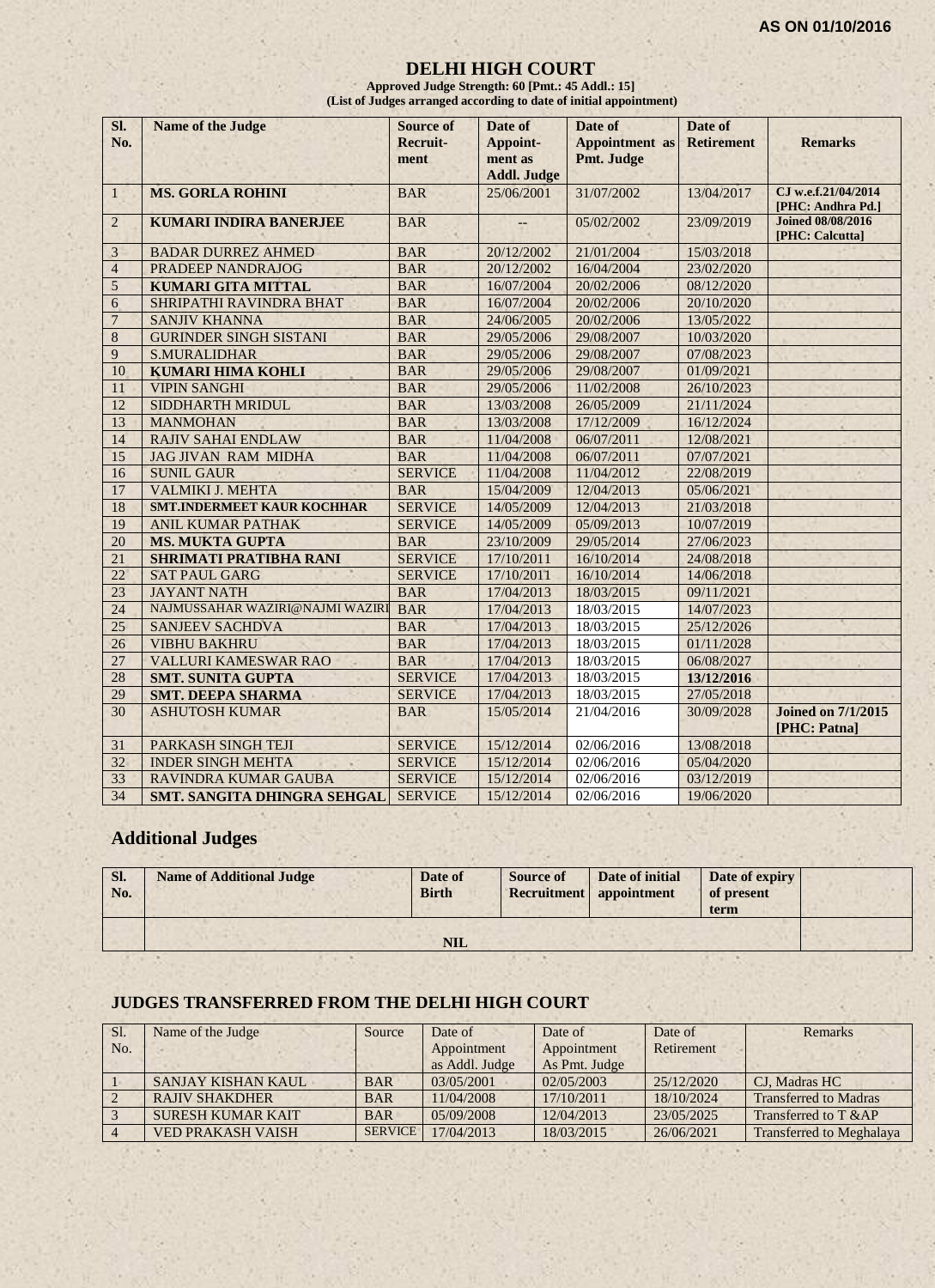## **GAUHATI HIGH COURT**

**Approved Judge Strength: 24 [Pmt.: 18 Addl.: 6 ] (List of Judges arranged according to date of initial appointment)**

| SI.<br>No.     | <b>Name of the Judge</b>  | <b>Source of</b><br><b>Recruitment</b> | Date of<br><b>Appointment</b><br>as Addl. Judge | Date of<br><b>Appointment</b><br>as Pmt. Judge | Date of<br><b>Retirement</b> | <b>Remarks</b>      |
|----------------|---------------------------|----------------------------------------|-------------------------------------------------|------------------------------------------------|------------------------------|---------------------|
|                | <b>AJIT SINGH</b>         | <b>BAR</b>                             | 01/04/2002                                      | 21/03/2003                                     | 05/09/2018                   | CJ w.e.f.05/03/2016 |
|                |                           |                                        |                                                 |                                                |                              | [PHC: M.P.]         |
| $\mathcal{L}$  | <b>HRISHIKESH ROY</b>     | <b>BAR</b>                             | 12/10/2006                                      | 15/07/2008                                     | 31/05/2022                   |                     |
| 3              | <b>ARUP KUMAR GOSWAMI</b> | <b>BAR</b>                             | 24/01/2011                                      | 07/11/2012                                     | 10/03/2023                   |                     |
| $\overline{4}$ | <b>UJJAL BHUYAN</b>       | <b>BAR</b>                             | 17/10/2011                                      | 16/10/2013                                     | 01/08/2026                   |                     |
|                | NISHITENDU CHAUDHURY      | <b>BAR</b>                             | 22/05/2013                                      | 20/02/2016                                     | 31/01/2023                   |                     |

#### **Additional Judges**

| Sl.<br>No.     | <b>Name of Additional Judge</b> | Date of<br><b>Birth</b> | Source of<br><b>Recruitment</b> | Date of initial<br>appointment | Date of expiry<br>of present<br>term |                 |
|----------------|---------------------------------|-------------------------|---------------------------------|--------------------------------|--------------------------------------|-----------------|
|                | <b>LANUSUNGKUM JAMIR</b>        | 01/03/1964              | <b>BAR</b>                      | 22/05/2013                     | 21/05/2017                           |                 |
| 2.             | <b>MANASH RANJAN PATHAK</b>     | 28/08/1965              | <b>BAR</b>                      | 22/05/2013                     | 21/05/2017                           |                 |
| 3              | <b>MANOJIT BHUYAN</b>           | 05/02/1959              | <b>BAR</b>                      | 07/01/2015                     | 06/01/2017                           |                 |
| $\overline{4}$ | MICHAEL ZOTHANKHUMA             | 23/10/1965              | <b>BAR</b>                      | 07/01/2015                     | 06/01/2017                           |                 |
| 5              | <b>SUMAN SHYAM</b>              | 12/06/1969              | <b>BAR</b>                      | 07/01/2015                     | 06/01/2017                           |                 |
| 6              | PARAN KUMAR PHUKAN              | 29/10/1955              | <b>SERVICE</b>                  | 07/01/2015                     | 06/01/2017                           |                 |
|                | <b>SMT. RUMI KUMARI PHUKAN</b>  | 01/07/1960              | <b>SERVICE</b>                  | 07/01/2015                     | 06/01/2017                           |                 |
| 8              | SONGKHUPCHUNG SERTO             | 01/03/1961              | <b>SERVICE</b>                  | 14/03/2016                     | 13/03/2018                           | [PHC:           |
|                |                                 |                         |                                 |                                |                                      | <b>MANIPURI</b> |

## **JUDGES TRANSFERRED FROM THE GAUHATI HIGH COURT**

| Sl.<br>No. | Name of the Judge           | Source<br>Of<br>Recruit<br>ment | Date of<br>Appointment<br>as Addl.<br>Judge | Date of<br>Appointment<br>As Pmt. Judge | Date of<br>retirement | <b>Remarks</b>                |
|------------|-----------------------------|---------------------------------|---------------------------------------------|-----------------------------------------|-----------------------|-------------------------------|
|            | <b>IOBAL AHMED ANSARI</b>   | <b>SERVICE</b>                  | 04/03/2002                                  | 04/11/2003                              | 28/10/2016            | CJ. Patna                     |
|            | <b>TINLIANTHANG VAIPHEI</b> | <b>BAR</b>                      | 17/07/2003                                  | 28/02/2005                              | 28/02/2018            | <b>Transferred to Tripura</b> |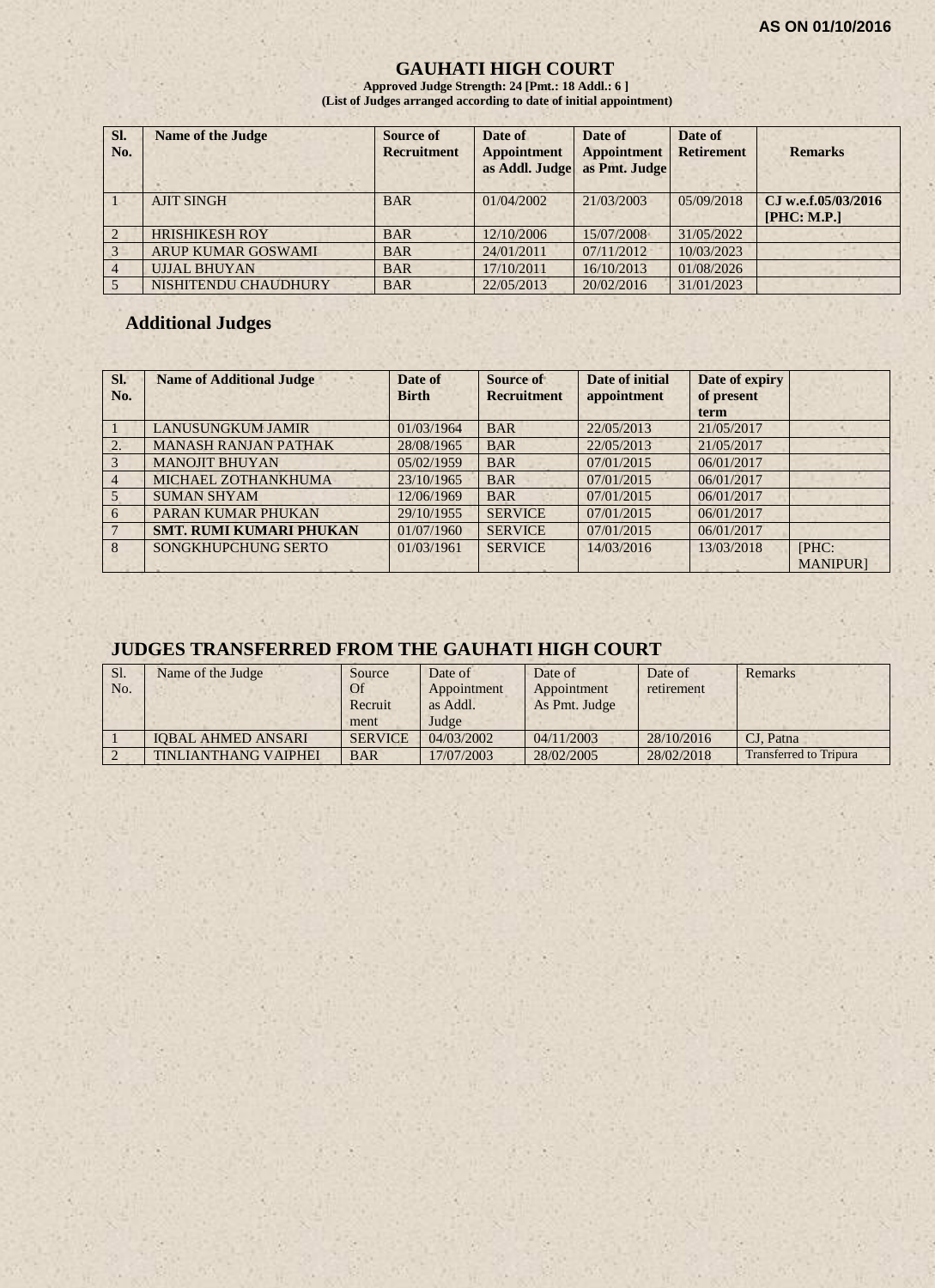## **GUJARAT HIGH COURT**

**Approved Judge Strength: 52 [Pmt.: 39 Addl.: 13] (List of Judges arranged according to date of initial appointment)**

| SI.<br>No.      | <b>Name of the Judge</b>                | <b>Source of</b><br><b>Recruit-</b><br>ment | Date of<br><b>Appointment</b> as<br><b>Addl. Judge</b> | Date of<br><b>Appointment</b><br><b>as</b><br>Pmt. Judge | Date of<br><b>Retirement</b> | <b>Remarks</b>                           |
|-----------------|-----------------------------------------|---------------------------------------------|--------------------------------------------------------|----------------------------------------------------------|------------------------------|------------------------------------------|
| $\mathbf{1}$    | <b>R. SUBHASH REDDY</b>                 | <b>BAR</b>                                  | 02/12/2002                                             | 24/06/2004                                               | 04/01/2019                   | CJ w.e.f. 13/02/2016<br>[PHC: T & A.P.]  |
| $\sqrt{2}$      | M. R. SHAH                              | <b>BAR</b>                                  | 07/03/2004                                             | 22/06/2005                                               | 15/05/2020                   |                                          |
| $\overline{3}$  | <b>AKIL ABDULHAMID KURESHI</b>          | <b>BAR</b>                                  | 07/03/2004                                             | 12/08/2005                                               | 06/03/2022                   |                                          |
| $\overline{4}$  | A.S. DAVE                               | <b>BAR</b>                                  | 08/10/2004                                             | 25/09/2006                                               | 04/12/2019                   |                                          |
| $\sqrt{5}$      | S.R.BRAHMBHATT                          | <b>BAR</b>                                  | 08/10/2004                                             | 09/08/2007                                               | 20/02/2020                   |                                          |
| $\mathbf{6}$    | SMT.H.N.DEVANI                          | <b>BAR</b>                                  | 08/10/2004                                             | 09/08/2007                                               | 26/03/2020                   |                                          |
| $\overline{7}$  | <b>SMT.ABHILASHA KUMARI</b>             | <b>BAR</b>                                  | 02/12/2005                                             | 25/09/2006                                               | 22/02/2018                   | <b>Joined 09/01/2006</b><br>[PHC: H.P.]  |
| $\,8\,$         | <b>MOHINDER PAL [P]</b>                 | <b>SERVICE</b>                              | 08/10/2007                                             | 14/05/2008                                               | 29/12/2018                   | <b>Joined 30/12/2011</b><br>[PHC: P & H] |
| $\overline{9}$  | K. M. THAKER                            | <b>BAR</b>                                  | 21/11/2007                                             | 21/05/2009                                               | 16/09/2019                   |                                          |
| 10              | Z. K. SAIYED                            | <b>SERVICE</b>                              | 21/11/2007                                             | 21/05/2009                                               | 12/04/2018                   |                                          |
| 11              | RAJESH HARIVADAN SHUKLA                 | <b>SERVICE</b>                              | 21/11/2007                                             | 21/05/2009                                               | 26/12/2018                   |                                          |
| 12              | RASHMIN MANHARBHAI CHHAYA               | <b>BAR</b>                                  | 17/02/2011                                             | 28/01/2013                                               | 11/01/2023                   |                                          |
| 13              | <b>JAMSHED BURJOR PARDIWALA</b>         | <b>BAR</b>                                  | 17/02/2011                                             | 28/01/2013                                               | 11/08/2027                   |                                          |
| 14 <sup>°</sup> | <b>GAUTAM BABUBHAI SHAH</b>             | <b>SERVICE</b>                              | 17/02/2011                                             | 28/01/2013                                               | 13/10/2016                   |                                          |
| 15              | <b>MISS BELA MANDHURYA TRIVEDI</b>      | <b>SERVICE</b>                              | 17/02/2011                                             | 06/02/2013                                               | 09/06/2022                   |                                          |
| 16              | PRADIPKUMAR PREMSHANKER<br><b>BHATT</b> | <b>SERVICE</b>                              | 17/02/2011                                             | 31/01/2013                                               | 05/09/2018                   |                                          |
| 17              | <b>MISS SONIA GIRIDHAR GOKANI</b>       | <b>SERVICE</b>                              | 17/02/2011                                             | 28/01/2013                                               | 25/02/2023                   |                                          |
| 18              | <b>CHANDRAKANT LALJIBHAI SONI</b>       | <b>BAR</b>                                  | 21/11/2011                                             | 06/09/2013                                               | 16/03/2019                   |                                          |
| 19              | <b>ASHISH JITENDRA DESAI</b>            | <b>BAR</b>                                  | 21/11/2011                                             | 06/09/2013                                               | 04/07/2024                   |                                          |
| 20              | NILAY VIPINCHANDRA ANJARIA              | <b>BAR</b>                                  | 21/11/2011                                             | 06/09/2013                                               | 22/03/2027                   |                                          |
| 21              | PARESH RAVISHANKER UPADHYAY             | <b>BAR</b>                                  | 21/11/2011                                             | 06/09/2013                                               | 13/12/2022                   |                                          |
| 22              | SUBODHKUMAR GUNVANTLAL SHAH             | <b>SERVICE</b>                              | 12/11/2012                                             | 10/07/2014                                               | 01/02/2019                   |                                          |
| 23              | SATISH HEMCHANDRA VORA                  | <b>SERVICE</b>                              | 12/11/2012                                             | 10/07/2014                                               | 29/05/2023                   |                                          |
| 24              | <b>GHANSHYAM RAGHUMAL UDHWANI</b>       | <b>SERVICE</b>                              | 12/11/2012                                             | 10/07/2014                                               | 24/11/2023                   |                                          |
| 25              | ABDULLAH GULAMAHMED URAIZEE             | <b>SERVICE</b>                              | 04/05/2013                                             | 01/04/2015                                               | 22/04/2022                   |                                          |
| 26              | VIPUL MANUBHAI PANCHOLI                 | <b>BAR</b>                                  | 01/10/2014                                             | 10/06/2016                                               | 27/05/2030                   |                                          |

#### **ADDITIONAL JUDGES**

| SI.            | <b>Name of Additional Judge</b>                            | Date of Birth | Source of          | Date of initial | Date of expiry  |
|----------------|------------------------------------------------------------|---------------|--------------------|-----------------|-----------------|
| No.            |                                                            |               | <b>Recruitment</b> | appointment     | of present term |
|                | RATILAL PARSHOTTAMBHAI DHOLARIA                            | 01/06/1959    | <b>SERVICE</b>     | 04/05/2013      | 03/05/2018      |
| $\sqrt{2}$     | ASHUTOSH JAYANTILAL SHASTRI                                | 14/01/1962    | <b>BAR</b>         | 06/04/2016      | 05/04/2018      |
| $\overline{3}$ | <b>BIREN ANIRUDDH VAISHNAV</b>                             | 22/05/1963    | <b>BAR</b>         | 06/04/2016      | 05/04/2018      |
| $\overline{4}$ | <b>ALPESH YESHVANT KOGJE</b>                               | 16/07/1969    | <b>BAR</b>         | 06/04/2016      | 05/04/2018      |
| $5 -$          | <b>ARVINDSINGH</b><br><b>ISHWARSINGH</b><br><b>SUPEHIA</b> | 31/08/1969    | <b>BAR</b>         | 06/04/2016      | 05/04/2018      |
| 6 <sup>6</sup> | <b>BIPINKUMAR</b><br><b>NAVALCHANDBHAI</b><br><b>KARIA</b> | 26/05/1960    | <b>SERVICE</b>     | 06/04/2016      | 05/04/2018      |

## **JUDGES TRANSFERRED FROM THE GUJARAT HIGH COURT**

| Sl.            | Name of the Judge              | Source         | Date of     | Date of       | Date of         | <b>Remarks</b>                  |
|----------------|--------------------------------|----------------|-------------|---------------|-----------------|---------------------------------|
| No.            |                                | <b>Of</b>      | Appointment | Appointment   | Retirement/     |                                 |
|                |                                | Recruit        | as Addl.    | As Pmt. Judge | Expire of their |                                 |
|                |                                | ment           | Judge       |               | term            |                                 |
|                | <b>JAYANT MANGANLAL PATEL</b>  | <b>BAR</b>     | 03/12/2001  | 09/08/2004    | 03/08/2018      | <b>Transferred to Karnataka</b> |
|                | K. S. JHAVERI                  | <b>BAR</b>     | 07/03/2004  | 22/06/2005    | 04/01/2020      | <b>Transferred to Rajasthan</b> |
|                | <b>DHIRUBHAI N. PATEL</b>      | Bar            | 07/03/2004  | 25/01/2006    | 12/03/2022      | <b>Transfer to Jharkhand</b>    |
| $\overline{4}$ | <b>KAUSHAL JAYENDRA THAKER</b> | <b>SERVICE</b> | 04/05/2013  | $\sim$ $\sim$ | 03/05/2018      | Transferred<br>AJ.<br>to        |
|                |                                |                |             |               |                 | Allahabad                       |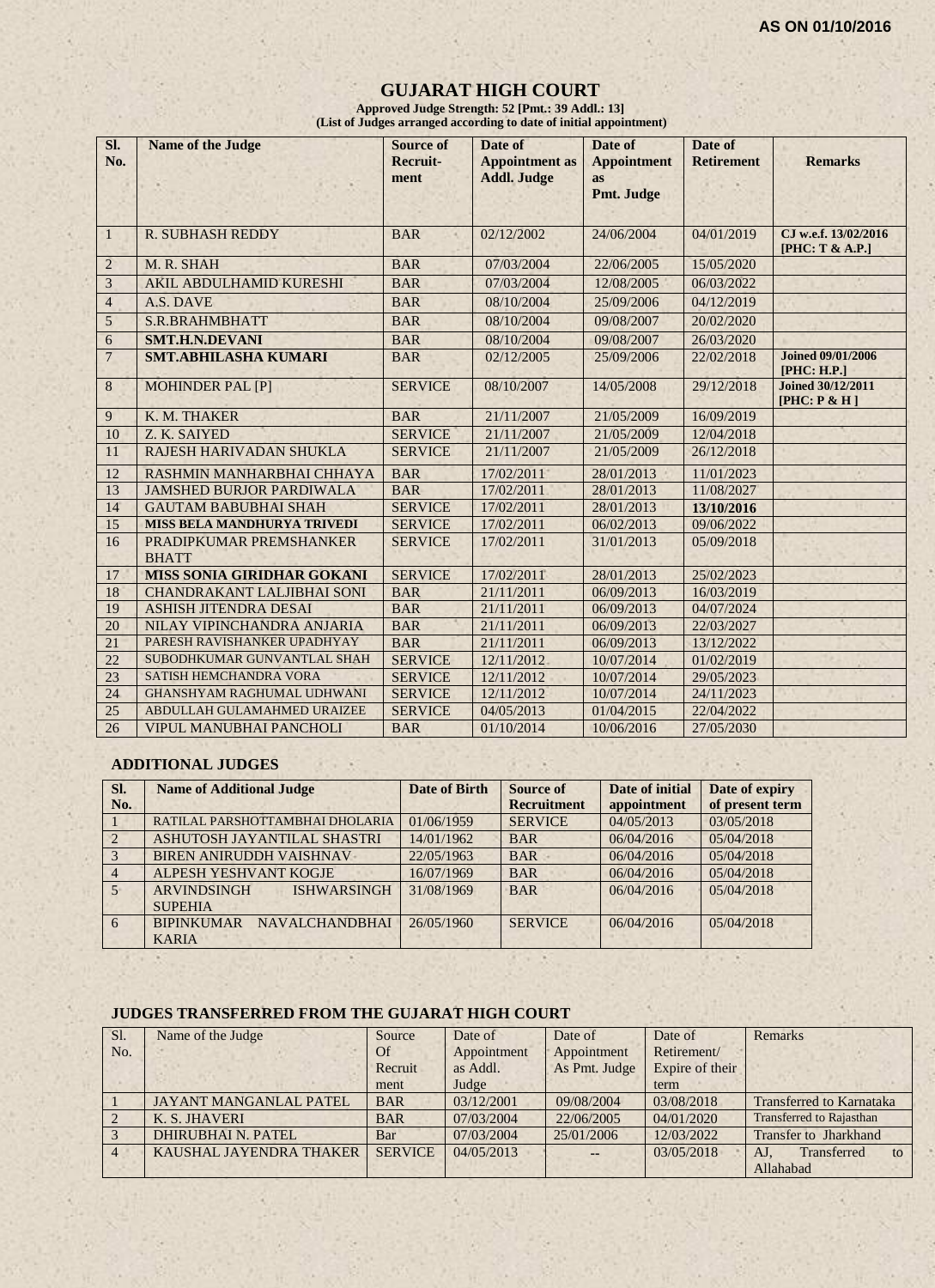## **HIMACHAL PRADESH HIGH COURT**

**Approved Judge Strength: 13 [Pmt.:10 Addl.: 03 ] (List of Judges arranged according to date of initial appointment)**

| Sl.<br>No. | <b>Name of the Judge</b>    | Source of<br><b>Recruit-ment</b> | Date of<br>Appointment<br>as Addl. Judge | Date of<br><b>Appointment</b> as<br>Pmt. Judge | Date of<br><b>Retirement</b> | <b>Remarks</b>                    |
|------------|-----------------------------|----------------------------------|------------------------------------------|------------------------------------------------|------------------------------|-----------------------------------|
|            | <b>MANSOOR AHMAD MIR</b>    | <b>SERVICE</b>                   | 31/01/2005                               | 06/07/2007                                     | 24/04/2017                   | CJ w.e.f.18/06/2014<br>[PHC: J&K] |
|            | <b>SANJAY KAROL</b>         | <b>BAR</b>                       | --                                       | 08/03/2007                                     | 22/08/2023                   |                                   |
| 3          | DHARAM CHAND CHAUDHARY      | <b>SERVICE</b>                   | 21/01/2012                               | 17/01/2014                                     | 11/03/2020                   |                                   |
|            | <b>TARLOK SINGH CHAUHAN</b> | <b>BAR</b>                       | 23/02/2014                               | 30/11/2014                                     | 08/01/2026                   |                                   |
| 5          | <b>PIAR SINGH RANA</b>      | <b>SERVICE</b>                   | 05/05/2014                               | 30/11/2014                                     | 12/08/2017                   |                                   |
| 6          | <b>SURESHWAR THAKUR</b>     | <b>SERVICE</b>                   | 05/05/2014                               | 30/11/2014                                     | 17/05/2025                   |                                   |
|            | <b>VIVEK SINGH THAKUR</b>   | <b>BAR</b>                       | $- -$                                    | 12/04/2016                                     | 16/04/2028                   |                                   |
| 8          | <b>AJAY MOHAN GOEL</b>      | <b>BAR</b>                       | $- -$                                    | 12/04/2016                                     | 10/01/2031                   |                                   |

#### **ADDITIONAL JUDGES**

| SI.<br>No. | <b>Name of Additional Judge</b> | Date of Birth | Source of<br><b>Recruitment</b> | Date of initial<br>appointment | Date of expiry<br>of present term |
|------------|---------------------------------|---------------|---------------------------------|--------------------------------|-----------------------------------|
|            | <b>SANDEEP SHARMA</b>           | 20/07/1968    | Bar                             | 12/04/2016                     | 11/04/2018                        |
|            | <b>CHANDER BHUSAN</b>           | 15/03/1961    | Service                         | 12/04/2016                     | 11/04/2018                        |

## **JUDGES TRANSFERRED FROM THE HIMACHAL PRADESH HIGH COURT**

| Sl.<br>No. | Name of the Judge           | Source     | Date of<br>Appointment as<br>Addl. | Date of<br>Appointment<br>As Pmt. Judge | Date of<br>retirement | Remarks                           |
|------------|-----------------------------|------------|------------------------------------|-----------------------------------------|-----------------------|-----------------------------------|
|            |                             |            | Judge                              |                                         |                       |                                   |
|            | <b>DEEPAK GUPTA</b>         | <b>BAR</b> |                                    | 04/10/2004                              | 06/05/2017            | CJ, Chhattisgarh HC               |
|            | <b>SMT.ABHILASHA KUMARI</b> | <b>BAR</b> | 02/12/2005                         | 02/12/2007                              | 22/02/2018            | <b>Transferred to Gujarat</b>     |
|            | <b>RAJEEV SHARMA</b>        | <b>BAR</b> | 03/04/2007                         | 31/03/2013                              | 07/10/2020            | <b>Transferred to Uttarakhand</b> |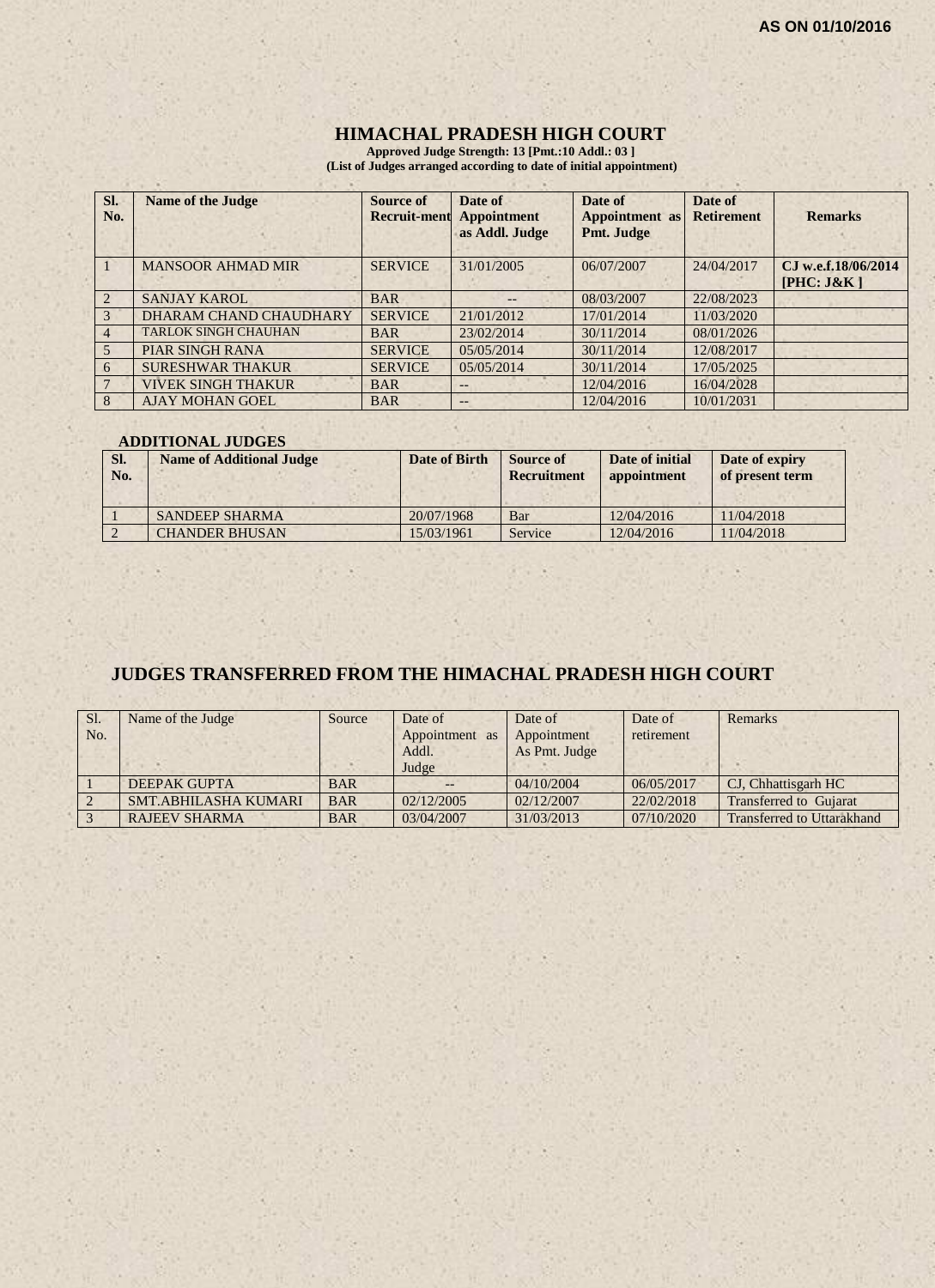# **JAMMU & KASHMIR HIGH COURT**

**Approved Judge Strength: 17 [Pmt.:13 Addl: 04] (List of Judges arranged according to date of initial appointment)**

| SI.<br>No.     | <b>Name of the Judge</b>       | <b>Source</b><br>of<br>Recruit-<br>ment | Date of<br><b>Appointment</b><br>as Addl. Judge | Date of<br><b>Appointment</b><br>as Pmt. Judge | Date of<br><b>Retirement</b> | <b>Remarks</b>                                       |
|----------------|--------------------------------|-----------------------------------------|-------------------------------------------------|------------------------------------------------|------------------------------|------------------------------------------------------|
|                | N.N.PAUL VASANTHAKUMAR         | <b>BAR</b>                              | 10/12/2005                                      | 20/04/2007                                     | 14/03/2017                   | CJ w.e.f.02/02/2015<br><b>[PHC: MADRAS]</b>          |
| 2              | <b>RAMALINGAM SUDHAKAR</b>     | <b>BAR</b>                              | 10/12/2005                                      | 20/04/2007                                     | 13/02/2021                   | <b>JOINED ON 18/04/2016</b><br>[PHC: MADRAS]         |
| 3              | <b>MOHAMMAD YAQOOB MIR</b>     | <b>SERVICE</b>                          | 23/11/2007                                      | 01/10/2009                                     | 27/05/2019                   |                                                      |
| $\overline{4}$ | <b>MUZAFFRAR HUSSAIN ATTAR</b> | <b>BAR</b>                              | 05/11/2008                                      | 05/03/2010                                     | 29/01/2017                   |                                                      |
| 5              | <b>ALOK ARADHE</b>             | <b>BAR</b>                              | 29/12/2009                                      | 15/02/2011                                     | 12/04/2026                   | <b>JOINED ON 20/09/2016</b><br><b>[PHC: M.P.]</b>    |
| 6              | <b>ALI MOHD MAGREY</b>         | <b>BAR</b>                              |                                                 | 08/03/2013                                     | 07/12/2022                   |                                                      |
| 7              | <b>DHIRAJ SINGH THAKUR</b>     | <b>BAR</b>                              |                                                 | 08/03/2013                                     | 24/04/2026                   |                                                      |
| 8              | <b>TASHI RABSTAN</b>           | <b>BAR</b>                              | 08/03/2013                                      | 16/05/2014                                     | 09/04/2025                   |                                                      |
| 9              | <b>JANAK RAJ KOTWAL</b>        | <b>SERVICE</b>                          | 08/03/2013                                      | 04/03/2015                                     | 28/08/2018                   |                                                      |
| 10             | <b>BAWA SINGH WALIA [P]</b>    | <b>BAR</b>                              | 25/09/2014                                      | 23/05/2016                                     | 27/08/2023                   | <b>JOINED ON 12/02/2015</b><br><b>[PHC: P&amp;H]</b> |

## **ADDITIONAL JUDGES**

| SI.<br>No. | <b>Name of Additional Judge</b> | Date of Birth Source of | Recruitment | Date of initial<br>appointment | Date of<br>expiry of<br>present term | <b>Remarks</b> |
|------------|---------------------------------|-------------------------|-------------|--------------------------------|--------------------------------------|----------------|
|            |                                 |                         | <b>NIL</b>  |                                |                                      |                |

## **JUDGES TRANSFERRED FROM THE JAMMU & KASHMIR HIGH COURT**

| Sl.<br>No. | Name of the Judge        | Source         | Date of<br>Appointment<br>as<br>Addl.<br>Judge | Date of<br>Appointment<br>As Pmt. Judge | Date of<br>retirement | Remarks     |
|------------|--------------------------|----------------|------------------------------------------------|-----------------------------------------|-----------------------|-------------|
|            | <b>MANSOOR AHMAD MIR</b> | <b>SERVICE</b> | 31/01/2005                                     | 06/07/2007                              | 24/04/2017            | CJ, H.P. HC |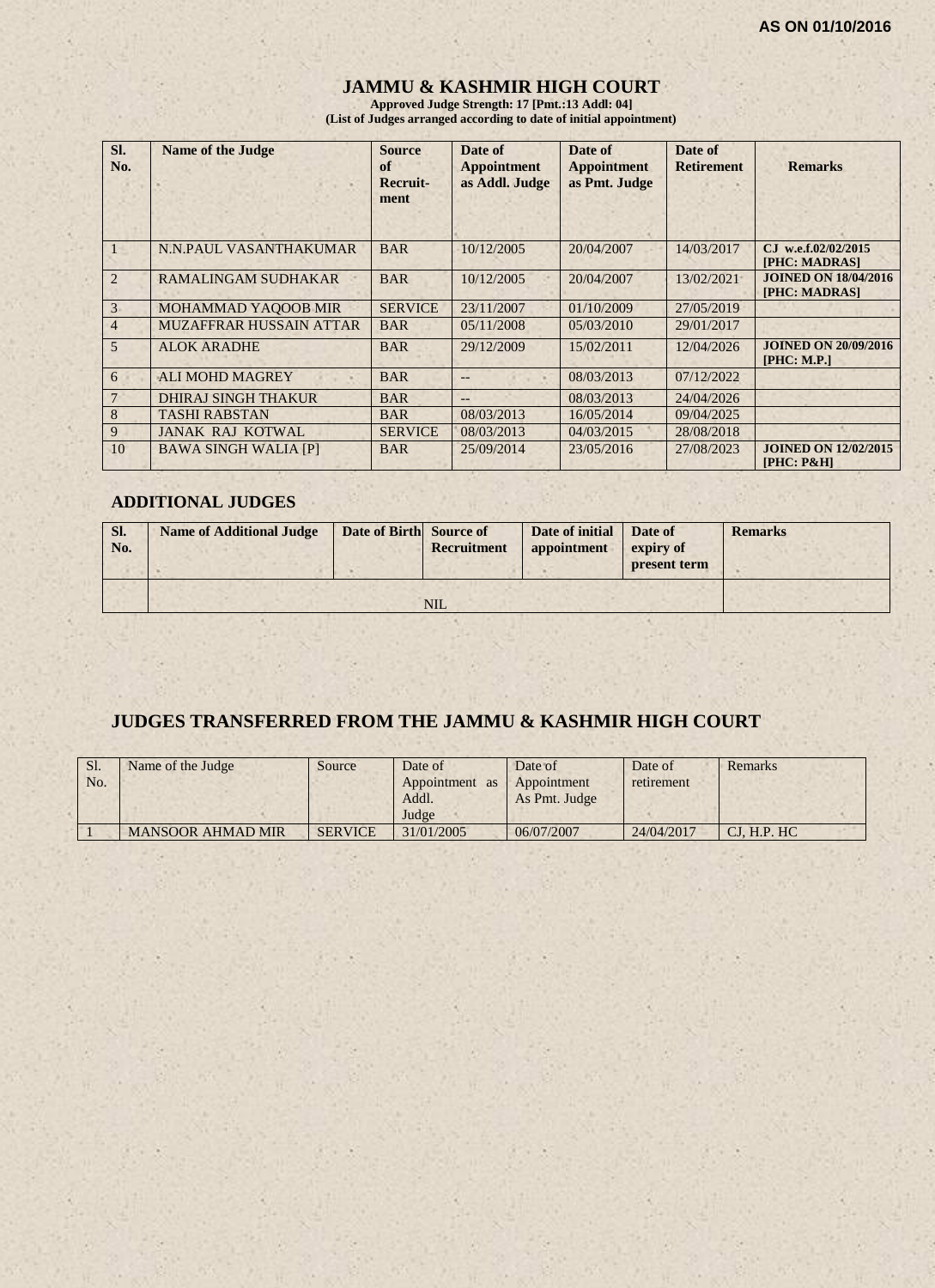## **JHARKHAND HIGH COURT**

**Approved Judge Strength: 25 [Pmt.: 19 Addl.: 06] (List of Judges arranged according to date of initial appointment)**

| SI.<br>No.     | <b>Name of the Judge</b>     | Source of<br><b>Recruitment</b> | Date of<br><b>Appointment</b><br>as Addl. Judge | Date of<br><b>Appointment</b><br>as Pmt.<br>Judge | Date of<br><b>Retirement</b> | <b>Remarks</b>                                |
|----------------|------------------------------|---------------------------------|-------------------------------------------------|---------------------------------------------------|------------------------------|-----------------------------------------------|
|                | <b>VIRENDER SINGH [H]</b>    | <b>BAR</b>                      |                                                 | 02/07/2002                                        | 06/10/2016                   | CJ w.e.f.01/11/2014<br>$[PHC: P\&H]$          |
| $\overline{2}$ | PRADIP KUMAR MOHANTY         | <b>BAR</b>                      | 07/03/2002                                      | 06/03/2004                                        | 09/06/2017                   | <b>Joined on 11/04/2016</b><br>[PHC: Orissa]  |
| 3              | DHIRUBHAI N. PATEL           | <b>BAR</b>                      | 07/03/2004                                      | 25/01/2006                                        | 12/03/2022                   | <b>Joined on 03/02/2009</b><br>[PHC: Gujarat] |
| $\overline{4}$ | <b>HARISH CHANDRA MISHRA</b> | <b>SERVICE</b>                  | 27/04/2011                                      | 31/01/2013                                        | 26/03/2021                   |                                               |
| 5              | <b>APARESH KUMAR SINGH</b>   | <b>BAR</b>                      | 24/01/2012                                      | 16/01/2014                                        | 06/07/2027                   |                                               |
| 6              | <b>SHREE CHANDRASHEKHAR</b>  | <b>BAR</b>                      | 17/01/2013                                      | 27/06/2014                                        | 24/05/2027                   |                                               |
|                | <b>AMITAV KUMAR GUPTA</b>    | <b>SERVICE</b>                  | 18/09/2013                                      | 03/02/2016                                        | 30/05/2021                   |                                               |
| 8              | PRAMATH PATNAIK              | <b>BAR</b>                      | 24/09/2014                                      | 04/07/2016                                        | 13/06/2021                   | <b>Joined 22.12.2014</b><br>[PHC: Orissa]     |
| 9              | RONGON MUKHOPADHYAY          | <b>BAR</b>                      | 26/09/2014                                      | 00/09/2016                                        | 28/12/2029                   |                                               |
| 10             | <b>RAVI NATH VERMA</b>       | <b>SERVICE</b>                  | 26/09/2014                                      | 00/09/2016                                        | 09/12/2018                   |                                               |

## **ADDITIONAL JUDGES**

| SI.<br>No.     | <b>Name of Additional Judge</b> | Date of Birth | <b>Source of</b><br><b>Recruitment</b> | Date of initial<br>appointment | Date of<br>expiry of<br>present term | <b>Remarks</b> |
|----------------|---------------------------------|---------------|----------------------------------------|--------------------------------|--------------------------------------|----------------|
|                | <b>RATNAKER BHENGRA</b>         | 05/10/1962    | <b>BAR</b>                             | 17/04/2015                     | 16/04/2017                           |                |
| $\sqrt{2}$     | <b>ANANDA SEN</b>               | 15/08/1969    | <b>BAR</b>                             | 08/04/2016                     | 07/04/2018                           |                |
|                | <b>ANANT BIJAY SINGH</b>        | 13/01/1959    | <b>SERVICE</b>                         | 08/04/2016                     | 07/04/2018                           |                |
| $\overline{4}$ | DR. SHIVA NAND PATHAK           | 15/01/1963    | <b>BAR</b>                             | 00/09/2016                     | 00/09/2018                           |                |
|                | <b>RAJESH SHANKAR</b>           | 16/12/1970    | <b>BAR</b>                             | 00/09/2016                     | 00/09/2018                           |                |

## **JUDGES TRANSFERRED FROM THE JHARKHAND HIGH COURT**

| Sl.<br>No. | Name of the Judge           | Source<br>Of<br>Recruitment | Date of<br>Appointment<br>as<br>Addl.<br>Judge | Date of<br>Appointment<br>As Pmt.<br>Judge | Date of<br>Retirement | Remarks                         |
|------------|-----------------------------|-----------------------------|------------------------------------------------|--------------------------------------------|-----------------------|---------------------------------|
|            | RAKESH RANJAN PRASAD        | <b>SERVICE</b>              |                                                | 27/02/2006                                 | 30/06/2017            | <b>Transferred to Manipur</b>   |
|            | PRASHANT KUMAR              | <b>SERVICE</b>              | 21/01/2009                                     | 17/01/2013                                 | 30/06/2020            | <b>Transferred to Allahabad</b> |
|            | <b>SUJIT NARAYAN PRASAD</b> | <b>BAR</b>                  | 26/09/2014                                     | 00/07/2016                                 | 19/06/2029            | Transferred to Orissa HC        |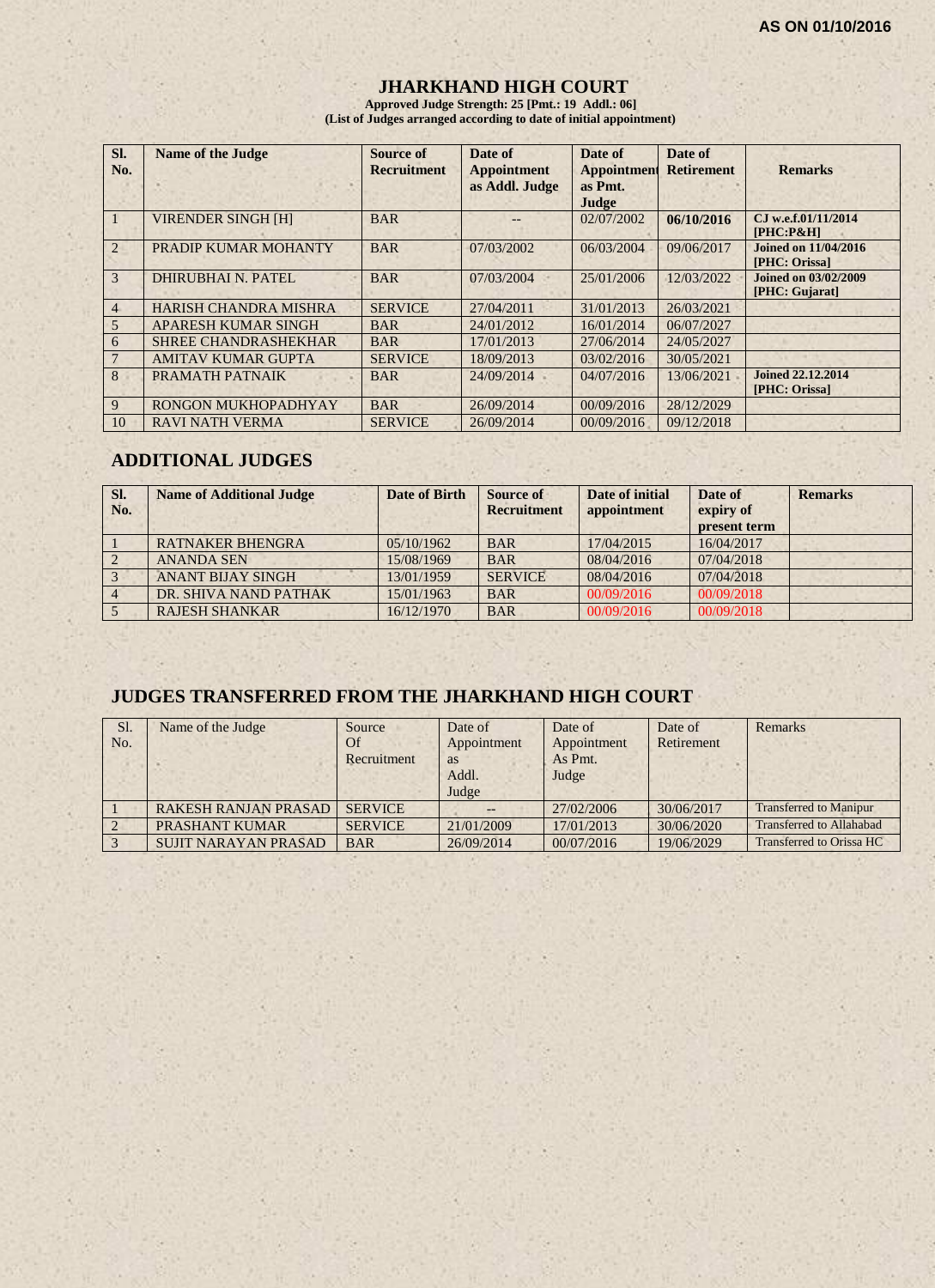## **KARNATAKA HIGH COURT**

**Approved Judge Strength: 62 [Pmt.: 47 Addl.: 15 ] (List of Judges arranged according to date of initial appointment)**

| SI.<br>N <sub>0</sub> | <b>Name of the Judge</b>                         | <b>Source of</b><br><b>Recruitment</b> | Date of<br><b>Appointment</b><br>as<br><b>Addl. Judge</b> | Date of<br><b>Appointment</b><br><b>as</b><br>Pmt. Judge | Date of<br><b>Retirement</b> | <b>Remarks</b>                                  |
|-----------------------|--------------------------------------------------|----------------------------------------|-----------------------------------------------------------|----------------------------------------------------------|------------------------------|-------------------------------------------------|
| $\mathbf{1}$          | <b>S.K.MUKHERJEE</b>                             | <b>BAR</b>                             | --                                                        | 15/09/2000                                               | 09/10/2017                   | CJ w.e.f.23/02/2016<br>[PHC: Calcutta]          |
| $\overline{2}$        | <b>JAYANT MANGANLAL PATEL</b>                    | <b>BAR</b>                             | 03/12/2001                                                | 09/08/2004                                               | 03/08/2018                   | <b>Joined on 13/02/2016</b><br>[PHC: Gujarat]   |
| $\mathfrak{Z}$        | <b>H.G. RAMESH</b>                               | <b>BAR</b>                             | 12/05/2003                                                | 24/09/2004                                               | 15/01/2019                   |                                                 |
| $\overline{4}$        | <b>S.ABDUL NAZEER</b>                            | <b>BAR</b>                             | 12/05/2003                                                | 24/09/2004                                               | 04/01/2020                   |                                                 |
| $\sqrt{5}$            | <b>HANUMAPPA BILLAPPA</b>                        | <b>BAR</b>                             | 08/09/2003                                                | 24/09/2004                                               | 07/10/2016                   |                                                 |
| 6                     | P.B.SANGANAGOUDA                                 | <b>BAR</b>                             |                                                           | 21/10/2004                                               | 31/05/2018                   |                                                 |
| $\overline{7}$        | <b>ANAND BYRAREDDY</b>                           | <b>BAR</b>                             | --                                                        | 07/03/2005                                               | 30/04/2017                   |                                                 |
| $\,8\,$               | <b>ASHOK B.HINCHIGERI</b>                        | <b>BAR</b>                             | 07/03/2005                                                | 01/03/2007                                               | 23/08/2017                   |                                                 |
| 9                     | RAGHVENDRA SINGH CHAUHAN                         | <b>BAR</b>                             | 13/06/2005                                                | 24/01/2008                                               | 23/12/2021                   | <b>Joined on 10/03/2015</b><br>[PHC: Rajasthan] |
| 10                    | <b>VINEET KOTHARI</b>                            | <b>BAR</b>                             | 13/06/2005                                                | 24/01/2008                                               | 01/09/2021                   | <b>Joined on 18/04/2016</b><br>[PHC: Rajasthan] |
| 11                    | A.S. BOPPANNA                                    | <b>BAR</b>                             | 06/01/2006                                                | 01/03/2007                                               | 19/05/2021                   |                                                 |
| 12                    | A. N. VENUGOPALA GOWDA                           | <b>BAR</b>                             | 04/07/2007                                                | 17/04/2009                                               | 15/06/2017                   |                                                 |
| 13                    | LINGAPPA NARAYANA SWAMY                          | <b>BAR</b>                             | 04/07/2007                                                | 17/04/2009                                               | 30/06/2021                   |                                                 |
| 14                    | RAVI VIJAYKUMAR MALIMATH                         | <b>BAR</b>                             | 18/02/2008                                                | 17/02/2010                                               | 24/05/2024                   |                                                 |
| 15                    | SMT. B. VENKATARAMIAH NAGARATHNA                 | <b>BAR</b>                             | 18/02/2008                                                | 17/02/2010                                               | 29/10/2024                   |                                                 |
| 16                    | BOREGOWDA SREENIVASE GOWDA                       | <b>BAR</b>                             | 02/06/2008                                                | 05/09/2011                                               | 15/06/2018                   |                                                 |
| 17                    | S. N. SATYANARAYANA                              | <b>BAR</b>                             | 09/06/2008                                                | 08/06/2012                                               | 14/01/2021                   |                                                 |
| 18                    | <b>ARAVIND KUMAR</b>                             | <b>BAR</b>                             | 26/06/2009                                                | 07/12/2012                                               | 13/07/2024                   |                                                 |
| 19                    | <b>BIJOOR MANOHAR</b>                            | <b>BAR</b>                             | 12/03/2010                                                | 18/11/2013                                               | 19/07/2017                   |                                                 |
| 20                    | <b>SMT. RATHNAKALA</b>                           | <b>SERVICE</b>                         | 24/10/2013                                                | 04/03/2016                                               | 26/01/2018                   |                                                 |
| 21                    | <b>BUDHIHAL RUDRAPPA BHIMAPPA</b>                | <b>SERVICE</b>                         | 24/10/2013                                                | 04/03/2016                                               | 30/09/2018                   |                                                 |
| 22                    | KORATAGERE NARASIMHA MURTHY<br><b>PHANEENDRA</b> | <b>SERVICE</b>                         | 24/10/2013                                                | 04/03/2016                                               | 19/05/2020                   |                                                 |

## **ADDITIONAL JUDGES**

| SI.<br>No. | <b>Name of Additional Judge</b>                   | <b>Date of Birth</b> | <b>Source of</b><br><b>Recruitment</b> | Date of<br>initial<br>appointment | Date of<br>expiry of<br>present<br>term | <b>Remarks</b> |
|------------|---------------------------------------------------|----------------------|----------------------------------------|-----------------------------------|-----------------------------------------|----------------|
|            | <b>SMT. SHIVANNA SUJATHA</b>                      | 20/05/1960           | <b>BAR</b>                             | 02/01/2015                        | 01/01/2017                              |                |
|            | <b>BYRAREDDY VEERAPPA</b>                         | 01/06/1961           | <b>BAR</b>                             | 02/01/2015                        | 01/01/2017                              |                |
|            | <b>GUHANATHAN NARENDAR</b>                        | 10/01/1964           | <b>BAR</b>                             | 02/01/2015                        | 01/01/2017                              |                |
|            | PRATINIDHI SRINIVASACHARYA<br><b>DINESH KUMAR</b> | 25/02/1962           | <b>BAR</b>                             | 02/01/2015                        | 01/01/2017                              |                |

#### **JUDGES TRANSFERRED FROM THE KARNATAKA HIGH COURT**

| Sl. | Name of the Judge          | Source         | Date of                  | Date of       | Date of    | Remarks                      |
|-----|----------------------------|----------------|--------------------------|---------------|------------|------------------------------|
| No. |                            |                | Appointment<br><b>as</b> | Appointment   | retirement |                              |
|     |                            |                | Addl. Judge              | As Pmt. Judge |            |                              |
|     | <b>SMT.MANJULA CHELLUR</b> | <b>SERVICE</b> | 21/02/2000               | 17/08/2000    | 04/12/2017 | CJ. Calcutta                 |
|     | S.M.MALLIKARJUNAGOUDA      | <b>BAR</b>     | 12/05/2003               | 24/09/2004    | 04/05/2020 | <b>Transferred to Kerala</b> |
|     | <b>HULUVADI G.RAMESH</b>   | <b>SERVICE</b> | 08/09/2003               | 24/09/2004    | 19/05/2019 | <b>Transferred to Madras</b> |
|     | PAVANKUMAR BHIMAPPA        | <b>BAR</b>     | 02/01/2015               | 01/01/2017    | $- -$      | AJ. Transferred to P&H       |
|     | <b>BAJANTHRI</b>           |                |                          |               |            |                              |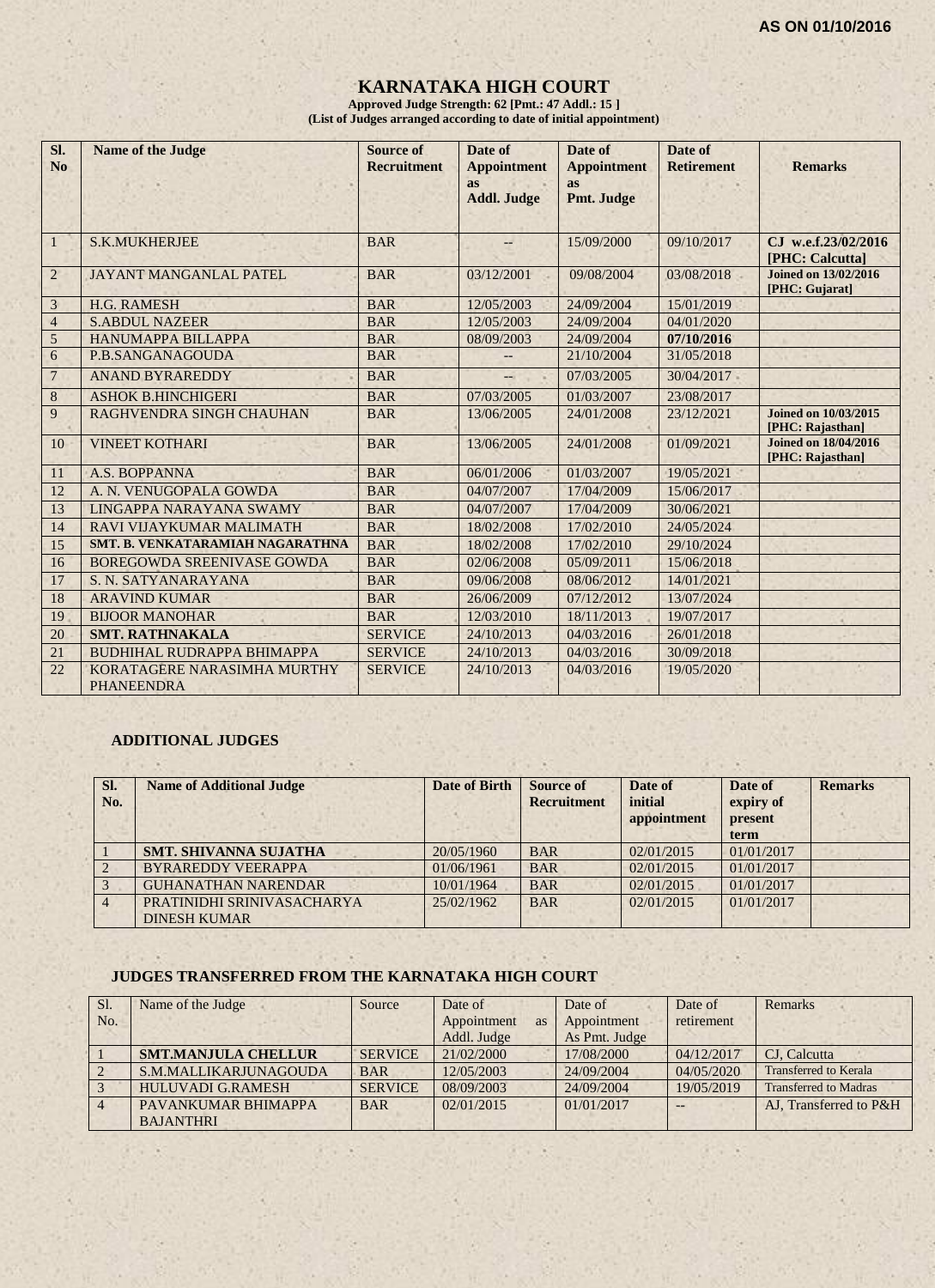## **KERALA HIGH COURT Approved Judge Strength: 47 [Pmt.: 35 Addl.: 12 ]**

 **(List of Judges arranged according to date of initial appointment)**

| SI<br>N <sub>o</sub> | <b>Name of the Judge</b>                         | <b>Source</b><br><b>Of</b><br><b>Recruit</b><br>ment | Date of<br><b>Appoint</b><br>ment<br>as Addl.<br>Judge | Date of<br><b>Appoint</b><br>ment<br>As Pmt.<br>Judge | Date of<br>retirement | <b>Remarks</b>                               |
|----------------------|--------------------------------------------------|------------------------------------------------------|--------------------------------------------------------|-------------------------------------------------------|-----------------------|----------------------------------------------|
| 1                    | S.M.MALLIKARJUNAGOUDA                            | <b>BAR</b>                                           | 12/05/2003                                             | 24/09/2004                                            | 04/05/2020            | CJ w.e.f. 22/09/2016<br>[PHC: Karnataka]     |
| $\overline{2}$       | T.B.RADHAKRISHNAN                                | <b>BAR</b>                                           |                                                        | 14/10/2004                                            | 28/04/2021            |                                              |
| $\overline{3}$       | SANKARAN KALLANMAR THODIYIL                      | <b>BAR</b>                                           | 02/02/2005                                             | 22/11/2006                                            | 24/12/2016            |                                              |
| $\overline{4}$       | <b>ANTONIC DOMINIC</b>                           | <b>BAR</b>                                           | 30/01/2007                                             | 02/12/2009                                            | 29/05/2018            |                                              |
| 5                    | P. N. RAVINDRAN                                  | <b>BAR</b>                                           | 13/12/2007                                             | 09/12/2009                                            | 28/05/2018            |                                              |
| 6                    | SURENDRA MOHAN KURIAKOSE                         | <b>BAR</b>                                           | 05/01/2009                                             | 15/12/2010                                            | 28/02/2019            |                                              |
| $\overline{7}$       | P. R. RAMACHANDRA MENON                          | <b>BAR</b>                                           | 05/01/2009                                             | 15/12/2010                                            | 31/05/2021            |                                              |
| 8                    | C. V. K. ABDUL REHIM                             | <b>BAR</b>                                           | 05/01/2009                                             | 15/12/2010                                            | 01/05/2020            |                                              |
| 9                    | <b>CHUDALAYIL THEVAN RAVIKUMAR</b>               | <b>BAR</b>                                           | 05/01/2009                                             | 15/12/2010                                            | 05/01/2022            |                                              |
| 10                   | <b>VAIDYANATHAN CHITAMBARESH</b>                 | <b>BAR</b>                                           | 08/11/2011                                             | 07/12/2012                                            | 06/11/2019            |                                              |
| 11                   | ABDUL MOHAMMED SHAFFIQUE                         | <b>BAR</b>                                           | 08/11/2011                                             | 07/12/2012                                            | 12/02/2021            |                                              |
| 12                   | KUNJUPILLAI HARILAL                              | <b>BAR</b>                                           | 08/11/2011                                             | 24/06/2013                                            | 27/05/2020            |                                              |
| 13                   | KRISHNAN VINOD CHANDRAN                          | <b>BAR</b>                                           | 08/11/2011                                             | 24/06/2013                                            | 24/04/2025            |                                              |
| 14                   | PANNIPUZHAYIL DIVAKARAN RAJAN                    | <b>SERVICE</b>                                       | 28/01/2013                                             | 16/01/2014                                            | 07/05/2019            |                                              |
| 15                   | <b>KRISHNAIYER RAMAKRISHNAN</b>                  | <b>SERVICE</b>                                       | 28/01/2013                                             | 30/06/2014                                            | 08/10/2017            |                                              |
| 16                   | <b>BATHISHA KEMAL PASHA</b>                      | <b>SERVICE</b>                                       | 28/01/2013                                             | 30/06/2014                                            | 24/05/2018            |                                              |
| 17                   | <b>ATHRASSERY HARIPRASAD</b>                     | <b>SERVICE</b>                                       | 28/01/2013                                             | 30/06/2014                                            | 18/05/2021            |                                              |
| 18                   | <b>DAMA SESHADRI NAIDU</b>                       | <b>BAR</b>                                           | 21/09/2013                                             | 03/03/2016                                            | 18/06/2024            | <b>Joined on 30/06/2014</b><br>[PHC: T & AP] |
| 19                   | PUTTEKADAN UBAID                                 | <b>SERVICE</b>                                       | 01/01/2014                                             | 10/03/2016                                            | 18/09/2019            |                                              |
| 20                   | KANDATHIL ABRAHAM MATHEW                         | <b>SERVICE</b>                                       | 01/01/2014                                             | 10/03/2016                                            | 17/01/2019            |                                              |
| 21                   | <b>ALEXANDER THOMAS</b>                          | <b>BAR</b>                                           | 23/01/2014                                             | 10/03/2016                                            | 03/09/2023            |                                              |
| 22                   | MUHAMED MUSTAQUE<br><b>AYUMANTAKATH</b>          | <b>BAR</b>                                           | 23/01/2014                                             | 10/03/2016                                            | 31/05/2029            |                                              |
| 23                   | ALA KUNNIL JAYASANKARAN<br><b>NAMBIAR</b>        | <b>BAR</b>                                           | 23/01/2014                                             | 10/03/2016                                            | 26/01/2028            |                                              |
| 24                   | ANIL KALAVAMPARA NARENDRAN                       | <b>BAR</b>                                           | 23/01/2014                                             | 10/03/2016                                            | 04/05/2029            |                                              |
| 25                   | <b>SMT. POKKATH VIJAYAN ASHA</b>                 | <b>BAR</b>                                           | 21/05/2014                                             | 20/05/2016                                            | 30/05/2021            |                                              |
| 26                   | PADMARAJ BALAKRISHNANNAIR<br><b>SURESH KUMAR</b> | <b>BAR</b>                                           | 21/05/2014                                             | 20/05/2016                                            | 29/06/2025            |                                              |

#### **ADDITIONAL JUDGES**

| Sl.            | Name of Additional Judge          | Source         | Date of Birth | Date of initial | Date of expiry |  |
|----------------|-----------------------------------|----------------|---------------|-----------------|----------------|--|
| No.            |                                   |                |               | appointment     | of present     |  |
|                |                                   |                |               |                 | term           |  |
| 1.             | <b>SUNIL THOMAS</b>               | <b>SERVICE</b> | 10/05/1960    | 10/04/2015      | 10/04/2017     |  |
| 2.             | <b>SHAJI PAUL CHALY</b>           | <b>BAR</b>     | 29/05/1961    | 10/04/2015      | 10/04/2017     |  |
| 3.             | <b>SMT. ANU SIVARAMAN</b>         | <b>BAR</b>     | 25/05/1966    | 10/04/2015      | 10/04/2017     |  |
| $\overline{4}$ | RAJA VIJAYARAGHAVAN VALSALA       | <b>BAR</b>     | 28/05/1967    | 10/04/2015      | 10/04/2017     |  |
| 5              | BHASKARAN PILLAI SUDHEENDRA KUMAR | <b>SERVICE</b> | 31/05/1959    | 10/04/2015      | 10/04/2017     |  |
| 6              | KELOTH PUTHENPURA JYOTHINDRANATH  | <b>SERVICE</b> | 01/11/1956    | 10/04/2015      | 10/04/2017     |  |
|                | <b>SMT. MARY JOSEPH</b>           | <b>SERVICE</b> | 02/06/1962    | 10/04/2015      | 10/04/2017     |  |
| 8              | <b>SATHISH NINAN</b>              | <b>BAR</b>     | 01/04/1968    | 00/09/2016      | 00/06/2018     |  |
| 9              | <b>DEVAN RAMACHANDRAN</b>         | <b>BAR</b>     | 19/03/1968    | 00/09/2016      | 00/06/2018     |  |
| 10             | SOMARAJAN P.                      | <b>SERVICE</b> | 14/07/1962    | 00/09/2016      | 00/06/2018     |  |
| 11             | <b>SMT. SHIRCY V.</b>             | <b>SERVICE</b> | 31/05/1960    | 00/09/2016      | 00/06/2018     |  |
| 12             | AETTUPANKU MOHAMMEDKHAN BABU      | <b>SERVICE</b> | 26/10/1957    | 00/09/2016      | 00/06/2018     |  |

## **JUDGES TRANSFERRED FROM THE KERALA HIGH COURT**

| <b>SI.</b> | Name of the Judge      | Source            | Date of                    | Date of       | Date of    | <b>Remarks</b>  |
|------------|------------------------|-------------------|----------------------------|---------------|------------|-----------------|
| No.        |                        | <b>Of Recruit</b> | Appointment as Appointment |               | retirement |                 |
|            |                        | ment              | Addl. Judge                | As Pmt. Judge |            |                 |
|            | KUTTIYIL MATHEW JOSEPH | <b>BAR</b>        | $- -$                      | 14/10/2004    | 16/06/2020 | CJ, Uttarakhand |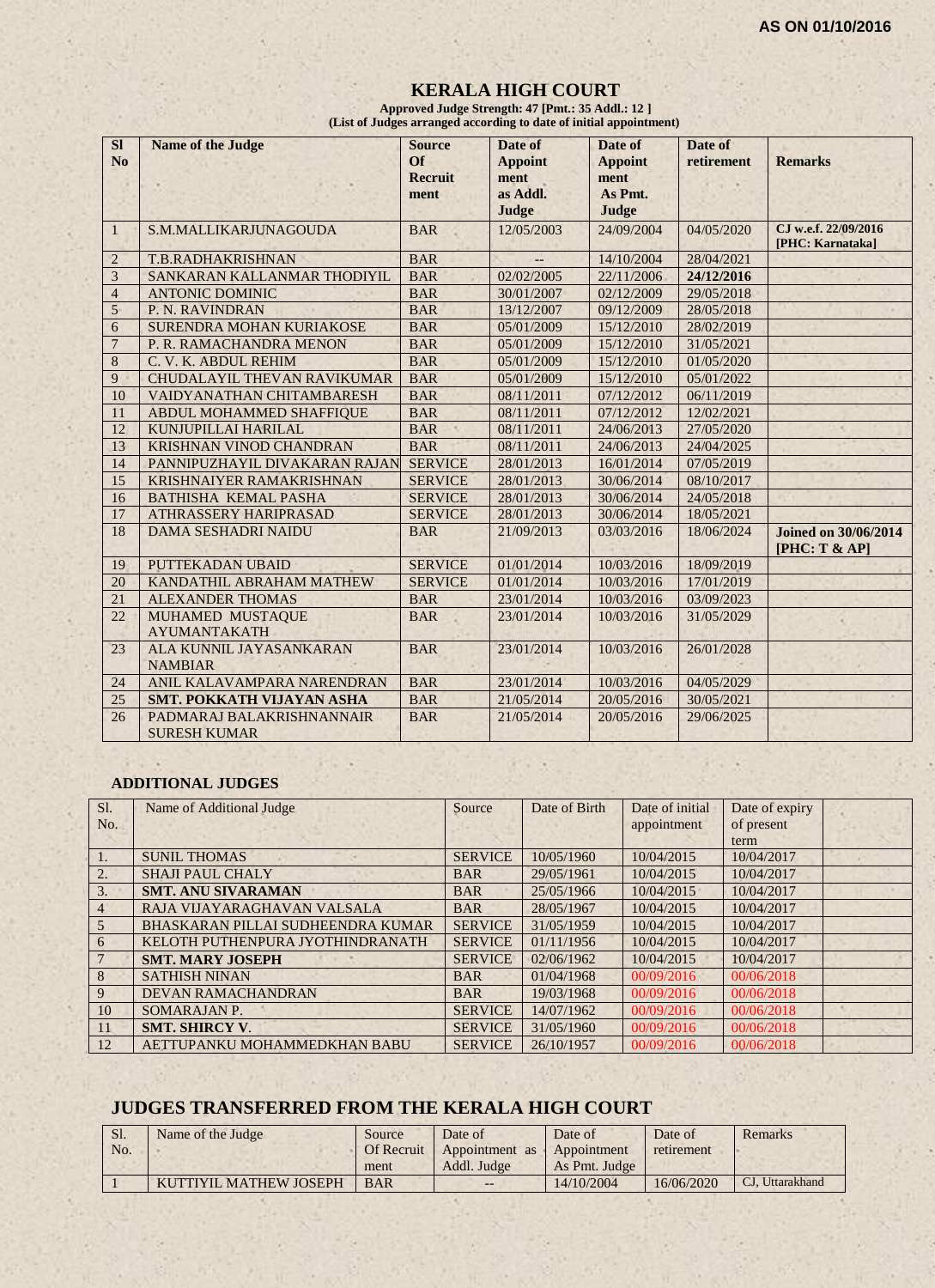## **Madhya Pradesh High Court**

Approved Judge Strength: 53 [Pmt.: 40 Addl.: 13 ] **(List of Judges arranged according to date of initial appointment)**

| SI.<br>No.     | <b>Name of the Judge</b>         | <b>Source</b>  | Date of<br><b>Appointment</b> | Date of<br><b>Appointment</b><br>as Addl. Judge   as Pmt. Judge | Date of<br>retirement | <b>Remarks</b>       |
|----------------|----------------------------------|----------------|-------------------------------|-----------------------------------------------------------------|-----------------------|----------------------|
|                | <b>RAJENDRA MENON</b>            | <b>BAR</b>     | 01/04/2002                    | 21/03/2003                                                      | 06/06/2019            | ACJ w.e.f.13/05/2016 |
| $\overline{2}$ | <b>SANJAY KUMAR SETH</b>         | <b>BAR</b>     | 21/03/2003                    | 19/01/2004                                                      | 09/06/2019            |                      |
| 3              | <b>SURENDRA KUMAR GANGELE</b>    | <b>BAR</b>     |                               | 11/10/2004                                                      | 25/07/2018            |                      |
| $\overline{4}$ | PANKAJ KUMAR JAISWAL             | <b>BAR</b>     |                               | 11/10/2004                                                      | 23/09/2020            |                      |
| 5              | <b>RAVI SHANKER JHA</b>          | <b>BAR</b>     | 18/10/2005                    | 02/02/2007                                                      | 13/10/2023            |                      |
| 6              | <b>JITENDRA KUMAR MAHESHWARI</b> | <b>BAR</b>     | 25/11/2005                    | 25/11/2008                                                      | 28/06/2023            |                      |
| 7              | <b>SANJAY YADAV</b>              | <b>BAR</b>     | 02/03/2007                    | 15/01/2010                                                      | 05/06/2021            |                      |
| 8              | <b>SATISH CHANDRA SHARMA</b>     | <b>BAR</b>     | 18/01/2008                    | 15/01/2010                                                      | 29/11/2023            |                      |
| 9              | PRAKASH SHRIVASTAVA              | <b>BAR</b>     | 18/01/2008                    | 15/01/2010                                                      | 30/03/2023            |                      |
| 10             | <b>NARESH KUMAR GUPTA</b>        | <b>SERVICE</b> | 03/05/2010                    | 24/09/2011                                                      | 30/06/2017            |                      |
| 11             | <b>SHEEL NAGU</b>                | <b>BAR</b>     | 27/05/2011                    | 23/05/2013                                                      | 31/12/2026            |                      |
| 12             | <b>SUJOY PAUL</b>                | <b>BAR</b>     | 27/05/2011                    | 14/04/2014                                                      | 20/06/2026            |                      |
| 13             | <b>SUBHASH RAOSAHEB KAKADE</b>   | <b>SERVICE</b> | 01/04/2013                    | 06/09/2014                                                      | 22/01/2017            |                      |
| 14             | DHARMDHWAJ KUMAR PALIWAL         | <b>SERVICE</b> | 01/04/2013                    | 06/09/2014                                                      | 15/03/2017            |                      |
| 15             | <b>ROHIT ARYA</b>                | <b>BAR</b>     | 12/09/2013                    | 26/03/2015                                                      | 27/04/2024            |                      |
| 16             | <b>JARAT KUMAR JAIN</b>          | <b>SERVICE</b> | 28/02/2014                    | 27/02/2016                                                      | 22/01/2017            |                      |
| 17             | <b>SUSHIL KUMAR PALO</b>         | <b>SERVICE</b> | 15/04/2014                    | 27/02/2016                                                      | 01/11/2018            |                      |
| 18             | <b>MISS VANDANA KASREKAR</b>     | <b>BAR</b>     | 25/10/2014                    | 27/02/2016                                                      | 09/07/2022            |                      |
| 19             | RAJENDRA MAHAJAN                 | <b>SERVICE</b> | 25/10/2014                    | 27/02/2016                                                      | 06/03/2018            |                      |
| 20             | <b>CHANDRAHAS SIRPURKAR</b>      | <b>SERVICE</b> | 25/10/2014                    | 27/02/2016                                                      | 03/03/2019            |                      |

# **Additional Judges**

| SI.<br>No.            | <b>Name of Additional Judge</b> | Date of Birth | <b>Source of</b><br><b>Recruitment</b> | Date of initial<br>appointment | Date of expiry<br>of present term |
|-----------------------|---------------------------------|---------------|----------------------------------------|--------------------------------|-----------------------------------|
|                       | <b>ALOK VERMA</b>               | 28/11/1955    | <b>SERVICE</b>                         | 30/06/2014                     | 27/11/2017                        |
| $\mathcal{D}_{\cdot}$ | <b>ATUL SREEDHARAN</b>          | 25/05/1966    | <b>BAR</b>                             | 07/04/2016                     | 06/04/2018                        |
| 3                     | SUSHRUT ARVIND DHARMADHIKARI    | 08/07/1966    | <b>BAR</b>                             | 07/04/2016                     | 06/04/2018                        |
| $\overline{4}$        | <b>VIVEK RUSIA</b>              | 02/08/1969    | <b>BAR</b>                             | 07/04/2016                     | 06/04/2018                        |
| 5 <sub>1</sub>        | <b>ANAND PATHAK</b>             | 18/07/1968    | <b>BAR</b>                             | 07/04/2016                     | 06/04/2018                        |
| 6                     | <b>VED PRAKASH SHARMA</b>       | 02/01/1956    | <b>SERVICE</b>                         | 07/04/2016                     | 01/01/2018                        |
|                       | <b>JAGDISH PRASAD GUPTA</b>     | 21/03/1959    | <b>SERVICE</b>                         | 07/04/2016                     | 06/04/2018                        |
| 8                     | ANURAG KUMAR SHRIVASTAVA        | 11/04/1956    | <b>SERVICE</b>                         | 07/04/2016                     | 06/04/2018                        |
| 9                     | <b>HOUSLA PRASAD SINGH</b>      | 01/07/1956    | <b>SERVICE</b>                         | 07/04/2016                     | 06/04/2018                        |
| 10                    | <b>ASHOK KUMAR JOSHI</b>        | 11/11/1956    | <b>SERVICE</b>                         | 07/04/2016                     | 06/04/2018                        |
| 11                    | <b>VIVEK AGARWAL</b>            | 28/06/1967    | <b>BAR</b>                             | 07/04/2016                     | 06/04/2018                        |
| 12                    | <b>SMT. NANDITA DUBEY</b>       | 17/09/1961    | <b>BAR</b>                             | 07/04/2016                     | 06/04/2018                        |

#### **JUDGES TRANSFERRED FROM THE MADHYA PRADESH HIGH COURT**

| Sl. | Name of the Judge         | Source of   | Date of     | Date of       | Date of    | Remarks                      |
|-----|---------------------------|-------------|-------------|---------------|------------|------------------------------|
| No. |                           | Recruitment | Appointment | Appointment   | retirement |                              |
|     |                           |             | Addl.<br>as | As Pmt. Judge |            |                              |
|     |                           |             | Judge       |               |            |                              |
|     | <b>AJIT SINGH</b>         | <b>BAR</b>  | 01/04/2002  | 21/03/2003    | 05/09/2018 | CJ. Gauhati                  |
|     | <b>SHANTANU S. KEMKAR</b> | <b>BAR</b>  | 21/03/2003  | 19/01/2004    | 22/10/2018 | <b>Transferred to Bombay</b> |
|     | <b>ALOK ARADHE</b>        | <b>BAR</b>  | 29/12/2009  | 15/02/2011    | 12/04/2026 | Transferred to J& K          |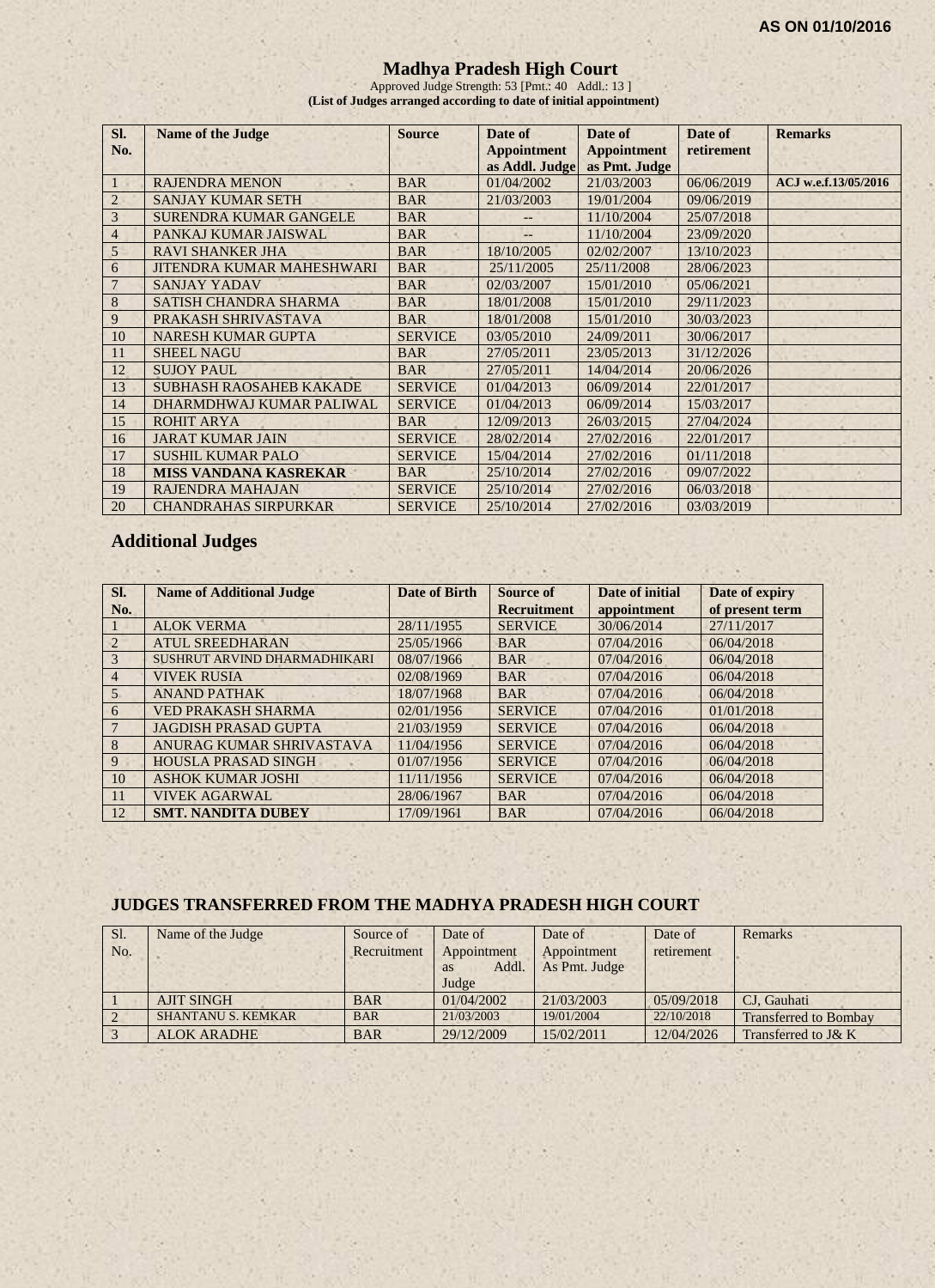## **MADRAS HIGH COURT**

**Approved Judge Strength: 75 [Pmt.: 56 Addl.: 19 ] (List of Judges arranged according to date of initial appointment)**

| SI.<br>No.     | Name of the Judge             | <b>Source</b>  | Date of<br><b>Appointment</b><br>as Addl. Judge | Date of<br><b>Appointment</b><br>As Pmt. Judge | Date of<br>retirement | <b>Remarks</b>                                  |
|----------------|-------------------------------|----------------|-------------------------------------------------|------------------------------------------------|-----------------------|-------------------------------------------------|
| $\mathbf{1}$   | SANJAY KISHAN KAUL            | <b>BAR</b>     | 03/05/2001                                      | 02/05/2003                                     | 25/12/2020            | CJ w.e.f.26/07/2014<br>[PHC: Delhi]             |
| $2^{\circ}$    | <b>HULUVADI G.RAMESH</b>      | <b>SERVICE</b> | 08/09/2003                                      | 24/09/2004                                     | 19/05/2019            | <b>Joined on 11/04/2016</b><br>[PHC: Karnataka] |
| 3              | <b>M.JAICHANDRAN</b>          | <b>BAR</b>     | 10/12/2005                                      | 20/04/2007                                     | 23/02/2017            |                                                 |
| $\overline{4}$ | <b>S. MANI KUMAR</b>          | <b>BAR</b>     | 31/07/2006                                      | 09/11/2009                                     | 23/04/2023            |                                                 |
| 5              | A. SELVAM                     | <b>SERVICE</b> | 31/07/2006                                      | 09/11/2009                                     | 04/04/2018            |                                                 |
| 6              | NOOTY RAMA MOHANA RAO         | <b>BAR</b>     | 11/09/2006                                      | 10/04/2008                                     | 13/08/2017            | <b>Joined on 18/04/2016</b><br>[PHC: T & AP]    |
| $\overline{7}$ | SAMINATHAN NAGAMATHU          | <b>BAR</b>     | 22/03/2007                                      | 09/11/2009                                     | 30/05/2017            |                                                 |
| 8              | SHUNMUGAVEL PALANIVELU        | <b>SERVICE</b> | 22/03/2007                                      | 09/11/2009                                     | 10/05/2017            |                                                 |
| 9              | K. K. SASIDHARAN              | <b>BAR</b>     | 12/11/2007                                      | 09/11/2009                                     | 27/10/2019            |                                                 |
| 10             | M. VENUGOPAL                  | <b>SERVICE</b> | 12/11/2007                                      | 09/11/2009                                     | 06/05/2019            |                                                 |
| 11             | R. SUBBIAH                    | <b>BAR</b>     | 24/03/2008                                      | 09/11/2009                                     | 20/06/2021            |                                                 |
| 12             | <b>RAJIV SHAKDHER</b>         | <b>BAR</b>     | 11/04/2008                                      | 17/10/2011                                     | 18/10/2024            | <b>Joined on 11/04/2016</b><br>[PHC: DELHI]     |
| 13             | M. SATHYANARAYANAN            | <b>BAR</b>     | 23/04/2008                                      | 09/11/2009                                     | 09/06/2021            |                                                 |
| 14             | <b>BALASUNDARAM RAJENDRAN</b> | <b>BAR</b>     | 31/03/2009                                      | 29/03/2011                                     | 31/03/2017            |                                                 |
| 15             | <b>CYRIL THAMARAI SELVAM</b>  | <b>BAR</b>     | 31/03/2009                                      | 29/03/2011                                     | 08/02/2019            |                                                 |
| 16             | NADESA GOUNDER KIRUBAKARAN    | <b>BAR</b>     | 31/03/2009                                      | 29/03/2011                                     | 20/08/2021            |                                                 |
| 17             | M.M. SUNDRESH                 | <b>BAR</b>     | 31/03/2009                                      | 29/03/2011                                     | 20/07/2024            |                                                 |
| 18             | T.S. SIVAGNANAM               | <b>BAR</b>     | 31/03/2009                                      | 29/03/2011                                     | 15/09/2025            |                                                 |
| 19             | M. DURAISWAMY                 | <b>BAR</b>     | 31/03/2009                                      | 29/03/2011                                     | 21/09/2022            |                                                 |
| 20             | T. RAJA                       | <b>BAR</b>     | 31/03/2009                                      | 03/01/2012                                     | 24/05/2023            |                                                 |
| 21             | <b>KUMARI R. MALA</b>         | <b>SERVICE</b> | 31/03/2009                                      | 07/12/2012                                     | 14/03/2017            |                                                 |
| 22             | <b>T. MATHIVANAN</b>          | <b>SERVICE</b> | 17/02/2010                                      | 26/09/2013                                     | 27/05/2017            |                                                 |
| 23             | KANDASAMI RAVICHANDRA BAABU   | <b>BAR</b>     | 20/12/2011                                      | 26/09/2013                                     | 13/10/2020            |                                                 |
| 24             | <b>P.DEVADASS</b>             | <b>SERVICE</b> | 20/12/2011                                      | 26/09/2013                                     | 14/05/2017            |                                                 |
| 25             | <b>SMT. S. VIMALA</b>         | <b>SERVICE</b> | 20/12/2011                                      | 21/10/2013                                     | 10/01/2019            |                                                 |
| 26             | PAZHAYANUR NARAYANAN PRAKASH  | <b>BAR</b>     | 25/10/2013                                      | 14/04/2015                                     | 11/01/2023            |                                                 |
| 27             | SMT. PUSHPA SATHYANARAYANA    | <b>BAR</b>     | 25/10/2013                                      | 14/04/2015                                     | 27/02/2022            |                                                 |
| 28             | KANDASAMY KALYANASUNDARAM     | <b>BAR</b>     | 25/10/2013                                      | 14/04/2015                                     | 26/05/2022            |                                                 |
| 29             | S. VAIDYANATHAN               | <b>BAR</b>     | 25/10/2013                                      | 14/04/2015                                     | 16/08/2024            |                                                 |
| 30             | R. MAHADEVAN                  | <b>BAR</b>     | 25/10/2013                                      | 14/04/2015                                     | 09/06/2025            |                                                 |
| 31             | GOPALAKRISHNAN CHOCKALINGAM   | <b>SERVICE</b> | 25/10/2013                                      | 14/04/2015                                     | 31/03/2017            |                                                 |
| 32             | <b>MISS V.M. VELUMANI</b>     | <b>BAR</b>     | 20/12/2013                                      | 14/04/2015                                     | 05/04/2024            |                                                 |
| 33             | <b>V. BHARATHIDASAN</b>       | <b>BAR</b>     | $ \overline{ }$                                 | 07/04/2016                                     | 06/05/2022            |                                                 |
| 34             | D. KRISHNAKUMAR               | <b>BAR</b>     | $\overline{\phantom{a}}$                        | 07/04/2016                                     | 21/05/2025            |                                                 |
| 35             | <b>S.S. SUNDAR</b>            | <b>BAR</b>     | $\qquad \qquad -$                               | 07/04/2016                                     | 02/05/2025            |                                                 |
| 36             | M.V. MURALIDARAN              | <b>BAR</b>     | $\qquad \qquad -$                               | 07/04/2016                                     | 15/04/2024            |                                                 |
| 37             | PONNUSAMY KALAIYARASAN        | <b>SERVICE</b> |                                                 | 07/04/2016                                     | 30/04/2018            |                                                 |
| 38             | <b>B. GOKULDAS</b>            | <b>SERVICE</b> | $-4+$                                           | 07/04/2016                                     | 06/06/2017            |                                                 |
| 39             | N. AUTHINATHAN                | <b>SERVICE</b> |                                                 | 07/09/2016                                     | 18/01/2018            |                                                 |
| 40             | <b>V. PARTHIBAN</b>           | <b>BAR</b>     | $-1$                                            | 00/09/2016                                     | 23/04/2022            |                                                 |
| 41             | R. SUBRAMANIAN                | <b>BAR</b>     | $\qquad \qquad -$                               | 00/09/2016                                     | 24/07/2025            |                                                 |
| 42             | M. GOVINDARAJ                 | <b>BAR</b>     | --                                              | 00/09/2016                                     | 18/05/2022            |                                                 |
| 43             | M. SUNDAR                     | <b>BAR</b>     |                                                 | 00/09/2016                                     | 18/07/2028            |                                                 |
| 44             | <b>R. SURESH KUMAR</b>        | <b>BAR</b>     | -2                                              | 00/09/2016                                     | 28/05/2026            |                                                 |
| 45             | <b>SMT. J. NISHA BANU</b>     | <b>BAR</b>     | $-$                                             | 00/09/2016                                     | 17/09/2028            |                                                 |
| 46             | <b>M.S. RAMESH</b>            | <b>BAR</b>     | $- -$                                           | 00/09/2016                                     | 27/12/2025            |                                                 |
| 47             | <b>S.M. SUBRAMANIAM</b>       | <b>BAR</b>     | $- -$                                           | 00/09/2016                                     | 30/05/2027            |                                                 |
| 48             | DR. (SMT.) ANITA SUMANTH      | <b>BAR</b>     | --                                              | 00/09/2016                                     | 14/04/2032            |                                                 |
| 49             | A.M. BASHEER AHAMED           | <b>SERVICE</b> | --                                              | 00/09/2016                                     | 19/08/2018            |                                                 |
| 50             | <b>T. RAVINDRAN</b>           | <b>SERVICE</b> | --                                              | 00/09/2016                                     | 29/06/2021            |                                                 |
| 51             | <b>S. BASKARAN</b>            | <b>SERVICE</b> | --1                                             | 00/09/2016                                     | 15/11/2018            |                                                 |
| 52             | P. VELMURUGAN                 | <b>SERVICE</b> | --                                              | 00/09/2016                                     | 08/06/2027            |                                                 |
| 53             | DR. G. JAYACHANDRAN           | <b>SERVICE</b> | $\overline{\phantom{a}}$                        | 00/09/2016                                     | 31/03/2027            |                                                 |
| 54             | C.V. KARTHIKEYAN              | <b>SERVICE</b> |                                                 | 00/09/2016                                     | 13/12/2026            |                                                 |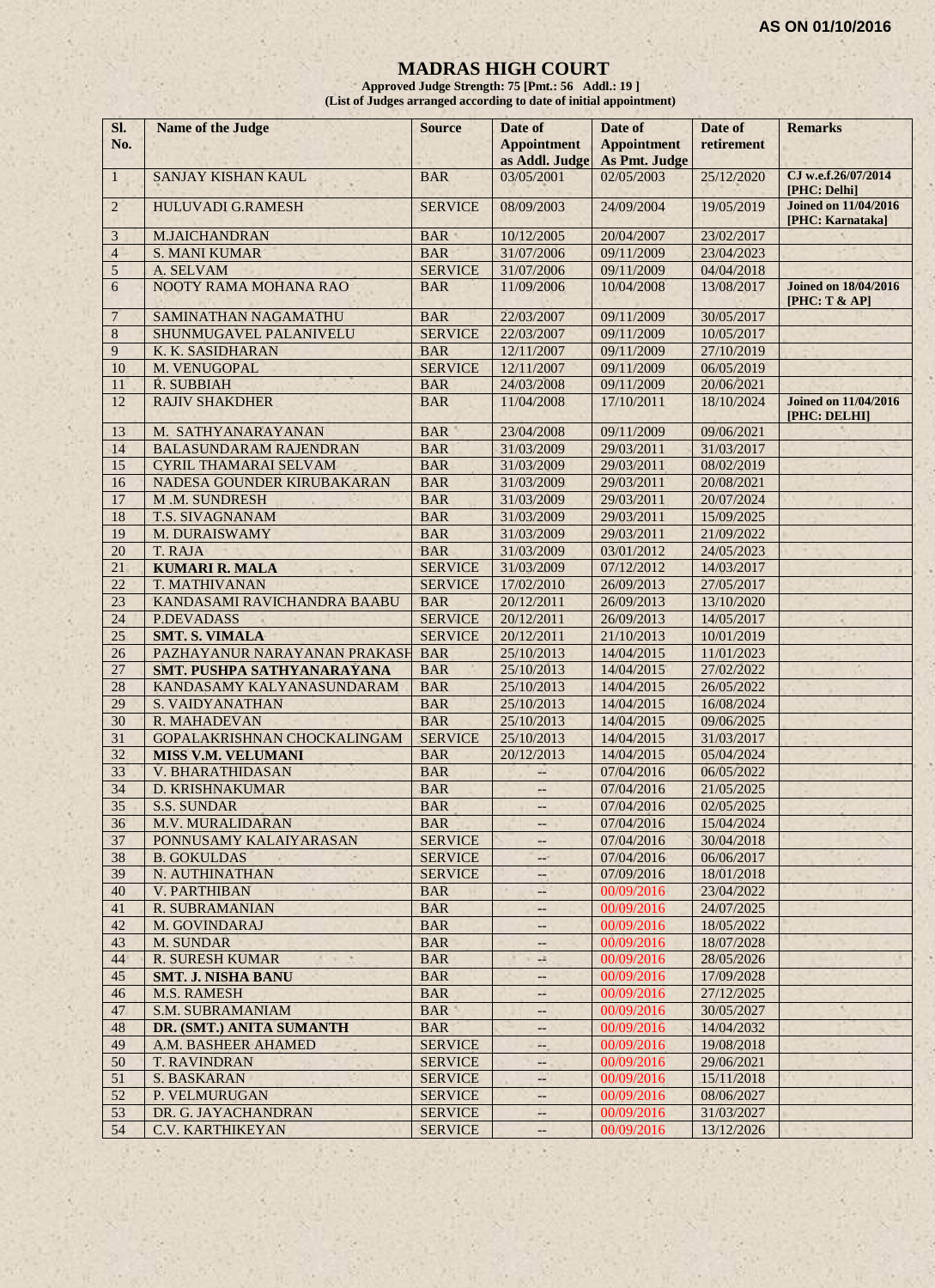#### **MADRAS HIGH COURT…CONTD.**

#### **Additional Judges**

| SI.<br>No. | <b>Name of Additional Judge</b> | Date of<br><b>Birth</b> | Source of | Date of initial<br><b>Recruitment</b> appointment | Date of<br>expiry of<br>present<br>term | <b>Remarks</b> |
|------------|---------------------------------|-------------------------|-----------|---------------------------------------------------|-----------------------------------------|----------------|
|            | $- -$                           |                         |           |                                                   |                                         |                |

#### **JUDGES TRANSFERRED FROM THE MADRAS HIGH COURT**

| S1.<br>No.     | Name of the Judge         | Source     | Appointment<br>as Addl. Judge | Appointment<br>As Pmt. Judge | Date of<br>retirement | Remarks                        |
|----------------|---------------------------|------------|-------------------------------|------------------------------|-----------------------|--------------------------------|
|                | N.N.PAUL VASANTHAKUMAR    | <b>BAR</b> | 10/12/2005                    | 20/04/2007                   | 13/04/2017            | $CJ.$ $J&K$                    |
| $\overline{2}$ | RAMALINGAM SUDHAKAR       | <b>BAR</b> | 10/12/2005                    | 20/04/2007                   | 13/02/2021            | <b>TRANSFER TO J&amp;K</b>     |
| $\mathcal{R}$  | MUTTACLIEYAPAUL           | Service    | 10/12/2005                    | 07/12/2007                   | 20/07/2017            | TRANSFER TO P & H              |
|                | <b>V. RAMASUBRAMANIAN</b> | <b>BAR</b> | 31/07/2006                    | 09/11/2009                   | 29/06/2020            | <b>TRANSFER TO T&amp;AP</b>    |
|                | RAJA ELANGO               | Bar        | 31/03/2009                    | 30/03/2011                   | 22/09/2017            | Transferred to A.P.            |
| 6.             | C. S. KARNAN              | <b>BAR</b> | 31/03/2009                    | 29/03/2011                   | 11/06/2017            | <b>TRANSFERRED TO CALCUTTA</b> |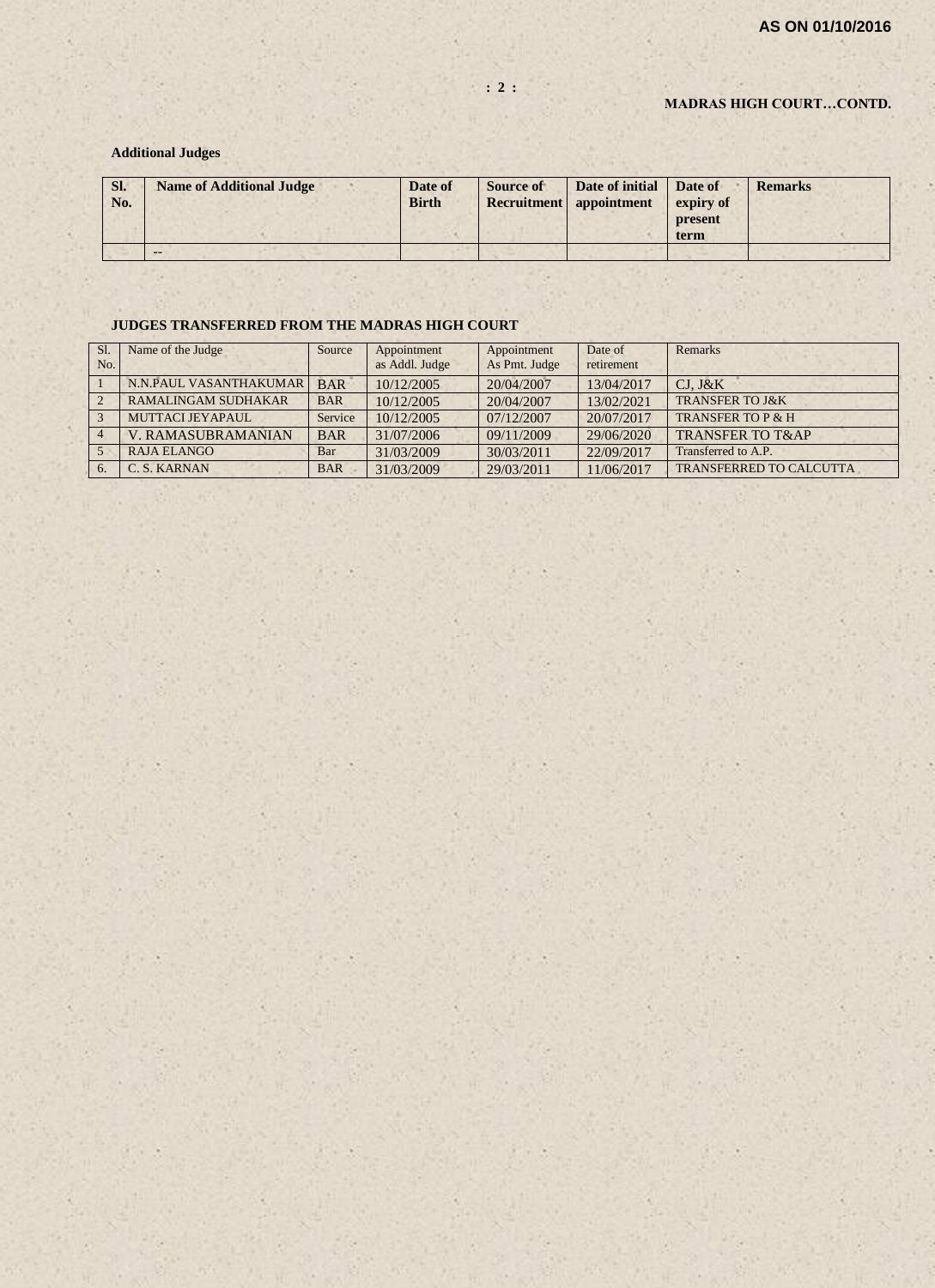## **MANIPUR HIGH COURT**

**Approved Judge Strength: 05 [ Pmt.: 04 Addl.: 01 ] (List of Judges arranged according to date of initial appointment)**

| SI.<br>No. | <b>Name of the Judge</b>              | Source of<br><b>Recruitment</b> | Date of<br><b>Appointment</b><br>as Addl.Judge | Date of<br><b>Appointment</b><br>As Pmt. Judge | Date of<br>retirement | <b>Remarks</b>                                                          |
|------------|---------------------------------------|---------------------------------|------------------------------------------------|------------------------------------------------|-----------------------|-------------------------------------------------------------------------|
|            | <b>RAKESH RANJAN PRASAD</b>           | <b>SERVICE</b>                  |                                                | 27/02/2006                                     | 30/06/2017            | CJ w.e.f. 22/09/2016<br><b>Joined on 15/02/2016</b><br>[PHC: Jharkhand] |
|            | NONGMEIKAPAM KOTISWAR<br><b>SINGH</b> | <b>BAR</b>                      | $-17/10/2011$                                  | 07/11/2012                                     | 28/02/2025            |                                                                         |
|            | KHWAIRAKPAM NOBIN SINGH               | <b>BAR</b>                      | --                                             | 26/11/2014                                     | 31/12/2021            |                                                                         |

# **Additional Judge**

| Sl.<br>No. | <b>Name of Additional Judge</b> | Date of Birth Source of | Recruitment | Date of initial<br>appointment | Date of expiry<br>of present term |
|------------|---------------------------------|-------------------------|-------------|--------------------------------|-----------------------------------|
|            |                                 | $-NIL$                  |             |                                |                                   |

## **JUDGES TRANSFERRED FROM MANIPUR HIGH COURT**

| No. | Name of the Judge                          | Source | Appointment<br>as Addl. Judge   As Pmt. Judge | Appointment | Date of<br>retirement | Remarks |
|-----|--------------------------------------------|--------|-----------------------------------------------|-------------|-----------------------|---------|
|     | SONGKHUPCHUNG SERTO   01/03/1961   SERVICE |        |                                               | 14/03/2016  | 13/03/2018            |         |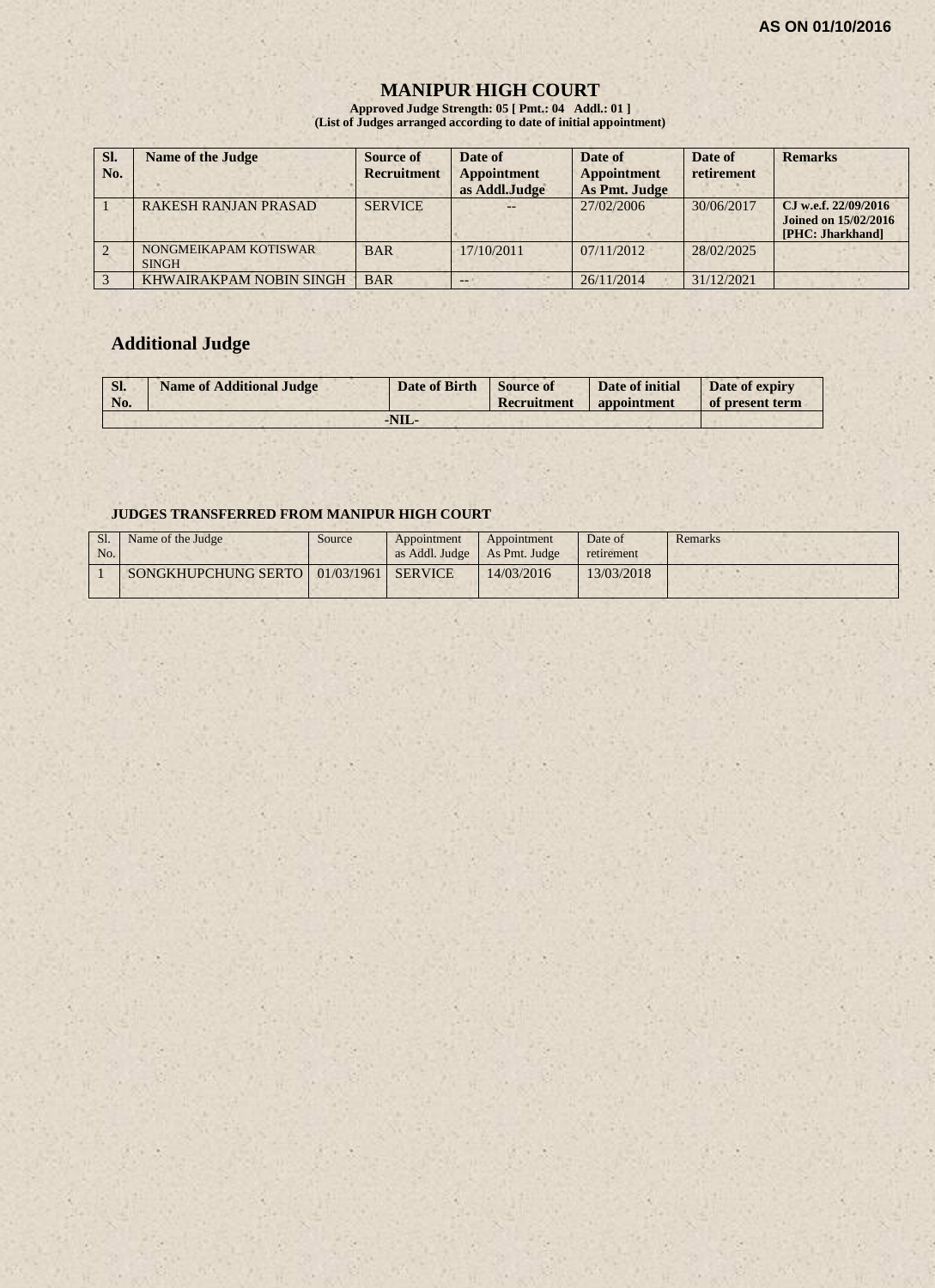$\mathcal{E} \times \mathcal{E}$ 

#### **MEGHALAYA HIGH COURT**

**Approved Judge Strength: 04 [ Pmt.: 03 Addl.: 01 ] (List of Judges arranged according to date of initial appointment)**

| SI.<br>No. | <b>Name of the Judge</b> | Source of<br><b>Recruitment</b> | Date of<br><b>Appointment</b><br>as Addl.Judge | Date of<br><b>Appointment</b><br>As Pmt. Judge | Date of<br>retirement | <b>Remarks</b>                              |
|------------|--------------------------|---------------------------------|------------------------------------------------|------------------------------------------------|-----------------------|---------------------------------------------|
|            | <b>DINESH MAHESHWARI</b> | <b>BAR</b>                      | 02/09/2004                                     | 29/05/2006                                     | 14/05/2020            | C.I w.e.f.24/02/2016<br>[PHC: Rajasthan]    |
|            | <b>SUDIP RANJAN SEN</b>  | <b>SERVICE</b>                  | 06/02/2012                                     | 07/01/2014                                     | 08/03/2019            |                                             |
|            | <b>VED PRAKASH VAISH</b> | <b>SERVICE</b>                  | 17/04/2013                                     | 18/03/2015                                     | 26/06/2021            | <b>Joined on 23/05/2016</b><br>[PHC: Delhi] |

 $x \rightarrow x$ 

# **Additional Judges**

| SI.<br>No. | <b>Name of Additional Judge</b> | Date of Birth | <b>Source of</b><br><b>Recruitment</b> | Date of initial<br>appointment | Date of expiry<br>of present term |
|------------|---------------------------------|---------------|----------------------------------------|--------------------------------|-----------------------------------|
|            |                                 | $-NIL-$       |                                        |                                |                                   |

 $(1 - 1)$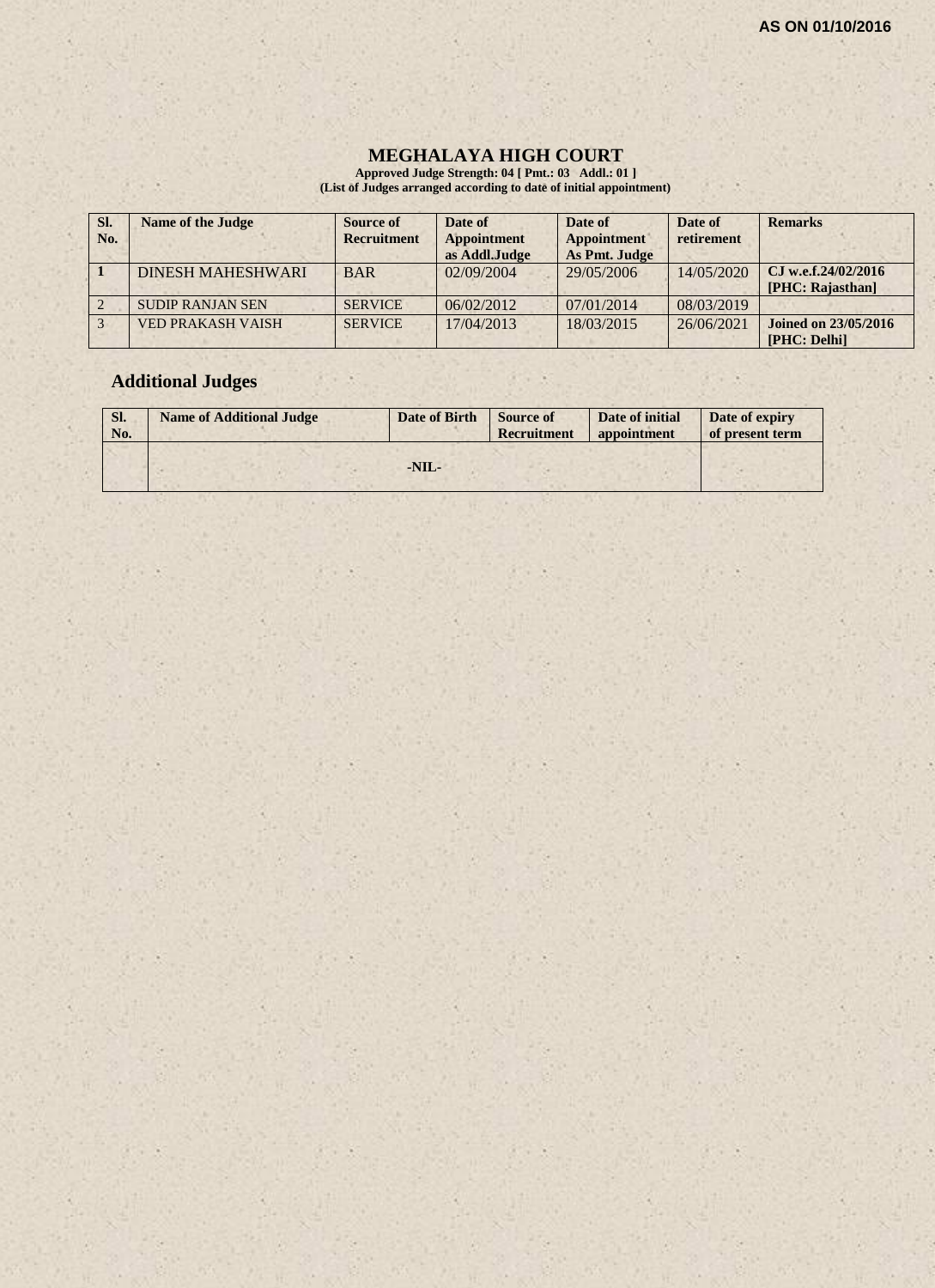## **ORISSA HIGH COURT**

**Approved Judge Strength: 27 [ Pmt.: 20 Addl.: 07 ] (List of Judges arranged according to date of initial appointment)**

| <b>SI</b><br>N <sub>0</sub> | <b>Name of the Judge</b>      | <b>Source of</b><br><b>Recruitment</b> | Date of<br><b>Appointment</b><br>as Addl. Judge | Date of<br><b>Appointment</b><br>As Pmt. Judge | Date of<br>retirement | <b>Remarks</b>                                  |
|-----------------------------|-------------------------------|----------------------------------------|-------------------------------------------------|------------------------------------------------|-----------------------|-------------------------------------------------|
|                             | <b>VINEET SARAN</b>           | <b>BAR</b>                             | --                                              | 14/02/2002                                     | 10/05/2019            | CJ w.e.f. 26/02/2016<br>[PHC: Allahabad]        |
| $\overline{2}$              | <b>VINOD PRASAD</b>           | <b>BAR</b>                             | 05/10/2005                                      | 10/08/2007                                     | 27/11/2016            | <b>Joined on 02/07/2014</b><br>[PHC: Allahabad] |
| $\overline{3}$              | <b>INDRAJIT MAHANTY</b>       | <b>BAR</b>                             | 31/03/2006                                      | 23/03/2007                                     | 10/11/2022            |                                                 |
| $\overline{4}$              | <b>KUMARI SANJU PANDA</b>     | <b>BAR</b>                             | 01/03/2007                                      | 11/02/2009                                     | 09/07/2021            |                                                 |
| 5                           | <b>SUBHASH CHANDRA PARIJA</b> | <b>BAR</b>                             | 07/11/2007                                      | 11/02/2009                                     | 30/06/2018            |                                                 |
| 6                           | <b>BIJAYA KUMAR NAYAK</b>     | <b>SERVICE</b>                         | 07/10/2009                                      | 22/06/2011                                     | 01/02/2018            |                                                 |
|                             | SANJAYA KUMAR MISHRA          | <b>SERVICE</b>                         | 07/10/2009                                      | 22/06/2011                                     | 28/12/2023            |                                                 |
| 8                           | <b>CHITTA RANJAN DASH</b>     | <b>SERVICE</b>                         | 07/10/2009                                      | 22/06/2011                                     | 20/05/2024            |                                                 |
| 9                           | Dr. AKSHAYA KUMAR RATH        | <b>BAR</b>                             | $-$                                             | 20/06/2013                                     | 12/11/2019            |                                                 |
| 10                          | <b>BISWAJIT MOHANTY</b>       | <b>BAR</b>                             | $--$                                            | 20/06/2013                                     | 21/10/2022            |                                                 |
| 11                          | DR. BIDYUT RANJAN SARANGI     | <b>BAR</b>                             | $--$                                            | 20/06/2013                                     | 19/07/2024            |                                                 |
| 12                          | DEBABRATA DASH                | <b>SERVICE</b>                         | $- -$                                           | 29/11/2013                                     | 11/10/2024            |                                                 |
| 13                          | SATURGHANA PUJAHARI           | <b>SERVICE</b>                         | 29/11/2013                                      | 16/10/2014                                     | 23/09/2022            |                                                 |
| 14                          | <b>BISWANATH RATH</b>         | <b>BAR</b>                             | 02/07/2014                                      | 01/07/2016                                     | 06/09/2023            |                                                 |
| 15                          | <b>SANGAM KUMAR SAHOO</b>     | <b>BAR</b>                             | 02/07/2014                                      | 01/07/2016                                     | 04/06/2026            |                                                 |
| 16                          | <b>SUJIT NARAYAN PRASAD</b>   | <b>BAR</b>                             | 26/09/2014                                      | 15/07/2016                                     | 19/06/2029            | <b>Joined on 12/03/2015</b><br>[PHC: Jharkhand] |

# **Additional Judge**

| SI.<br>N <sub>0</sub> | <b>Name of Additional Judge</b> | Date of<br><b>Birth</b> | <b>Source</b><br><sub>of</sub><br><b>Recruitm</b><br>ent | Date of initial<br>appointment  | Date of expiry<br>of present<br>term | <b>Remarks</b> |
|-----------------------|---------------------------------|-------------------------|----------------------------------------------------------|---------------------------------|--------------------------------------|----------------|
|                       | KRUSHNA RAM MOHAPATRA           | 18/04/1965              | <b>BAR</b>                                               | 17/04/2015                      | 16/04/2017                           |                |
|                       | <b>JATINDRA PRASAD DAS</b>      | 19/05/1957              |                                                          | SERVICE 17/04/2015              | 16/04/2017                           |                |
|                       | DR. DURGA PRASANNA CHOUDHURY    |                         |                                                          | 03/07/1956   SERVICE 17/04/2015 | 16/04/2017                           |                |

# **JUDGES TRANSFERRED FROM THE ORISSA HIGH COURT**

| S <sub>1</sub> | Name of the Judge    | Source     | Date of        | Date of       | Date of    | <b>Remarks</b>               |
|----------------|----------------------|------------|----------------|---------------|------------|------------------------------|
| N <sub>0</sub> |                      | Of         | Appointment as | Appointment   | retirement |                              |
|                |                      | Recruitmen | Addl.          | As Pmt. Judge |            |                              |
|                |                      |            | Judge          |               |            |                              |
|                | PRADIP KUMAR MOHANTY | <b>BAR</b> | 07/03/2002     | 06/03/2004    | 09/06/2017 | <b>Transfer to Jharkhand</b> |
|                | PRAMATH PATNAIK      | <b>BAR</b> | 24/09/2014     | $-$           |            | transfer<br>AJ.<br>to        |
|                |                      |            |                |               |            | Jharkhand                    |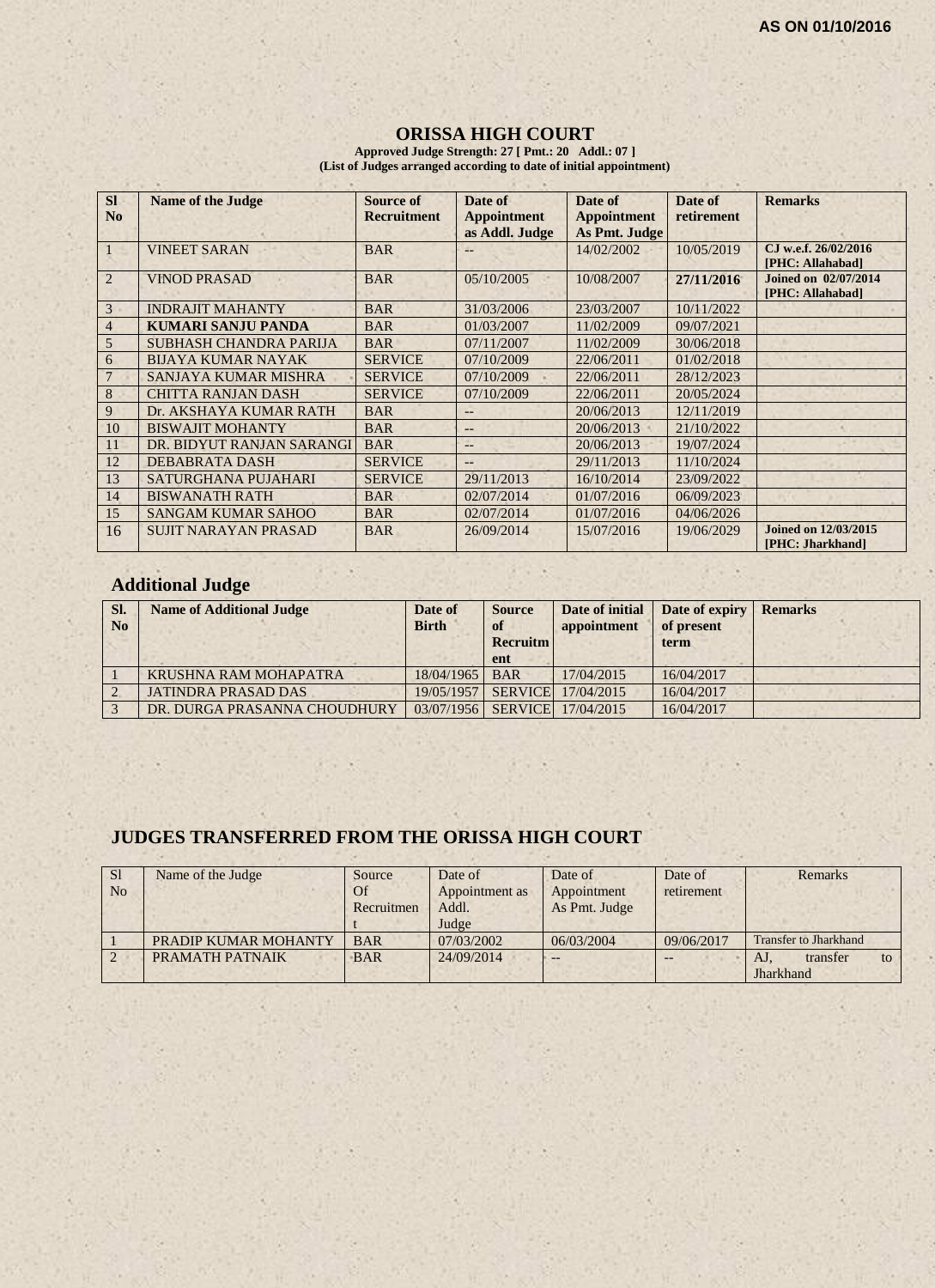## **PATNA HIGH COURT**

**Approved Judge Strength: 53 [Pmt.: 40 Addl.: 13 ] (List of Judges arranged according to date of initial appointment)**

| <b>SI</b>      | <b>Name of the Judge</b>        | <b>Source of</b>   | Date of               | Date of              | Date of    | <b>Remarks</b>                             |
|----------------|---------------------------------|--------------------|-----------------------|----------------------|------------|--------------------------------------------|
| N <sub>0</sub> |                                 | <b>Recruitment</b> | <b>Appointment</b> as | <b>Appointment</b>   | retirement |                                            |
|                |                                 |                    | <b>Addl. Judge</b>    | <b>As Pmt. Judge</b> |            |                                            |
| $\mathbf{1}$   | <b>IQBAL AHMED ANSARI</b>       | <b>SERVICE</b>     | 04/03/2002            | 04/11/2003           | 28/10/2016 | CJ w.e.f. 29/07/2016<br>[PHC: Gauhati]     |
| $\overline{2}$ | <b>HEMANT GUPTA [H]</b>         | <b>BAR</b>         |                       | 02/07/2002           | 16/10/2019 | <b>Joined on 08/02/2016</b><br>[PHC: P& H] |
| 3              | NAVANITI PRASAD SINGH           | <b>BAR</b>         | --                    | 06/03/2006           | 05/11/2017 |                                            |
| $\overline{4}$ | <b>RAMESH KUMAR DATTA</b>       | <b>BAR</b>         | --                    | 06/03/2006           | 31/12/2016 |                                            |
| $\mathfrak{S}$ | <b>SAMARENDRA PRATAP SINGH</b>  | <b>BAR</b>         |                       | 09/10/2006           | 31/07/2017 |                                            |
| 6              | <b>AJAY KUMAR TRIPATHI</b>      | <b>BAR</b>         | 09/10/2006            | 21/11/2007           | 11/11/2019 |                                            |
| $\overline{7}$ | <b>KISHORE KUMAR MANDAL</b>     | <b>BAR</b>         | 10/07/2007            | 07/07/2009           | 21/01/2018 |                                            |
| 8              | DR. RAVI RANJAN                 | <b>BAR</b>         | 14/07/2008            | 16/01/2010           | 19/12/2022 |                                            |
| 9              | <b>JYOTI SARAN</b>              | <b>BAR</b>         | 13/06/2009            | 06/12/2010           | 18/08/2019 |                                            |
| 10             | <b>RAKESH KUMAR</b>             | <b>BAR</b>         | 25/12/2009            | 24/10/2011           | 31/12/2020 |                                            |
| 11             | <b>BIRENDRA PRASAD VERMA</b>    | <b>BAR</b>         | 18/02/2010            | 24/10/2011           | 16/01/2017 |                                            |
| 12             | <b>DINESH KUMAR SINGH</b>       | <b>BAR</b>         | 18/02/2010            | 24/10/2011           | 02/10/2020 |                                            |
| 13             | <b>MUNGESHWAR SAHOO</b>         | <b>SERVICE</b>     | 15/03/2010            | 24/10/2011           | 31/10/2017 |                                            |
| 14             | HEMANT KR. SRIVASTAVA           | <b>SERVICE</b>     | 12/08/2010            | 10/08/2012           | 01/02/2021 |                                            |
| 15             | <b>VIJAYENDRA NATH</b>          | <b>BAR</b>         | 20/06/2011            | 19/06/2013           | 12/08/2017 |                                            |
| 16             | <b>SHIVAJI PANDEY</b>           | <b>BAR</b>         | 20/06/2011            | 19/06/2013           | 07/05/2021 |                                            |
| 17             | <b>ASHWANI KUMAR SINGH</b>      | <b>BAR</b>         | 20/06/2011            | 19/06/2013           | 31/10/2022 |                                            |
| 18             | <b>VIKASH JAIN</b>              | <b>BAR</b>         | 20/06/2011            | 15/05/2014           | 17/02/2022 |                                            |
| 19             | AHSANUDDIN AMANULLAH            | <b>BAR</b>         | 20/06/2011            | 15/05/2014           | 10/05/2025 |                                            |
| 20             | <b>ADITYA KUMAR TRIVEDI</b>     | <b>SERVICE</b>     | 20/06/2011            | 15/05/2014           | 10/08/2020 |                                            |
| 21             | RAJENDRA KUMAR MISHRA           | <b>SERVICE</b>     | 20/06/2011            | 07/07/2014           | 01/10/2021 |                                            |
| 22             | <b>CHAKRADHARI SHARAN SINGH</b> | <b>BAR</b>         | 05/04/2012            | 02/03/2016           | 19/01/2025 |                                            |
| 23             | PRABHAT KUMAR JHA               | <b>SERVICE</b>     | 21/04/2014            | 20/04/2016           | 15/07/2021 |                                            |
| 24             | <b>JITENDRA MOHAN SHARMA</b>    | <b>SERVICE</b>     | 21/04/2014            | 20/04/2016           | 01/07/2018 |                                            |
| 25             | <b>SMT. ANJANA MISHRA</b>       | <b>BAR</b>         | 15/05/2014            | 20/04/2016           | 29/02/2020 |                                            |
| 26             | <b>SMT. NILU AGRAWAL</b>        | <b>BAR</b>         | 15/04/2015            | 20/04/2016           | 21/06/2019 |                                            |
| 27             | <b>SUDHIR SINGH</b>             | <b>BAR</b>         | 15/04/2015            | 20/04/2016           | 10/12/2027 |                                            |

# **Additional Judges**

| Sl.<br>No. | <b>Name of Additional Judge</b> | Date of<br><b>Birth</b> | <b>Source of</b><br><b>Recruitment</b> | Date of initial<br>appointment | Date of expiry<br>of present term |
|------------|---------------------------------|-------------------------|----------------------------------------|--------------------------------|-----------------------------------|
|            |                                 | NIL.                    |                                        |                                |                                   |
|            |                                 |                         |                                        |                                |                                   |

# **Judges transferred from the Patna High Court**

| Sl.<br>No. | Name of the Judge     | Source<br><b>Of</b><br>Recruitment | Date of<br>Appointment<br>as Addl.<br>Judge | Date of<br>Appointment<br>As Pmt. Judge | Date of<br>retirement | Remarks                     |
|------------|-----------------------|------------------------------------|---------------------------------------------|-----------------------------------------|-----------------------|-----------------------------|
|            | <b>NAVIN SINHA</b>    | <b>BAR</b>                         | $-$                                         | 11/02/2004                              | 18/08/2018            | CJ. Rajasthan HC            |
|            | <b>ASHUTOSH KUMAR</b> | <b>BAR</b>                         | 15/05/2014                                  | 21/04/2016                              | 30/09/2028            | <b>Transferred to Delhi</b> |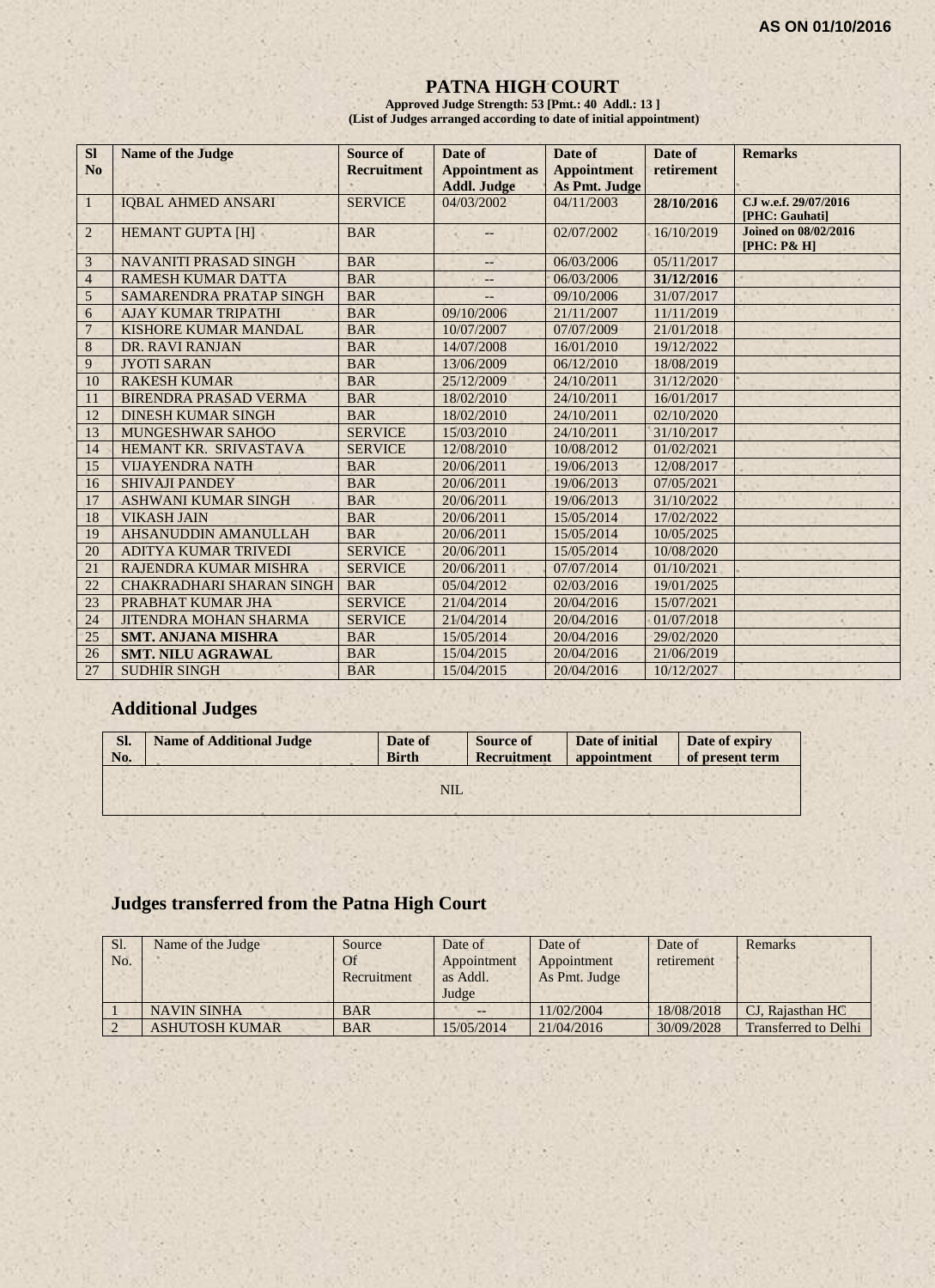## **PUNJAB & HARYANA HIGH COURT**

**Approved Judge Strength: 85 [ Pmt.: 64 Addl.: 21 ] (List of Judges arranged according to date of initial appointment)**

| SI<br>N <sub>o</sub> | Name of the Judge                        | <b>Source of</b><br><b>Recruitment</b> | Date of<br><b>Appointment</b> as<br><b>Addl.Judge</b> | Date of<br><b>Appointment</b><br>As Pmt. Judge | Date of<br>retirement | <b>Remarks</b>                                 |
|----------------------|------------------------------------------|----------------------------------------|-------------------------------------------------------|------------------------------------------------|-----------------------|------------------------------------------------|
| $\mathbf{1}$         | <b>S.J.VAZIFDAR</b>                      | <b>BAR</b>                             | 22/01/2001                                            | 21/01/2003                                     | 03/05/2018            | CJ w.e.f.06/08/2016<br>[PHC: Bombay]           |
| $\overline{c}$       | <b>SURINDER SINGH SARON [P]</b>          | <b>BAR</b>                             | $-$                                                   | 02/07/2002                                     | 03/09/2017            |                                                |
| 3                    | <b>AJAY KUMAR MITTAL [H]</b>             | <b>BAR</b>                             | $-$                                                   | 09/01/2004                                     | 29/09/2020            |                                                |
| $\overline{4}$       | <b>SURYA KANT [H]</b>                    | <b>BAR</b>                             | $\overline{\phantom{a}}$                              | 09/01/2004                                     | 09/02/2024            |                                                |
| 5 <sup>1</sup>       | MUTTACI JEYAPAUL                         | <b>SERVICE</b>                         | 10/12/2005                                            | 07/12/2007                                     | 21/07/2017            | <b>Joined 28/10/2010</b><br>[PHC: Madras]      |
| 6                    | TEJ PRATAP SINGH MANN [P]                | <b>BAR</b>                             | $\overline{\phantom{a}}$                              | 22/03/2006                                     | 31/12/2018            |                                                |
| $\overline{7}$       | <b>MAHESH GROVER [H]</b>                 | <b>BAR</b>                             |                                                       | 22/03/2006                                     | 03/06/2019            |                                                |
| $\,8\,$              | <b>RAJESH BINDAL [H]</b>                 | <b>BAR</b>                             |                                                       | 22/03/2006                                     | 15/04/2023            |                                                |
| 9                    | M.M.S. BEDI [P]                          | <b>SERVICE</b>                         | 01/04/2006                                            | 05/11/2007                                     | 08/10/2018            |                                                |
| 10                   | ARUN BHAURAO CHAUDHARI                   | <b>BAR</b>                             | 08/09/2006                                            | 05/09/2008                                     | 31/03/2019            | <b>Joined on 11/04/2016</b><br>[PHC: Bombay]   |
| 11                   | <b>RAKESH KUMAR JAIN [H]</b>             | <b>BAR</b>                             | 05/12/2007                                            | 26/11/2008                                     | 30/09/2020            |                                                |
| 12                   | <b>JASWANT SINGH [H]</b>                 | <b>BAR</b>                             | 05/12/2007                                            | 28/11/2009                                     | 22/02/2023            |                                                |
| 13                   | <b>SMT. DAYA CHAUDHARY [H]</b>           | <b>BAR</b>                             | 05/12/2007                                            | 28/11/2009                                     | 09/01/2021            |                                                |
| 14                   | <b>RAJAN GUPTA [P]</b>                   | <b>BAR</b>                             | 10/07/2008                                            | 14/01/2011                                     | 13/09/2022            |                                                |
| 15                   | <b>AJAY TEWARI [P]</b>                   | <b>BAR</b>                             | 10/07/2008                                            | 14/01/2011                                     | 05/04/2022            |                                                |
| 16                   | <b>JITENDRA KUMAR CHAUHAN [H]</b>        | <b>BAR</b>                             | 10/07/2008                                            | 14/01/2011                                     | 05/06/2021            |                                                |
| 17                   | <b>AUGUSTINE GEORGE MASIH [P]</b>        | <b>BAR</b>                             | 10/07/2008                                            | 14/01/2011                                     | 11/03/2025            |                                                |
| 18                   | <b>KUMARI RITU BAHRI [H]</b>             | <b>BAR</b>                             | 16/08/2010                                            | 23/02/2012                                     | 10/10/2024            |                                                |
| 19                   | <b>RAMESHWAR SINGH MALIK [H]</b>         | <b>BAR</b>                             | 30/09/2011                                            | 13/06/2013                                     | 17/10/2017            |                                                |
| 20                   | <b>RAJIV NARAIN RAINA [P]</b>            | <b>BAR</b>                             | 30/09/2011                                            | 24/01/2014                                     | 04/07/2020            |                                                |
| 21                   | <b>TAJINDER SINGH DHINDSA [P]</b>        | <b>BAR</b>                             | 30/09/2011                                            | 24/01/2014                                     | 05/03/2023            |                                                |
| 22                   | <b>GURMEET SINGH SANDHAWALIA [P]</b>     | <b>BAR</b>                             | 30/09/2011                                            | 24/01/2014                                     | 31/10/2027            |                                                |
| 23                   | <b>MRS. REKHA MITTAL [P]</b>             | <b>SERVICE</b>                         | 15/06/2012                                            | 19/12/2014                                     | 16/01/2021            |                                                |
| 24                   | <b>INDERJIT SINGH [P]</b>                | <b>SERVICE</b>                         | 15/06/2012                                            | 19/12/2014                                     | 23/10/2019            |                                                |
| 25                   | <b>AMOL RATTAN SINGH [P]</b>             | <b>BAR</b>                             | 21/12/2012<br>×                                       | 19/12/2014                                     | 18/08/2022            |                                                |
| 26                   | <b>SHRIMATI ANITA CHAUDHRY [H]</b>       | <b>SERVICE</b>                         | 20/06/2013                                            | 19/12/2014                                     | 30/12/2018            |                                                |
| 27                   | <b>FATEH DEEP SINGH [P]</b>              | <b>SERVICE</b>                         | 20/06/2013                                            | 19/12/2014                                     | 07/07/2022            |                                                |
| 28                   | <b>JASPAL SINGH [P]</b><br>$\mathcal{A}$ | <b>SERVICE</b>                         | 20/06/2013                                            | 19/12/2014                                     | 09/10/2018            | $\alpha$                                       |
| 29                   | <b>SURINDER GUPTA [P]</b>                | <b>SERVICE</b>                         | 20/06/2013                                            | 19/12/2014                                     | 29/03/2020            |                                                |
| 30                   | <b>SUDIP AHLUWALIA</b>                   | <b>SERVICE</b>                         | 01/10/2013                                            | 14/03/2016                                     | 30/12/2021            | <b>Joined on 23/05/2016</b><br>[PHC: Calcutta] |
| 31                   | <b>HARINDER SINGH SIDHU [P]</b>          | <b>BAR</b>                             | 28/12/2013                                            | 19/12/2014                                     | 16/05/2023            |                                                |
| 32                   | <b>ARUN PALLI [P]</b>                    | <b>BAR</b>                             | 28/12/2013                                            | 19/12/2014                                     | 17/09/2026            |                                                |
| 33                   | <b>KULDIP SINGH [P]</b>                  | <b>SERVICE</b>                         | 10/01/2014                                            | 19/12/2014                                     | 15/08/2019            |                                                |
| 34                   | <b>SMT. LISA GILL [P]</b>                | <b>BAR</b>                             | 31/03/2014                                            | 19/12/2014                                     | 16/11/2028            |                                                |
| 35                   | <b>RAJ MOHAN SINGH [H]</b>               | <b>BAR</b>                             | 25/09/2014                                            | 23/05/2016                                     | 17/08/2024            |                                                |
| 36                   | <b>MISS JAISHREE THAKUR [P]</b>          | <b>BAR</b>                             | 25/09/2014                                            | 20/05/2016                                     | 23/07/2023            |                                                |
| 37                   | <b>AMIT RAWAL [P]</b>                    | <b>BAR</b>                             | 25/09/2014                                            | 23/05/2016                                     | 20/09/2025            |                                                |
| 38                   | <b>DEEPAK SIBAL [P]</b>                  | <b>BAR</b>                             | 25/09/2014                                            | 23/05/2016                                     | 02/09/2029            |                                                |
| 39                   | <b>HARI PAL VERMA [P]</b>                | <b>BAR</b>                             | 25/09/2014                                            | 23/05/2016                                     | 05/04/2021            |                                                |
| 40                   | <b>ANUPINDER SINGH GREWAL [P]</b>        | <b>BAR</b>                             | 25/09/2014                                            | 20/05/2016                                     | 09/03/2026            |                                                |
| 41                   | <b>GURMIT RAM [P]</b>                    | <b>SERVICE</b>                         | 25/09/2014                                            | 23/05/2016                                     | 06/02/2017            |                                                |
| 42                   | <b>SMT. SNEH PRASHAR [H]</b>             | <b>SERVICE</b>                         | 25/09/2014                                            | 23/05/2016                                     | 20/07/2017            |                                                |
| 43                   | <b>DARSHAN SINGH [H]</b>                 | <b>SERVICE</b>                         | 25/09/2014                                            | 23/05/2016                                     | 06/07/2017            |                                                |
| 44                   | DR. SHEKHER KUMAR DHAWAN [H]             | <b>SERVICE</b>                         | 25/09/2014                                            | 23/05/2016                                     | 04/12/2019            |                                                |

## **Additional Judges**

| SI.<br>No. | <b>Name of Additional Judge</b> | Date of Birth | <b>Source</b>  | Date of initial<br>appointment | Date of expiry<br>of present term | <b>Remarks</b>                           |
|------------|---------------------------------|---------------|----------------|--------------------------------|-----------------------------------|------------------------------------------|
|            | PAVANKUMAR BHIMAPPA BAJANTHRI   | 23/10/1963    | <b>BAR</b>     | 02/01/2015                     | 01/01/2017                        | Joined on 16/03/2015<br>[PHC: Karnataka] |
|            | <b>RAMENDRA JAIN [H]</b>        | 26/08/1958    | <b>SERVICE</b> | 20/04/2015                     | 19/04/2017                        |                                          |

## **JUDGES TRANSFERRED FROM THE PUNJAB & HARYANA HIGH COURT**

| Sl.            | Name of the Judge             | Source Of      | Date of           | Date of       | Date of    | Remarks                      |
|----------------|-------------------------------|----------------|-------------------|---------------|------------|------------------------------|
| No.            |                               | Recruit-       | Appointment       | Appointment   | Retirement |                              |
|                |                               | ment           | as Addl. Judge    | As Pmt. Judge |            |                              |
|                | <b>VIRENDER SINGH [H]</b>     | Bar            | $\qquad \qquad -$ | 02/07/2002    | 06/10/2016 | CJ, Jharkhand                |
|                | <b>HEMANT GUPTA [H]</b>       | <b>BAR</b>     |                   | 02/07/2002    | 16/10/2019 | <b>Transfer to Patna</b>     |
|                | AJAI LAMBA [H]                | BAR.           |                   | 22/03/2006    | 20/09/2020 | <b>Transfer to Allahabad</b> |
| $\overline{4}$ | <b>MOHINDER PAL [P]</b>       | <b>SERVICE</b> | 08/10/2007        | 14/05/2008    | 29/12/2018 | <b>Transfer to Gujarat</b>   |
|                | KANWALJIT SINGH AHLUWALIA [P] | <b>BAR</b>     | 05/12/2007        | 01/07/2009    | 30/05/2019 | <b>Transfer to Rajasthan</b> |
| -6             | <b>SMT. SABINA [P]</b>        | <b>SERVICE</b> | 12/03/2008        | 23/02/2010    | 19/04/2023 | <b>Transfer to Rajasthan</b> |
|                | <b>NIRMALJIT KAUR [P]</b>     | <b>BAR</b>     | 10/07/2008        | 29/06/2012    | 27/01/2021 | <b>Transfer to Rajasthan</b> |
|                | <b>BAWA SINGH WALIA [P]</b>   | <b>BAR</b>     | 25/09/2014        | 23/05/2016    | 28/08/2023 | Transfer to J& K             |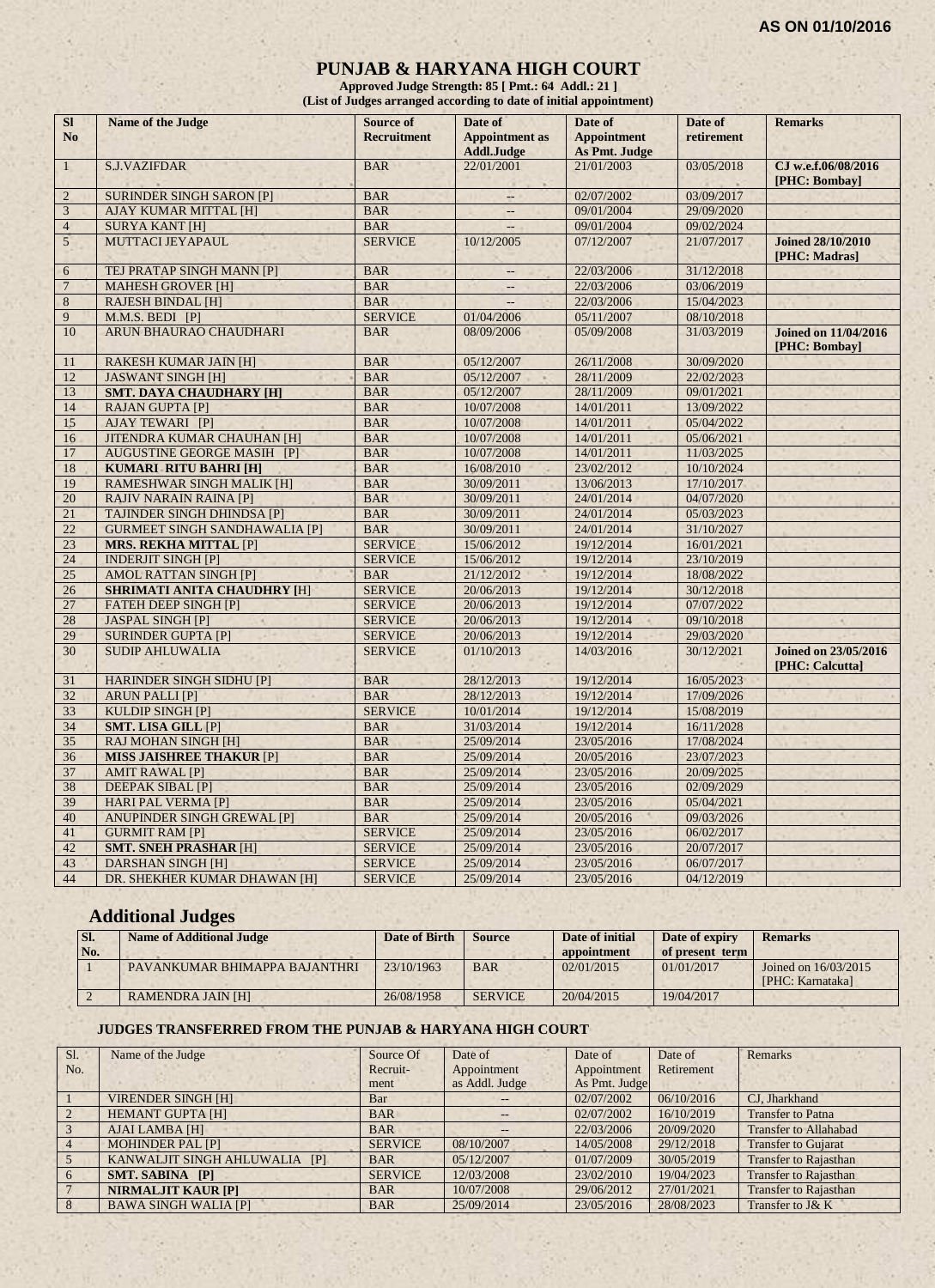## **RAJASTHAN HIGH COURT**

**Approved Judge Strength: 50 [ Pmt.: 38 Addl.: 12 ] (List of Judges arranged according to date of initial appointment)**

| SI.<br>No.     | <b>Name of the Judge</b>         | <b>Source</b>  | Date of<br><b>Appointment</b><br>as Addl.Judge | Date of<br><b>Appointment</b><br>as Pmt.<br>Judge | Date of<br>retirement | <b>Remarks</b>                                       |
|----------------|----------------------------------|----------------|------------------------------------------------|---------------------------------------------------|-----------------------|------------------------------------------------------|
| $\mathbf{1}$   | <b>NAVIN SINHA</b>               | <b>BAR</b>     |                                                | 11/02/2004                                        | 18/08/2018            | CJ w.e.f.14/05/2016<br>[PHC: Patna]                  |
| $\overline{2}$ | K. S. JHAVERI                    | <b>BAR</b>     | 07/03/2004                                     | 22/06/2005                                        | 04/01/2020            | <b>Joined on24/08/2016</b><br>[PHC: Gujarat]         |
| 3              | <b>AJAY RASTOGI</b>              | <b>BAR</b>     | 02/09/2004                                     | 29/05/2006                                        | 17/06/2020            |                                                      |
| $\overline{4}$ | <b>GOVIND MATHUR</b>             | <b>BAR</b>     | 02/09/2004                                     | 29/05/2006                                        | 13/04/2021            |                                                      |
| 5              | <b>GOPAL KRISHAN VYAS</b>        | <b>BAR</b>     | 13/06/2005                                     | 24/01/2008                                        | 08/07/2018            |                                                      |
| 6              | <b>MOHAMMAD RAFIQ</b>            | <b>BAR</b>     | 15/05/2006                                     | 14/05/2008                                        | 24/05/2022            |                                                      |
| $\overline{7}$ | <b>MAHESH CHANDRA SHARMA</b>     | <b>BAR</b>     | 05/07/2007                                     | 04/11/2008                                        | 31/05/2017            |                                                      |
| $\,8\,$        | <b>SANGEET RAJ LODHA</b>         | <b>BAR</b>     | 05/07/2007                                     | 04/11/2008                                        | 12/10/2021            |                                                      |
| $\overline{9}$ | MUNISHWAR NATH BHANDARI          | <b>BAR</b>     | 05/07/2007                                     | 04/11/2008                                        | 11/09/2022            |                                                      |
| 10             | KANWALJIT SINGH AHLUWALIA [I     | <b>BAR</b>     | 05/12/2007                                     | 01/07/2009                                        | 30/05/2019            | <b>Joined on 18/04/2013</b><br><b>[PHC: P&amp;H]</b> |
| 11             | SMT. SABINA [P]                  | <b>SERVICE</b> | 12/03/2008                                     | 23/02/2010                                        | 19/04/2023            | <b>Joined on 11/04/2016</b><br>[PHC: P & H]          |
| 12             | <b>NIRMALJIT KAUR [P]</b>        | <b>BAR</b>     | 10/07/2008                                     | 29/06/2012                                        | 27/01/2021            | <b>Joined on 09/07/2012</b><br>[PHC: P & H]          |
| 13             | PRASHANT KUMAR AGARWAL           | <b>SERVICE</b> | 28/04/2011                                     | 06/02/2013                                        | 17/05/2017            |                                                      |
| 14             | <b>ALOK SHARMA</b>               | <b>BAR</b>     | 30/05/2011                                     | 06/02/2013                                        | 23/10/2019            |                                                      |
| 15             | <b>SANDEEP MEHTA</b>             | <b>BAR</b>     | 30/05/2011                                     | 06/02/2013                                        | 10/01/2025            |                                                      |
| 16             | <b>JAINENDRA KUMAR RANKA</b>     | <b>BAR</b>     | 08/01/2013                                     | 07/01/2015                                        | 02/08/2017            |                                                      |
| 17             | PRATAP KRISHNA LOHRA             | <b>BAR</b>     | 08/01/2013                                     | 07/01/2015                                        | 03/09/2019            |                                                      |
| 18             | <b>VEERENDRA SINGH SIRADHANA</b> | <b>BAR</b>     | 08/01/2013                                     | 07/01/2015                                        | 22/07/2019            |                                                      |
| 19             | <b>VIJAY BISHNOI</b>             | <b>BAR</b>     | 08/01/2013                                     | 07/01/2015                                        | 25/03/2026            |                                                      |
| 20             | <b>ARUN BHANSALI</b>             | <b>BAR</b>     | 08/01/2013                                     | 07/01/2015                                        | 14/10/2029            |                                                      |
| 21             | MAHENDRA KUMAR MAHESHWA          | <b>SERVICE</b> | 21/01/2013                                     | 07/01/2015                                        | 30/03/2020            |                                                      |
| 22             | <b>BANWARI LAL SHARMA</b>        | <b>SERVICE</b> | 21/01/2013                                     | 07/01/2015                                        | 08/05/2019            |                                                      |
| 23             | PRAKASH GUPTA                    | <b>SERVICE</b> | 15/10/2014                                     | 20/05/2016                                        | 10/11/2022            |                                                      |

# **ADDITIONAL JUDGES**

| SI.<br>No.     | <b>Name of Additional Judge</b> | Date of Birth Source of | <b>Recruitment</b> | Date of initial<br>appointment | Date of<br>expiry of<br>present term | <b>Remarks</b> |
|----------------|---------------------------------|-------------------------|--------------------|--------------------------------|--------------------------------------|----------------|
|                | <b>GANGA RAM MOOLCHANDANI</b>   | 12/04/1958              | <b>SERVICE</b>     | 11/04/2016                     | 10/04/2018                           |                |
|                | DEEPAK MAHESHWARI               | 28/07/1956              | <b>SERVICE</b>     | 11/04/2016                     | 10/04/2018                           |                |
|                | <b>VIJAY KUMAR VYAS</b>         | 29/08/1956              | <b>SERVICE</b>     | 11/04/2016                     | 10/04/2018                           |                |
| $\overline{4}$ | KAILASH CHANDRA SHARMA          | 01/01/1956              | <b>SERVICE</b>     | 11/04/2016                     | 31/12/2017                           |                |
|                | <b>GOVERDHAN BARDHAR</b>        | 01/11/1959              | <b>SERVICE</b>     | 11/04/2016                     | 10/04/2018                           |                |
| $\sigma$       | PANKAJ BHANDARI                 | 23/01/1963              | <b>SERVICE</b>     | 11/04/2016                     | 10/04/2018                           |                |
|                | <b>DINESH CHANDRA SOMANI</b>    | 01/11/1956              | <b>SERVICE</b>     | 11/04/2016                     | 10/04/2018                           |                |

## **JUDGES TRANSFERRED FROM RAJASTHAN HIGH COURT**

| Sl. | Name of the Judge        | Source Of  | Date of     | Date of       | Date of    | <b>Remarks</b>                  |
|-----|--------------------------|------------|-------------|---------------|------------|---------------------------------|
| No. |                          | Recruit-   | Appointment | Appointment   | retirement |                                 |
|     |                          | ment       | as Addl.    | As Pmt. Judge |            |                                 |
|     |                          |            | Judge       |               |            |                                 |
|     | DINESH MAHESHWARI        | <b>BAR</b> | 02/09/2004  | 29/05/2006    | 14/05/2020 | CJ, Meghalaya                   |
|     | RAGHVENDRA SINGH CHAUHAN | <b>BAR</b> | 13/06/2005  | 24/01/2008    | 23/12/2021 | <b>Transferred to Karnataka</b> |
|     | <b>VINEET KOTHARI</b>    | <b>BAR</b> | 13/06/2005  | 24/01/2008    | 01/09/2021 | <b>Transfer to Karnataka</b>    |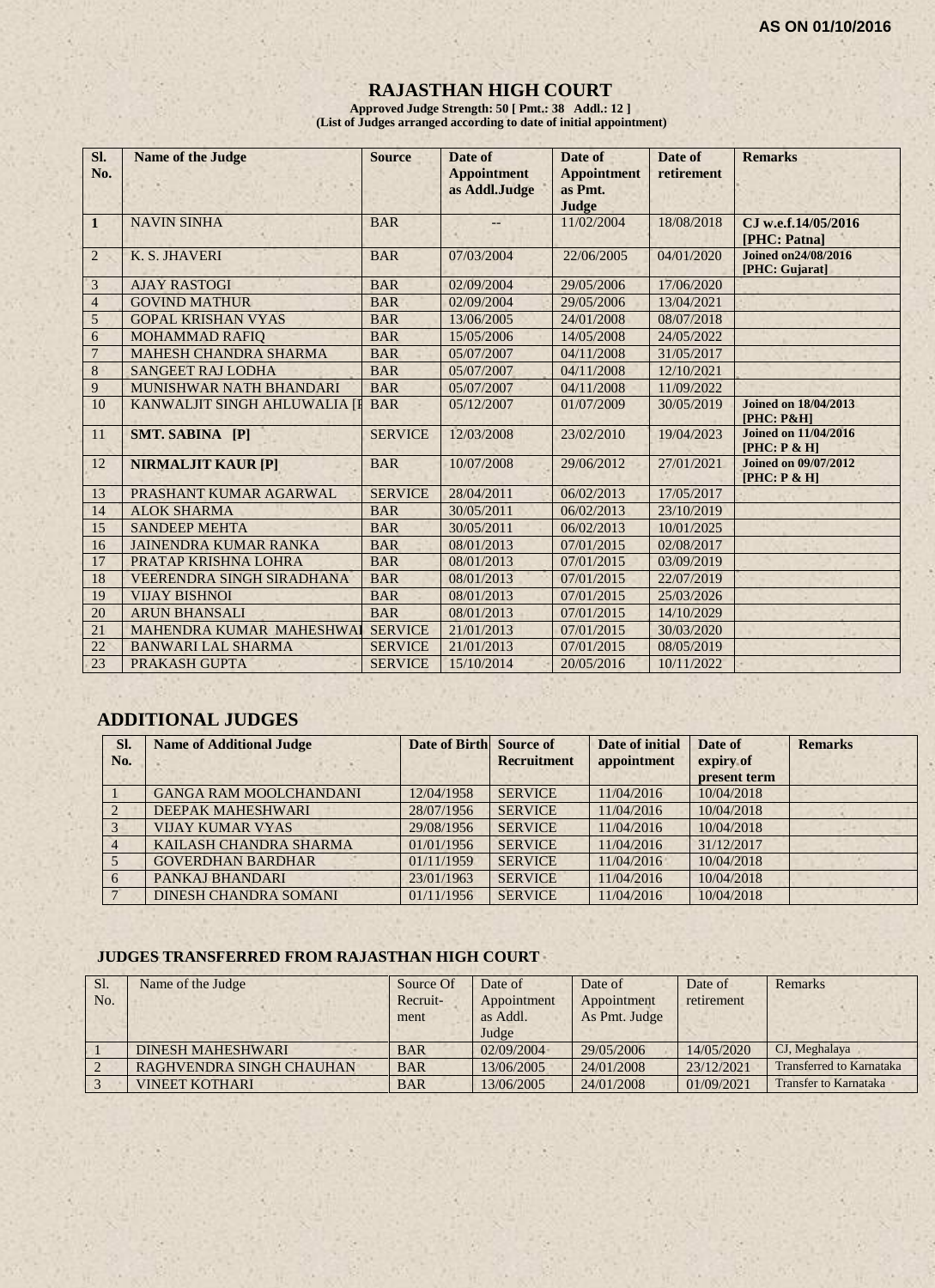#### **SIKKIM HIGH COURT**

**Approved Judge Strength: 3 [ Pmt.: 3 Addl.: 0 ] (List of Judges arranged according to date of initial appointment)**

| SI.<br>No. | Name of the Judge               | Source of<br>Recruitment | Date of<br>Appointment<br>as Addl. Judge | Date of<br><b>Appointment</b><br>As Pmt. Judge | Date of<br>retirement | <b>Remarks</b>                              |
|------------|---------------------------------|--------------------------|------------------------------------------|------------------------------------------------|-----------------------|---------------------------------------------|
|            | <b>SATISH KUMAR AGNIHOTRI</b>   | <b>BAR</b>               | 0.5/0.5/200.5                            | 03/05/2007                                     | 30/06/2018            | CJ w.e.f. 22/09/2016<br>[PHC: Chhattisgarh] |
|            | <b>Smt. MEENAKSHI MADAN RAI</b> | <b>SERVICE</b>           | $- -$                                    | 15/04/2015                                     | 11/07/2026            |                                             |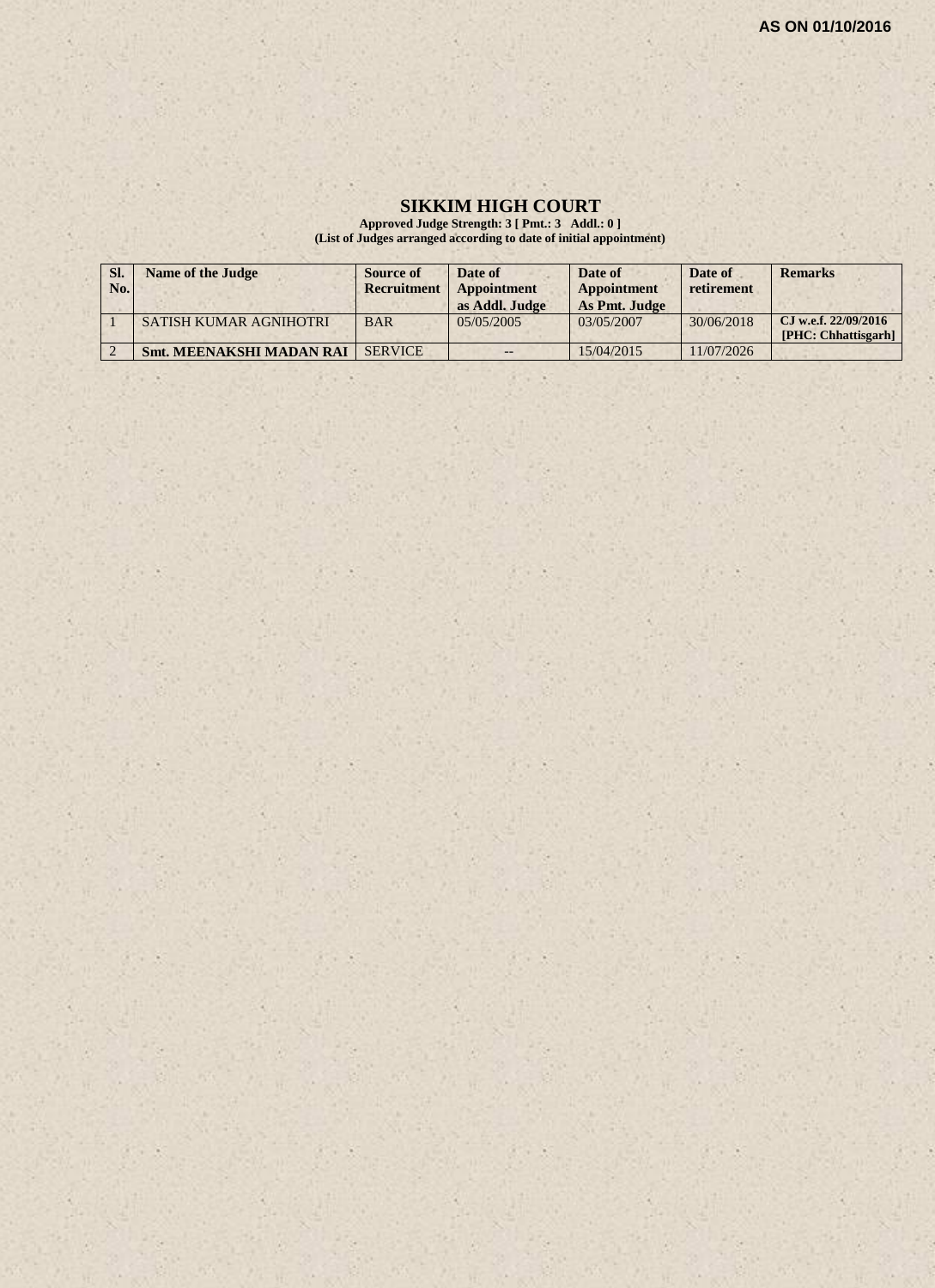#### **TRIPURA HIGH COURT**

**Approved Judge Strength: 4 [ Pmt.: 4 Addl.: 0 ] (List of Judges arranged according to date of initial appointment)**

| SI. | <b>Name of the Judge</b>    | Source of          | Date of        | Date of       | Date of    | <b>Remarks</b>         |
|-----|-----------------------------|--------------------|----------------|---------------|------------|------------------------|
| No. |                             | <b>Recruitment</b> | Appointment    | Appointment   | retirement |                        |
|     |                             |                    | as Addl. Judge | As Pmt. Judge |            |                        |
|     | <b>TINLIANTHANG VAIPHEI</b> | <b>BAR</b>         | 17/07/2003     | 28/02/2005    | 28/02/2018 | CJ w.e.f. $21/09/2016$ |
|     |                             |                    |                |               |            | [PHC: Gauhati]         |
|     | <b>SWAPAN CHANDRA DAS</b>   | <b>SERVICE</b>     | 17/10/2011     | 13/09/2013    | 15/03/2017 |                        |
|     | <b>SUBHASIS TALAPATRA</b>   | <b>BAR</b>         | 15/11/2011     | 13/09/2013    | 03/10/2023 |                        |